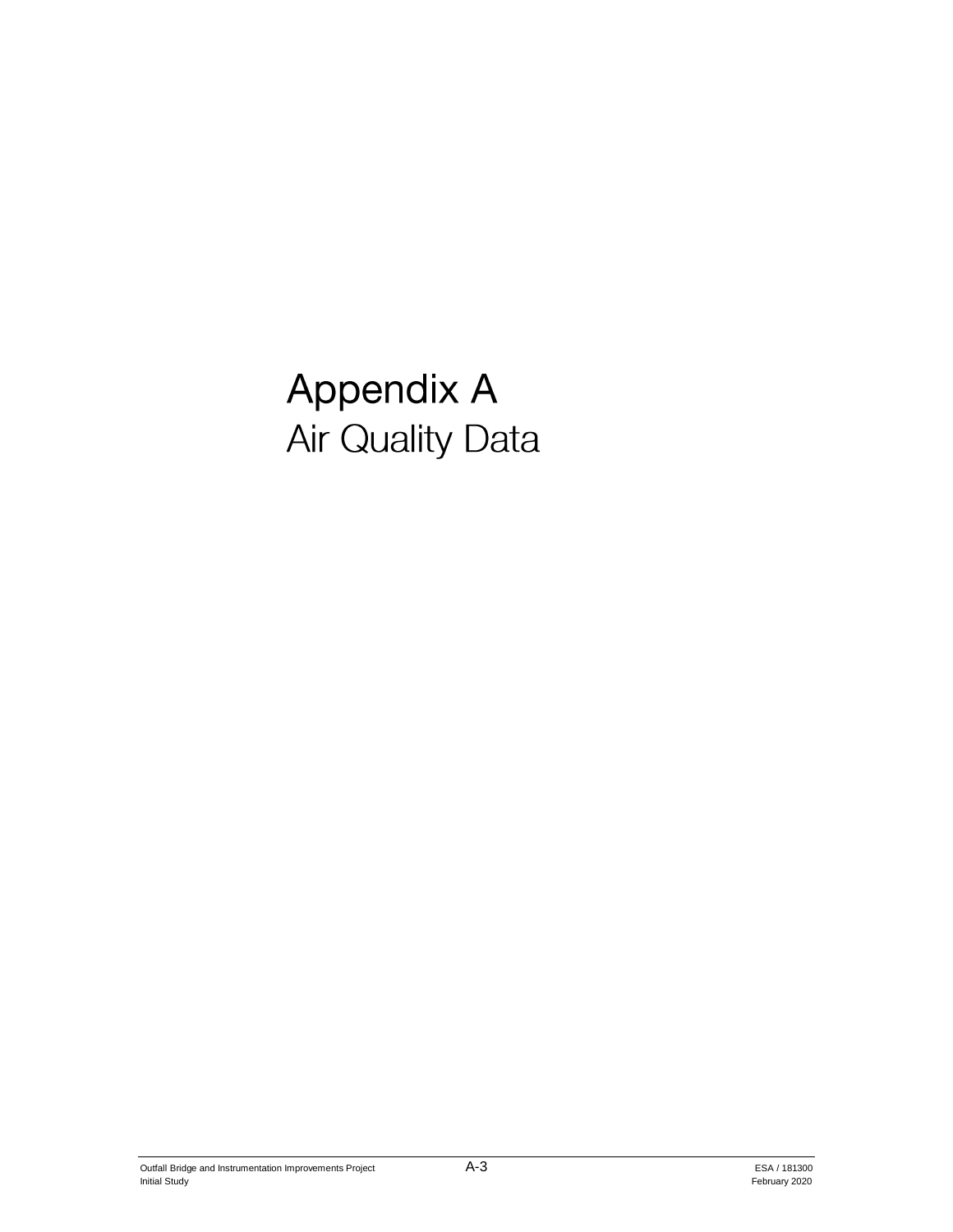#### **DETAILS OF CONSTRUCTION EQUIPMENT AND ACTIVITY**

**Cells highlighted in GRAY have formulae and will auto populate**

| <b>Schedule Used for CalEEMod</b> |                   |                 |                                   |  |  |
|-----------------------------------|-------------------|-----------------|-----------------------------------|--|--|
| <b>Construction Phase</b>         | <b>Start Date</b> | <b>End Date</b> | Number of<br>workdays in<br>Phase |  |  |
| <b>Construction</b>               | 6/1/2021          | 6/5/2021        | 4                                 |  |  |
| <b>Construction</b>               | 6/6/2021          | 7/16/2021       | 30                                |  |  |
| <b>Construction</b>               | 7/17/2021         | 11/30/2021      | 97                                |  |  |
| <b>Total workdays</b>             | 6/1/2021          | 11/30/2021      | 131                               |  |  |

| <b>Construction Vehicle Trips</b> |                          |                             |
|-----------------------------------|--------------------------|-----------------------------|
| <b>Construction workers/day</b>   | One-way worker trips/day | one-way haul<br>trips/phase |
|                                   | 50                       | 3600                        |

| <b>Construction Equipment and Activity</b> |                                                   |                                           |                                   |                                                                                 |                |  |
|--------------------------------------------|---------------------------------------------------|-------------------------------------------|-----------------------------------|---------------------------------------------------------------------------------|----------------|--|
| <b>Equipment</b>                           | <b>Equivalent Equipment in</b><br><b>CalEEMod</b> | <b>Number of</b><br><b>Equipment used</b> | <b>Avg Operation</b><br>(hrs/day) | <b>Number of Work</b><br>Days in the<br>construction phase<br>equipment is used | Adj. hours/day |  |
| Asphalt roller compactor                   | Rollers                                           | 1                                         | 8                                 | 2                                                                               | 4.0            |  |
| Gas generator                              | <b>Generator Sets</b>                             | $\mathbf{1}$                              | 8                                 | $\overline{2}$                                                                  | 4.0            |  |
| Hot asphalt delivery truck                 | Off-Highway Trucks                                | 1                                         | 8                                 | $\overline{2}$                                                                  | 4.0            |  |
| Saw cutter                                 | Concrete/Industrial Saws                          | 1                                         | 8                                 | 2                                                                               | 4.0            |  |
| Flat bed truck                             | Off-Highway Trucks                                | $\mathbf{1}$                              | 8                                 | 3                                                                               | 6.0            |  |
| Diesel generator                           | <b>Generator Sets</b>                             | $\mathbf{1}$                              | 8                                 | 4                                                                               | 8.0            |  |
| Cranes                                     | Cranes                                            | $\overline{2}$                            | 8                                 | 5                                                                               | 1.3            |  |
| Soil Slurry Equipment                      | <b>Other Construction Equipment</b>               | $\mathbf{1}$                              | 8                                 | 5                                                                               | 1.3            |  |
| Lift on a truck                            | <b>Forklifts</b>                                  | $\mathbf{1}$                              | 8                                 | 6                                                                               | 1.6            |  |
| <b>Welding carts</b>                       | Welders                                           | 3                                         | 8                                 | 10                                                                              | 2.7            |  |
| Tremie pump                                | Pumps                                             | $\mathbf{1}$                              | 8                                 | 11                                                                              | 2.9            |  |
| <b>Bucket crane</b>                        | Cranes                                            | $\mathbf{1}$                              | 8                                 | 12                                                                              | 3.2            |  |
| Drill rig                                  | <b>Bore/Drill Rigs</b>                            | $\mathbf{1}$                              | 8                                 | 14                                                                              | 3.7            |  |
| Concrete truck                             | Off-Highway Trucks                                | $\mathbf{1}$                              | 8                                 | 24                                                                              | 6.4            |  |
| Cranes                                     | Cranes                                            | $\mathbf{1}$                              | 8                                 | 30                                                                              | 8.0            |  |
| Excavator                                  | <b>Excavators</b>                                 | $\mathbf{1}$                              | 8                                 | 30                                                                              | 2.5            |  |
| Compactor                                  | <b>Plate Compactors</b>                           | $\mathbf{1}$                              | 8                                 | 40                                                                              | 3.3            |  |
| Dump Truck                                 | Off-Highway Trucks                                | $\mathbf 1$                               | 8                                 | 45                                                                              | 3.7            |  |
| Mini Digger                                | Excavators                                        | $\mathbf{1}$                              | 8                                 | 50                                                                              | 4.1            |  |
| Dewatering pump                            | Pumps                                             | 1                                         | 8                                 | 60                                                                              | 4.9            |  |
| <b>Backhoe</b>                             | Tractors/Loaders/Backhoes                         | $\mathbf{1}$                              | 8                                 | 90                                                                              | 7.4            |  |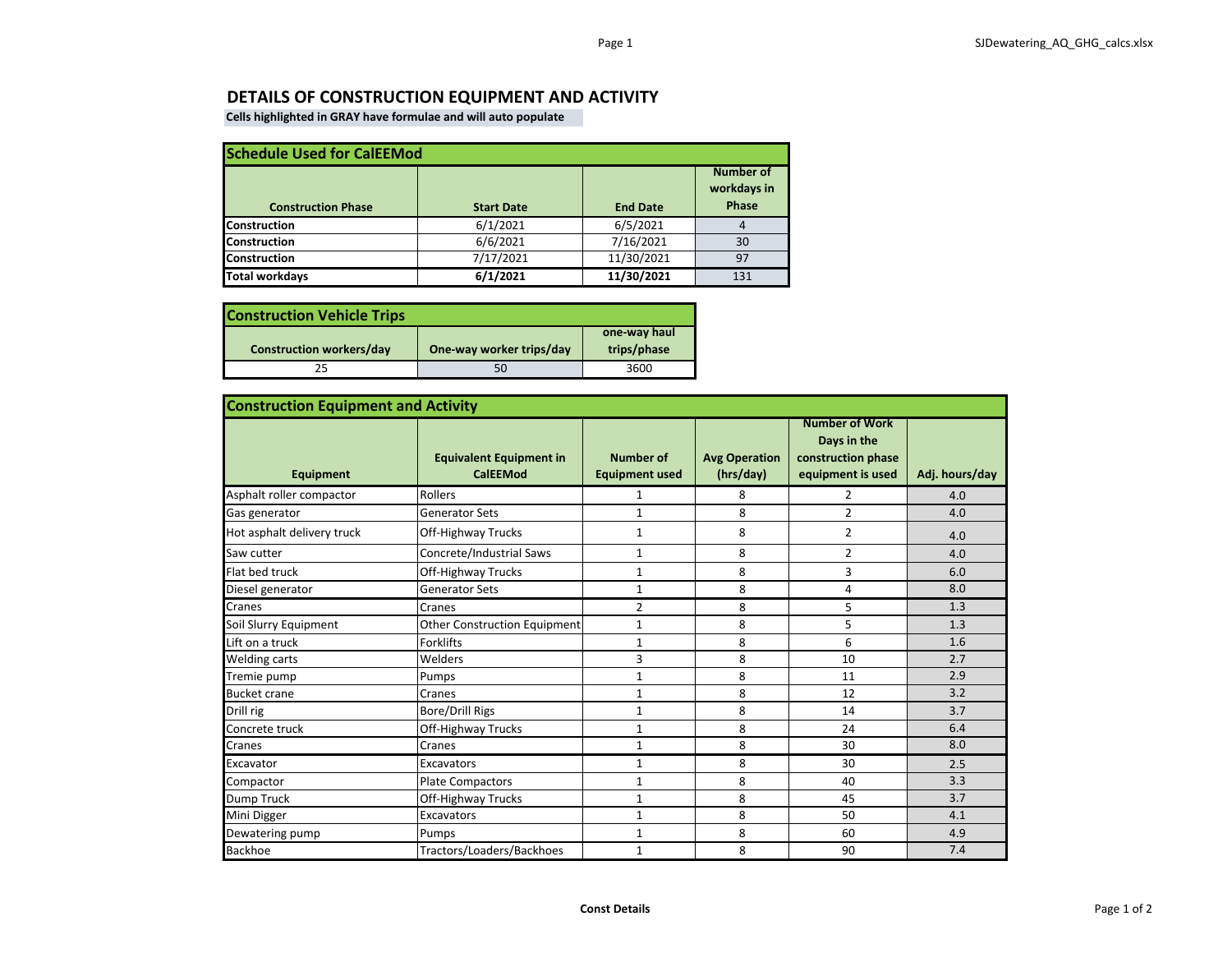#### **Construction Emissions - Criteria Air Pollutants (based on CalEEMod output)**

**UNCONTROLLED EMISSIONS**

|                                 | <b>Tons over Construction Period</b> |            |                   |               |                  | Average Pounds per day |              |               |
|---------------------------------|--------------------------------------|------------|-------------------|---------------|------------------|------------------------|--------------|---------------|
|                                 | Exhaust<br>Exhaust                   |            |                   | Exhaust       | Exhaust          |                        |              |               |
| <b>No. of Construction Davs</b> | <b>ROG</b>                           | <b>NOx</b> | <b>PM-10</b>      | <b>PM-2.5</b> | <b>ROG</b>       | <b>NOx</b>             | <b>PM-10</b> | <b>PM-2.5</b> |
| 131                             | 0.09 <sub>l</sub>                    | 1.17       | 0.03 <sub>1</sub> | 0.03          | 1.4 <sub>1</sub> | 17.8                   |              | 0.5           |

#### **CONSTRUCTION EMISSIONS - GHG as CO<sub>2</sub>e (from CalEEMod output)**

| Total CO <sub>2</sub> e (metric tons)    | 267 |
|------------------------------------------|-----|
| Life of project (years)                  |     |
| Ave. annual emissions (metric tons/year) |     |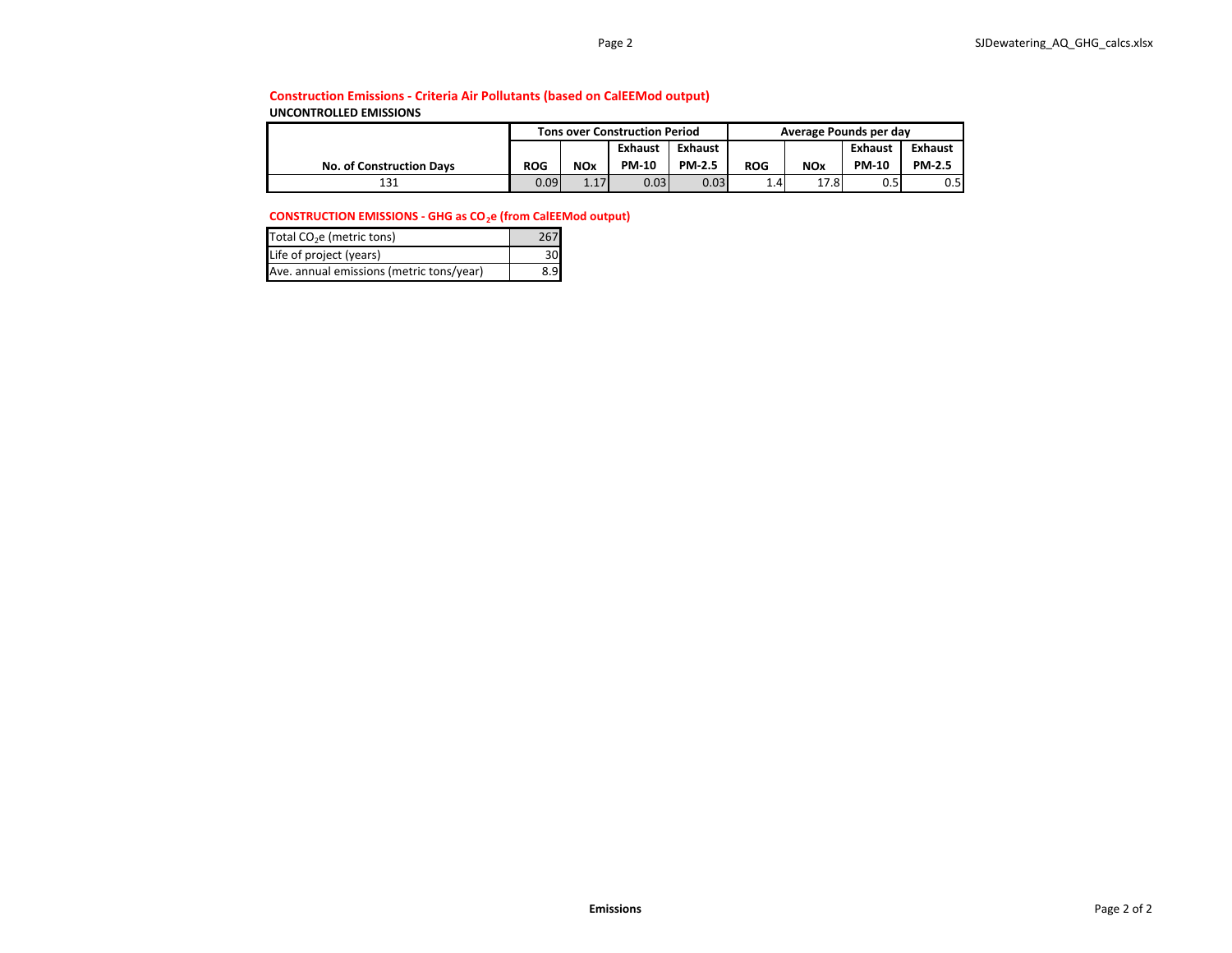#### **Outfall Bridge & Instrumentation Improvement Project**

**Santa Clara County, Annual**

# **1.0 Project Characteristics**

# **1.1 Land Usage**

| <b>Land Uses</b>       | Size | Metric   | Lot Acreage | Floor Surface Area                           | Population |
|------------------------|------|----------|-------------|----------------------------------------------|------------|
| General Light Industry | 1.00 | 1000sqft | $3.8^{-}$   | ,000.00<br>and the state of the state of the |            |

#### **1.2 Other Project Characteristics**

| <b>Urbanization</b>               | Urban                          | Wind Speed (m/s)                  | 2.2   | <b>Precipitation Freg (Days)</b>        | 58    |
|-----------------------------------|--------------------------------|-----------------------------------|-------|-----------------------------------------|-------|
| <b>Climate Zone</b>               | 4                              |                                   |       | <b>Operational Year</b>                 | 2022  |
| <b>Utility Company</b>            | Pacific Gas & Electric Company |                                   |       |                                         |       |
| <b>CO2 Intensity</b><br>(lb/MWhr) | 294                            | <b>CH4 Intensity</b><br>(lb/MWhr) | 0.029 | N <sub>2</sub> O Intensity<br>(lb/MWhr) | 0.006 |

# **1.3 User Entered Comments & Non-Default Data**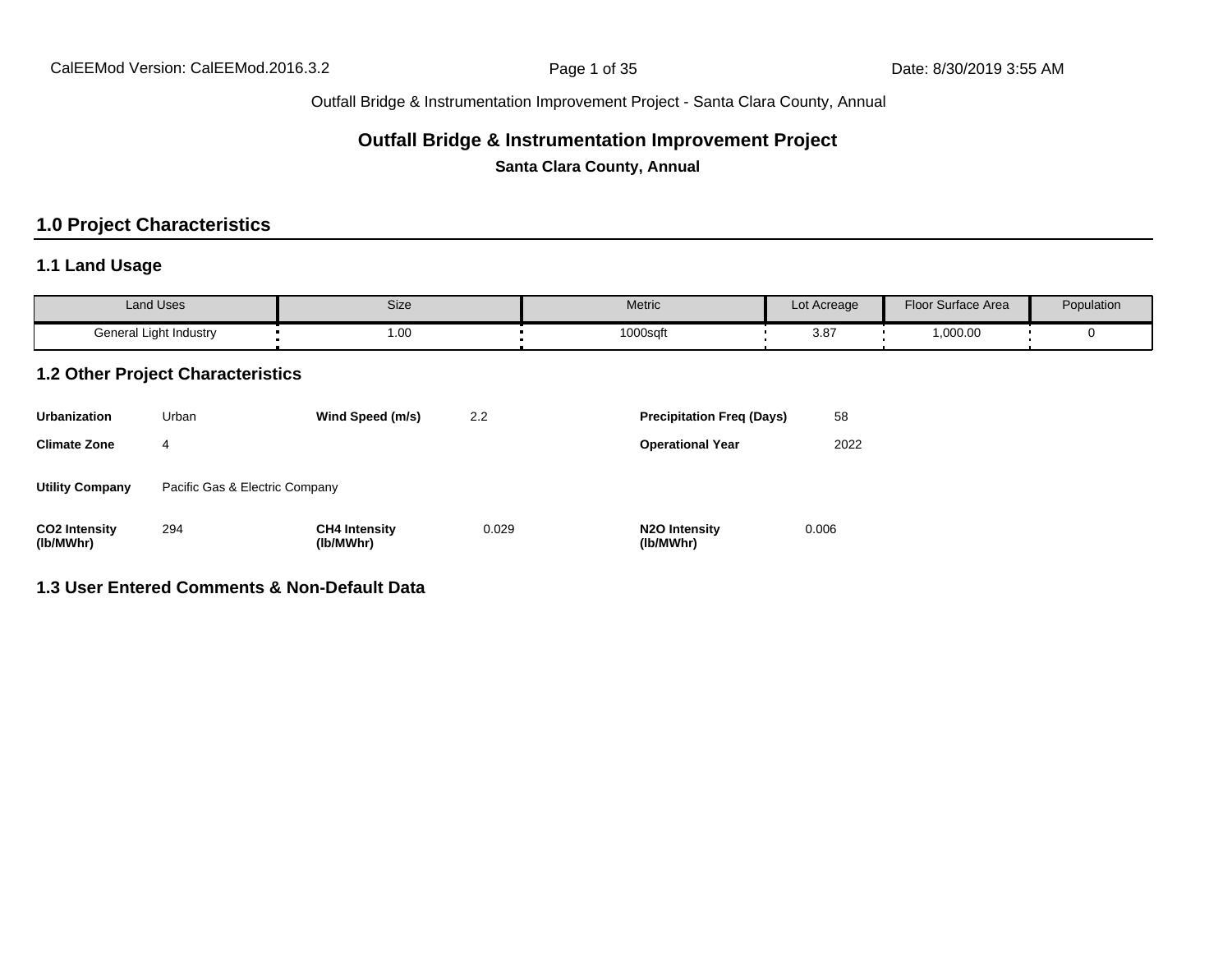CalEEMod Version: CalEEMod.2016.3.2 **Page 2 of 35** Page 2 of 35 Date: 8/30/2019 3:55 AM

#### Outfall Bridge & Instrumentation Improvement Project - Santa Clara County, Annual

Project Characteristics - https://www.pgecurrents.com/2018/03/26/independent-registry-confirms-record-low-carbon-emissions-for-pge/

Land Use - Project data

Construction Phase - Project data

Off-road Equipment - Project data

Off-road Equipment - Project data

Off-road Equipment - Project data

Off-road Equipment - Phase not used

Off-road Equipment - Phase ot used

Off-road Equipment - Phase not used

Grading - Project data

Trips and VMT - Project data

Architectural Coating - Project data

Vehicle Trips - No operational emissions

Energy Use -

Construction Off-road Equipment Mitigation - Tier 4 for mitigation, if required

| <b>Table Name</b>       | <b>Column Name</b>                | Default Value | <b>New Value</b> |
|-------------------------|-----------------------------------|---------------|------------------|
| tblArchitecturalCoating | ConstArea Nonresidential Exterior | 500.00        | 0.00             |
| tblArchitecturalCoating | ConstArea Nonresidential Interior | 1,500.00      | 0.00             |
| tblConstEquipMitigation | NumberOfEquipmentMitigated        | 0.00          | 1.00             |
| tblConstEquipMitigation | NumberOfEquipmentMitigated        | 0.00          | 4.00             |
| tblConstEquipMitigation | NumberOfEquipmentMitigated        | 0.00          | 1.00             |
| tblConstEquipMitigation | NumberOfEquipmentMitigated        | 0.00          | 1.00             |
| tblConstEquipMitigation | NumberOfEquipmentMitigated        | 0.00          | 1.00             |
| tblConstEquipMitigation | NumberOfEquipmentMitigated        | 0.00          | 2.00             |
| tblConstEquipMitigation | NumberOfEquipmentMitigated        | 0.00          | 2.00             |
| tblConstEquipMitigation | NumberOfEquipmentMitigated        | 0.00          | 3.00             |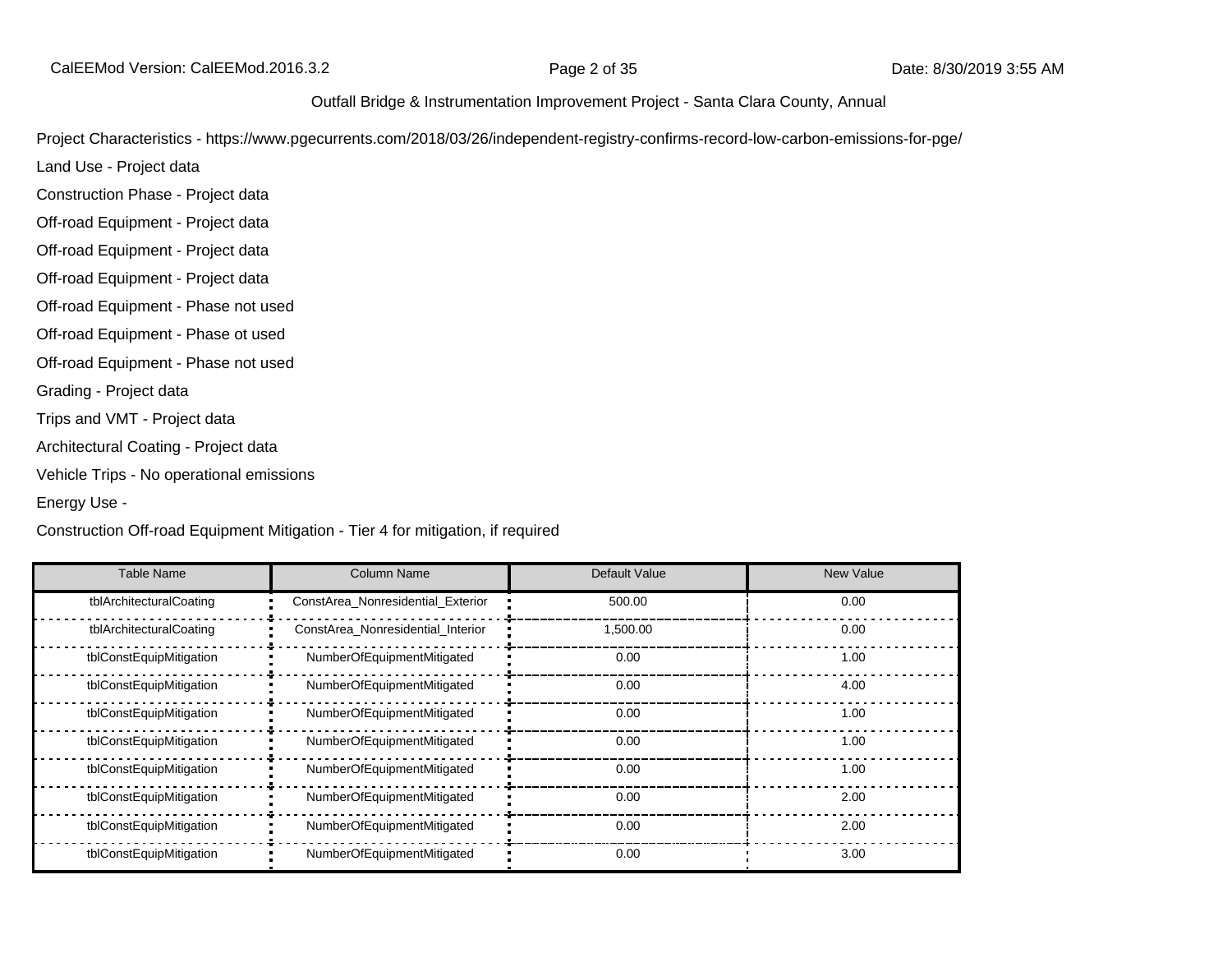| tblConstEquipMitigation | NumberOfEquipmentMitigated | 0.00      | 1.00                |
|-------------------------|----------------------------|-----------|---------------------|
| tblConstEquipMitigation | NumberOfEquipmentMitigated | 0.00      | 4.00                |
| tblConstEquipMitigation | NumberOfEquipmentMitigated | 0.00      | 1.00                |
| tblConstEquipMitigation | NumberOfEquipmentMitigated | 0.00      | 1.00                |
| tblConstEquipMitigation | NumberOfEquipmentMitigated | 0.00      | 2.00                |
| tblConstEquipMitigation | Tier                       | No Change | <b>Tier 4 Final</b> |
| tblConstEquipMitigation | Tier                       | No Change | <b>Tier 4 Final</b> |
| tblConstEquipMitigation | Tier                       | No Change | Tier 4 Final        |
| tblConstEquipMitigation | Tier                       | No Change | Tier 4 Final        |
| tblConstEquipMitigation | Tier                       | No Change | Tier 4 Final        |
| tblConstEquipMitigation | Tier                       | No Change | <b>Tier 4 Final</b> |
| tblConstEquipMitigation | Tier                       | No Change | Tier 4 Final        |
| tblConstEquipMitigation | Tier                       | No Change | Tier 4 Final        |
| tblConstEquipMitigation | Tier                       | No Change | <b>Tier 4 Final</b> |
| tblConstEquipMitigation | Tier                       | No Change | <b>Tier 4 Final</b> |
| tblConstEquipMitigation | Tier                       | No Change | <b>Tier 4 Final</b> |
| tblConstEquipMitigation | Tier                       | No Change | Tier 4 Final        |
| tblConstEquipMitigation | Tier                       | No Change | <b>Tier 4 Final</b> |
| tblConstructionPhase    | NumDays                    | 18.00     | 0.00                |
| tblConstructionPhase    | NumDays                    | 230.00    | 0.00                |
| tblConstructionPhase    | NumDays                    | 5.00      | 4.00                |
| tblConstructionPhase    | NumDays                    | 8.00      | 97.00               |
| tblConstructionPhase    | NumDays                    | 18.00     | 0.00                |
| tblConstructionPhase    | NumDays                    | 5.00      | 30.00               |
| tblConstructionPhase    | PhaseEndDate               | 7/1/2022  | 6/7/2022            |
| tblConstructionPhase    | PhaseEndDate               | 5/12/2022 | 6/24/2021           |
| tblConstructionPhase    | PhaseEndDate               | 6/7/2021  | 6/6/2021            |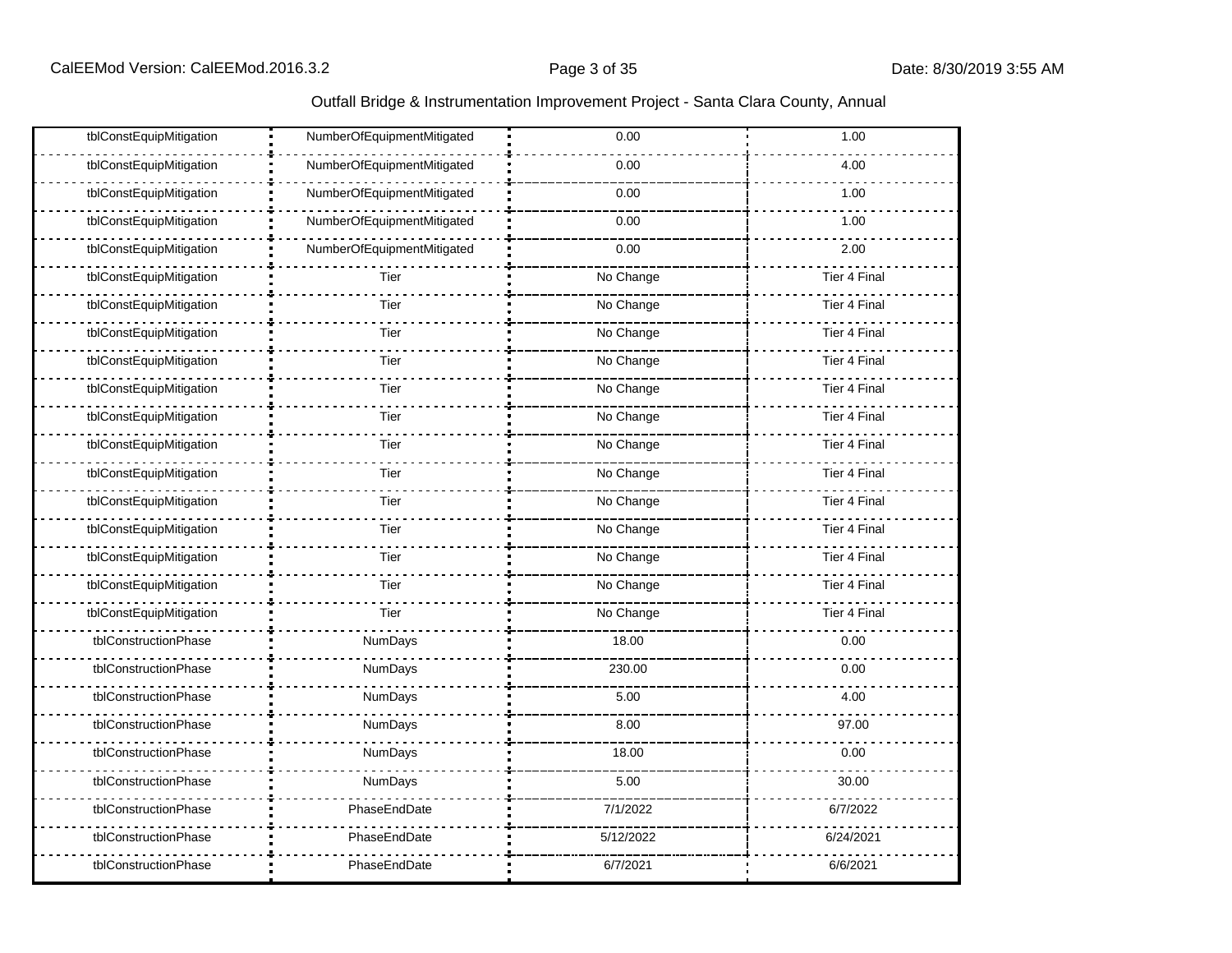| tblConstructionPhase | PhaseEndDate         | 6/24/2021 | 11/30/2021            |
|----------------------|----------------------|-----------|-----------------------|
| tblConstructionPhase | PhaseEndDate         | 6/7/2022  | 5/12/2022             |
| tblConstructionPhase | PhaseEndDate         | 6/14/2021 | 7/16/2021             |
| tblConstructionPhase | PhaseStartDate       | 6/15/2021 | 7/17/2021             |
| tblConstructionPhase | PhaseStartDate       | 6/8/2021  | 6/7/2021              |
| tblGrading           | AcresOfGrading       | 0.00      | 4.00                  |
| tblGrading           | MaterialExported     | 0.00      | 24,000.00             |
| tblGrading           | MaterialExported     | 0.00      | 24,000.00             |
| tblGrading           | MaterialImported     | 0.00      | 12,000.00             |
| tblGrading           | MaterialImported     | 0.00      | 12,000.00             |
| tblLandUse           | LotAcreage           | 0.02      | 3.87                  |
| tblOffRoadEquipment  | LoadFactor           | 0.38      | 0.38                  |
| tblOffRoadEquipment  | LoadFactor           | 0.38      | 0.38                  |
| tblOffRoadEquipment  | LoadFactor           | 0.38      | 0.38                  |
| tblOffRoadEquipment  | LoadFactor           | 0.29      | 0.29                  |
| tblOffRoadEquipment  | LoadFactor           | 0.42      | 0.42                  |
| tblOffRoadEquipment  | LoadFactor           | 0.20      | 0.20                  |
| tblOffRoadEquipment  | LoadFactor           | 0.29      | 0.29                  |
| tblOffRoadEquipment  | LoadFactor           | 0.50      | 0.50                  |
| tblOffRoadEquipment  | LoadFactor           | 0.38      | 0.38                  |
| tblOffRoadEquipment  | LoadFactor           | 0.29      | 0.29                  |
| tblOffRoadEquipment  | LoadFactor           | 0.38      | 0.38                  |
| tblOffRoadEquipment  | LoadFactor           | 0.38      | 0.38                  |
| tblOffRoadEquipment  | OffRoadEquipmentType |           | Rollers               |
| tblOffRoadEquipment  | OffRoadEquipmentType |           | <b>Generator Sets</b> |
| tblOffRoadEquipment  | OffRoadEquipmentType |           | Off-Highway Trucks    |
| tblOffRoadEquipment  | OffRoadEquipmentType |           | <b>Generator Sets</b> |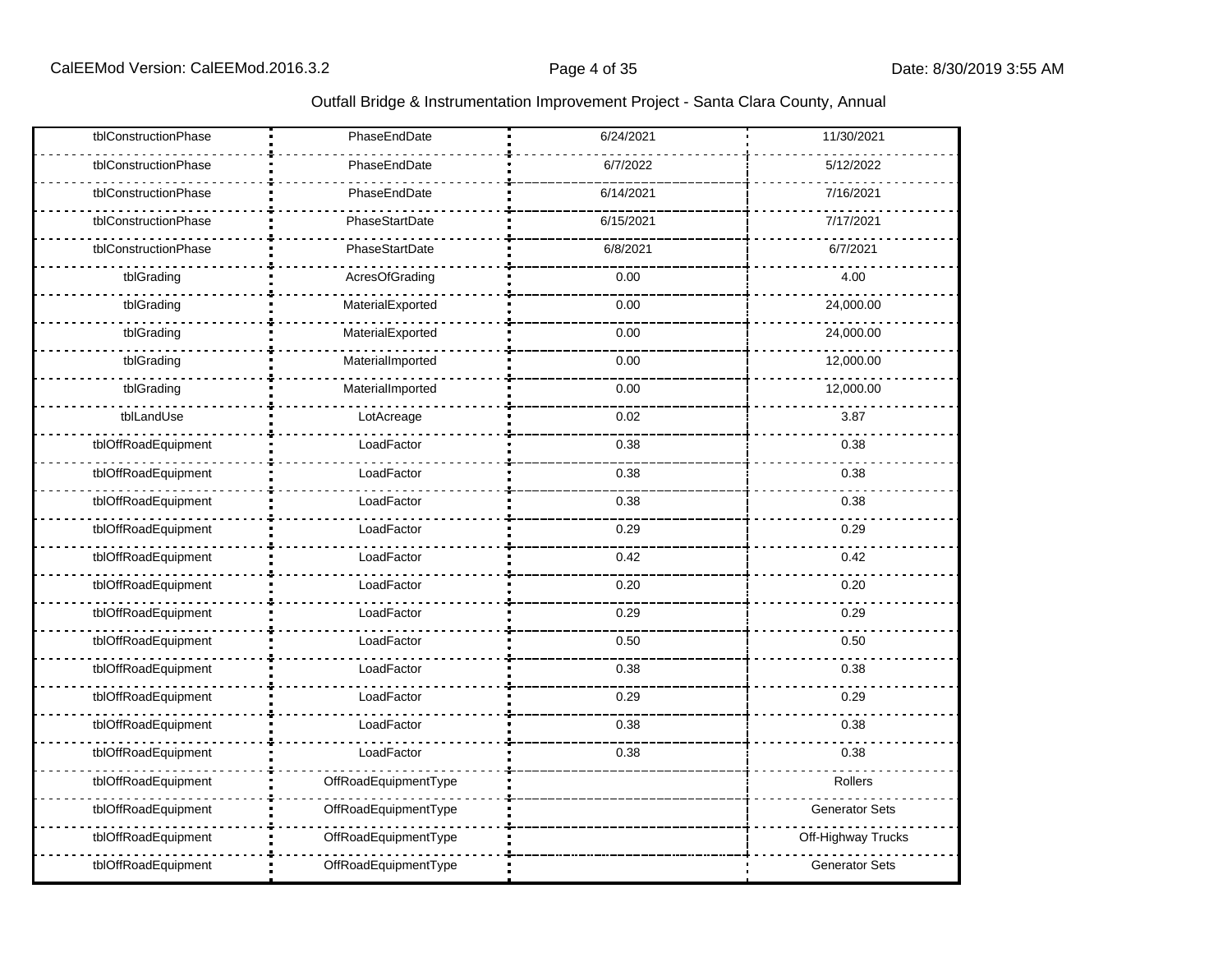|  |  | Outfall Bridge & Instrumentation Improvement Project - Santa Clara County, Annual |  |  |  |
|--|--|-----------------------------------------------------------------------------------|--|--|--|
|--|--|-----------------------------------------------------------------------------------|--|--|--|

| tblOffRoadEquipment | OffRoadEquipmentType       |      | Off-Highway Trucks           |
|---------------------|----------------------------|------|------------------------------|
| tblOffRoadEquipment | OffRoadEquipmentType       |      | Cranes                       |
| tblOffRoadEquipment | OffRoadEquipmentType       |      | Other Construction Equipment |
| tblOffRoadEquipment | OffRoadEquipmentType       |      | <b>Forklifts</b>             |
| tblOffRoadEquipment | OffRoadEquipmentType       |      | Welders                      |
| tblOffRoadEquipment | OffRoadEquipmentType       |      | Pumps                        |
| tblOffRoadEquipment | OffRoadEquipmentType       |      | Cranes                       |
| tblOffRoadEquipment | OffRoadEquipmentType       |      | <b>Bore/Drill Rigs</b>       |
| tblOffRoadEquipment | OffRoadEquipmentType       |      | Off-Highway Trucks           |
| tblOffRoadEquipment | OffRoadEquipmentType       |      | Cranes                       |
| tblOffRoadEquipment | OffRoadEquipmentType       |      | Plate Compactors             |
| tblOffRoadEquipment | OffRoadEquipmentType       |      | Off-Highway Trucks           |
| tblOffRoadEquipment | OffRoadEquipmentType       |      | Excavators                   |
| tblOffRoadEquipment | OffRoadEquipmentType       |      | Pumps                        |
| tblOffRoadEquipment | OffRoadEquipmentUnitAmount | 1.00 | 0.00                         |
| tblOffRoadEquipment | OffRoadEquipmentUnitAmount | 2.00 | 0.00                         |
| tblOffRoadEquipment | OffRoadEquipmentUnitAmount | 1.00 | 0.00                         |
| tblOffRoadEquipment | OffRoadEquipmentUnitAmount | 3.00 | 0.00                         |
| tblOffRoadEquipment | OffRoadEquipmentUnitAmount | 1.00 | 0.00                         |
| tblOffRoadEquipment | OffRoadEquipmentUnitAmount | 2.00 | 0.00                         |
| tblOffRoadEquipment | OffRoadEquipmentUnitAmount | 3.00 | 0.00                         |
| tblOffRoadEquipment | OffRoadEquipmentUnitAmount | 1.00 | 0.00                         |
| tblOffRoadEquipment | OffRoadEquipmentUnitAmount | 3.00 | 0.00                         |
| tblOffRoadEquipment | OffRoadEquipmentUnitAmount | 1.00 | 0.00                         |
| tblOffRoadEquipment | OffRoadEquipmentUnitAmount | 3.00 | 1.00                         |
| tblOffRoadEquipment | OffRoadEquipmentUnitAmount | 1.00 | 0.00                         |
| tblOffRoadEquipment | OffRoadEquipmentUnitAmount | 4.00 | 0.00                         |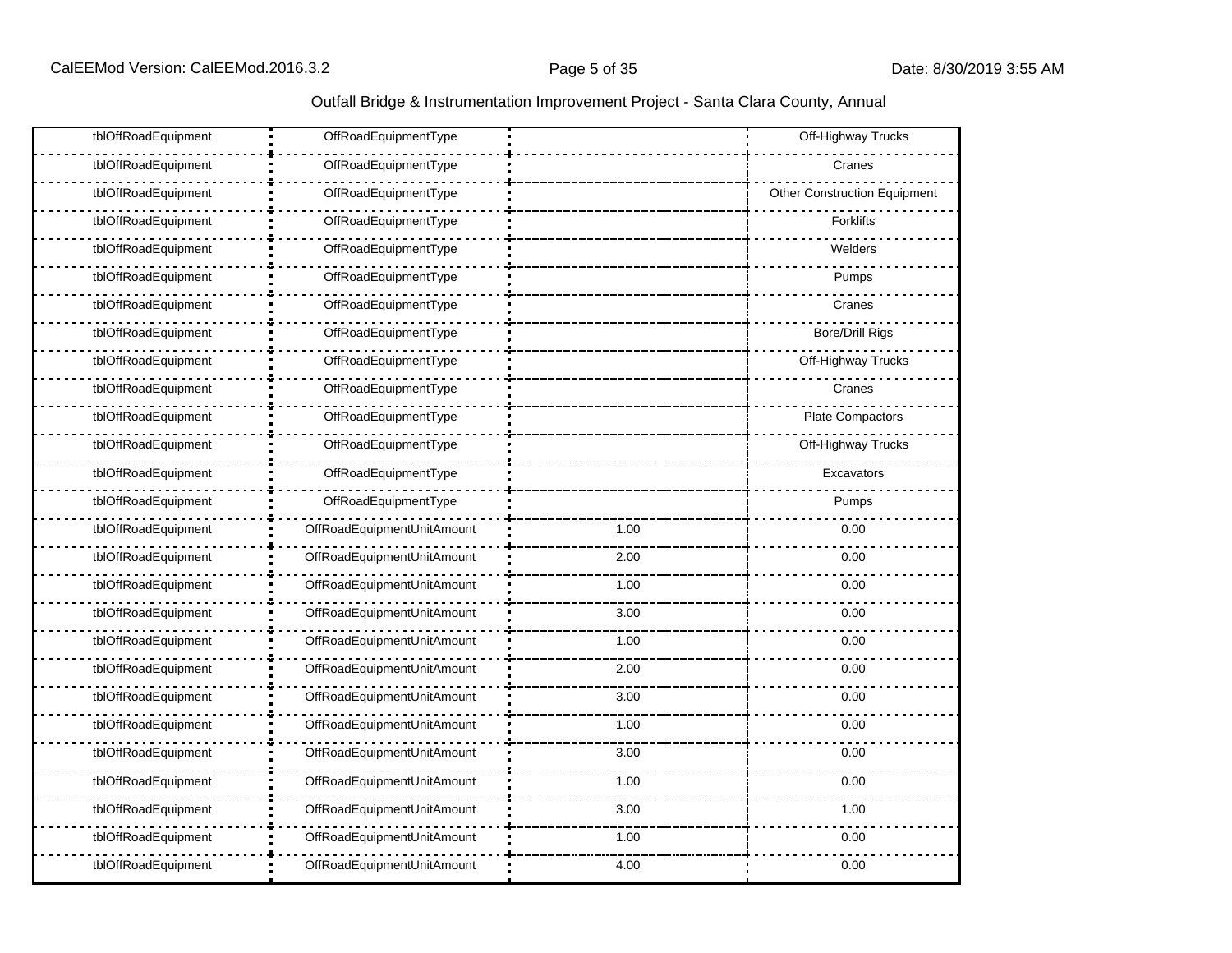| tblOffRoadEquipment       | OffRoadEquipmentUnitAmount | 1.00   | 0.00     |
|---------------------------|----------------------------|--------|----------|
| tblOffRoadEquipment       | OffRoadEquipmentUnitAmount | 2.00   | 0.00     |
| tblOffRoadEquipment       | OffRoadEquipmentUnitAmount | 3.00   | 0.00     |
| tblOffRoadEquipment       | OffRoadEquipmentUnitAmount | 1.00   | 0.00     |
| tblOffRoadEquipment       | OffRoadEquipmentUnitAmount | 4.00   | 0.00     |
| tblOffRoadEquipment       | UsageHours                 | 6.00   | 0.00     |
| tblOffRoadEquipment       | UsageHours                 | 6.00   | 0.00     |
| tblOffRoadEquipment       | UsageHours                 | 7.00   | 0.00     |
| tblOffRoadEquipment       | UsageHours                 | 8.00   | 0.00     |
| tblOffRoadEquipment       | UsageHours                 | 8.00   | 2.50     |
| tblOffRoadEquipment       | UsageHours                 | 8.00   | 0.00     |
| tblOffRoadEquipment       | UsageHours                 | 6.00   | 0.00     |
| tblOffRoadEquipment       | UsageHours                 | 8.00   | 0.00     |
| tblOffRoadEquipment       | UsageHours                 | 8.00   | 0.00     |
| tblOffRoadEquipment       | UsageHours                 | 7.00   | 0.00     |
| tblOffRoadEquipment       | UsageHours                 | 8.00   | 0.00     |
| tblOffRoadEquipment       | UsageHours                 | 8.00   | 7.40     |
| tblOffRoadEquipment       | UsageHours                 | 8.00   | 0.00     |
| tblOffRoadEquipment       | UsageHours                 | 8.00   | 0.00     |
| tblOffRoadEquipment       | UsageHours                 | 8.00   | 0.00     |
| tblOffRoadEquipment       | UsageHours                 | 6.00   | 0.00     |
| tblOffRoadEquipment       | UsageHours                 | 8.00   | 0.00     |
| tblOffRoadEquipment       | UsageHours                 | 8.00   | 0.00     |
| tblOffRoadEquipment       | UsageHours                 | 8.00   | 0.00     |
| tblOffRoadEquipment       | UsageHours                 | 8.00   | 4.10     |
| tblProjectCharacteristics | CO2IntensityFactor         | 641.35 | 294      |
| tblTripsAndVMT            | HaulingTripNumber          | 0.00   | 3,600.00 |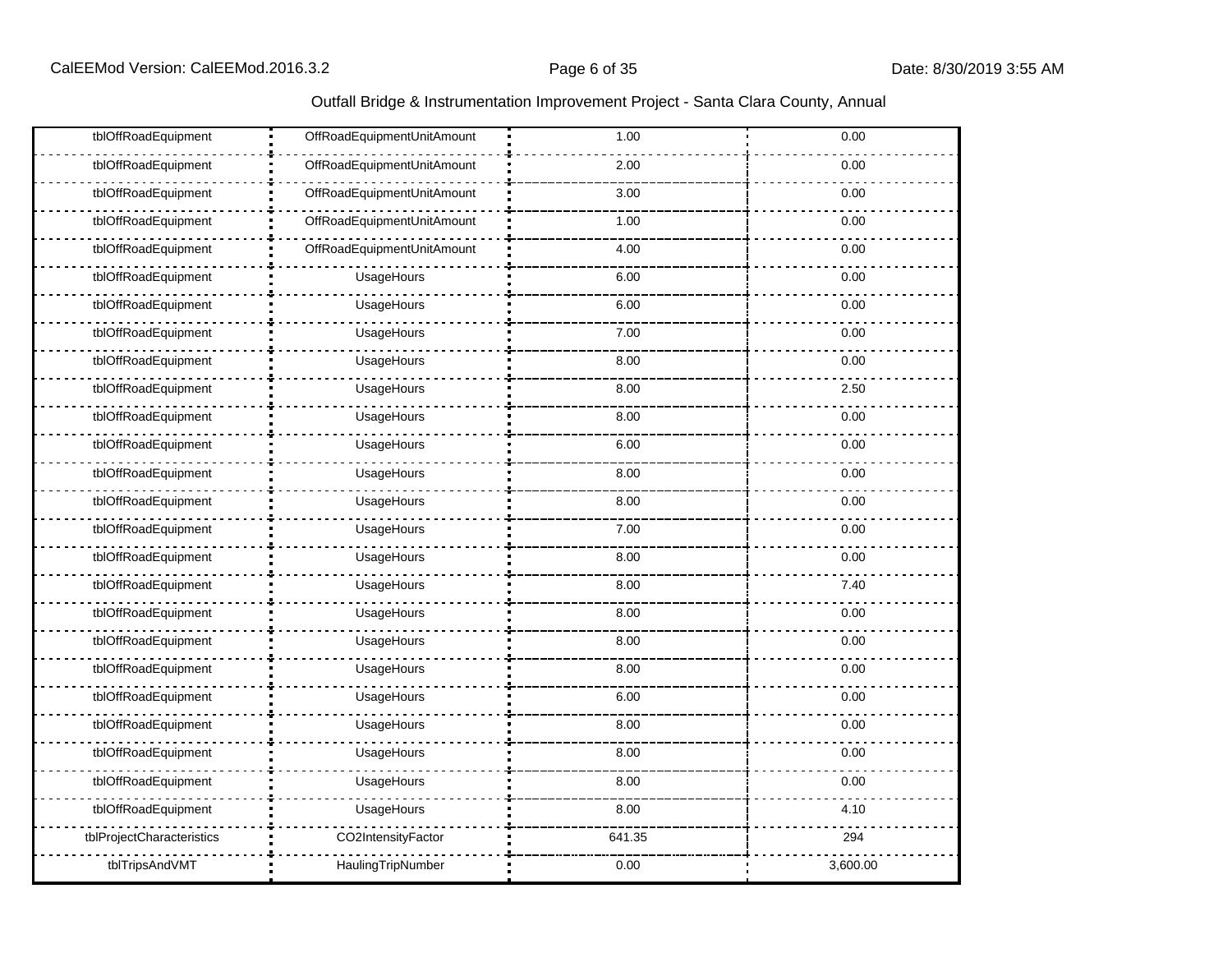| Outfall Bridge & Instrumentation Improvement Project - Santa Clara County, Annual |  |  |
|-----------------------------------------------------------------------------------|--|--|
|                                                                                   |  |  |

| tblTripsAndVMT  | WorkerTripNumber | 15.00 | 25.00 |
|-----------------|------------------|-------|-------|
| tblTripsAndVMT  | WorkerTripNumber | 30.00 | 25.00 |
| tblTripsAndVMT  | WorkerTripNumber | 15.00 | 25.00 |
| tblVehicleTrips | ST TR            | 1.32  | 0.00  |
| tblVehicleTrips | SU TR            | 0.68  | 0.00  |
| tblVehicleTrips | WD TR            | 6.97  | 0.00  |

# **2.0 Emissions Summary**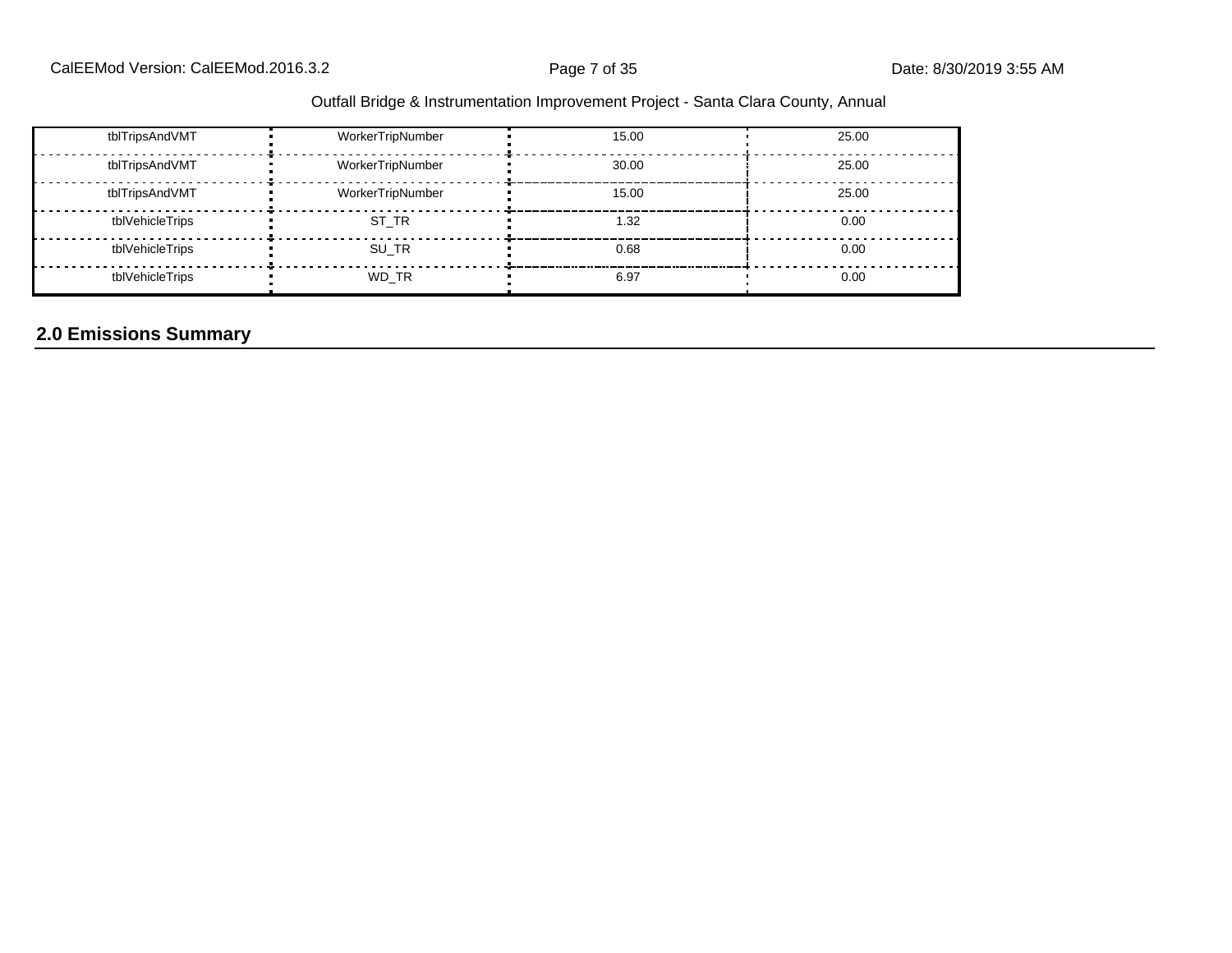# **2.1 Overall Construction**

#### **Unmitigated Construction**

|                | <b>ROG</b>                 | <b>NO<sub>x</sub></b> | CO     | SO <sub>2</sub> | Fugitive<br><b>PM10</b> | Exhaust<br><b>PM10</b> | <b>PM10</b><br>Total | Fugitive<br>PM2.5 | Exhaust<br>PM2.5 | PM2.5 Total Bio- CO2 NBio- CO2 Total CO2 |        |          |                      | CH <sub>4</sub> | <b>N2O</b> | CO <sub>2</sub> e |
|----------------|----------------------------|-----------------------|--------|-----------------|-------------------------|------------------------|----------------------|-------------------|------------------|------------------------------------------|--------|----------|----------------------|-----------------|------------|-------------------|
| Year           |                            |                       |        |                 | tons/yr                 |                        |                      |                   |                  |                                          |        |          | MT/yr                |                 |            |                   |
| 2021           | 0.0935<br>$\bullet\bullet$ | 1.1667                | 0.7659 | 2.9000e-<br>003 | 0.0497                  | 0.0328                 | 0.0825               | 0.0127            | 0.0309           | 0.0436                                   | 0.0000 |          | 266.1260 1266.1260 1 | 0.0385          | 0.0000     | 267.0889          |
| 2022           | 0.0000                     | 0.0000                | 0.0000 | 0.0000          | 0.0000                  | 0.0000                 | 0.0000               | 0.0000            | 0.0000           | 0.0000                                   | 0.0000 | 0.0000   | 0.0000               | 0.0000          | 0.0000     | 0.0000            |
| <b>Maximum</b> | 0.0935                     | 1.1667                | 0.7659 | 2.9000e-<br>003 | 0.0497                  | 0.0328                 | 0.0825               | 0.0127            | 0.0309           | 0.0436                                   | 0.0000 | 266.1260 | 266.1260             | 0.0385          | 0.0000     | 267.0889          |

#### **Mitigated Construction**

|                             | <b>ROG</b> | <b>NO<sub>x</sub></b> | CO       | SO <sub>2</sub> | Fugitive<br><b>PM10</b>        | Exhaust<br><b>PM10</b>        | <b>PM10</b><br>Total        | Fugitive<br>PM2.5               | Exhaust<br>PM2.5               | PM2.5 Total                  |                                 | Bio- CO2 NBio- CO2       | Total CO <sub>2</sub> | CH <sub>4</sub> | <b>N2O</b> | CO <sub>2e</sub> |
|-----------------------------|------------|-----------------------|----------|-----------------|--------------------------------|-------------------------------|-----------------------------|---------------------------------|--------------------------------|------------------------------|---------------------------------|--------------------------|-----------------------|-----------------|------------|------------------|
| Year                        |            |                       |          |                 |                                | tons/yr                       |                             |                                 |                                |                              |                                 |                          |                       | MT/yr           |            |                  |
| 2021                        | 0.0356     | 0.5683                | 0.9195   | 2.9000e-<br>003 | 0.0497                         | 3.7300e-<br>003               | 0.0534                      | 0.0127                          | $3.6600e -$<br>003             | 0.0164                       | 0.0000                          | $\cdot$ 266.1258 $\cdot$ | 266.1258              | 0.0385          | 0.0000     | 267.0887         |
| 2022                        | 0.0000     | 0.0000                | 0.0000   | 0.0000          | 0.0000                         | 0.0000                        | 0.0000                      | 0.0000                          | 0.0000                         | 0.0000                       | 0.0000                          | 0.0000                   | 0.0000                | 0.0000          | 0.0000     | 0.0000           |
| <b>Maximum</b>              | 0.0356     | 0.5683                | 0.9195   | 2.9000e-<br>003 | 0.0497                         | 3.7300e-<br>003               | 0.0534                      | 0.0127                          | 3.6600e-<br>003                | 0.0164                       | 0.0000                          | 266.1258                 | 266.1258              | 0.0385          | 0.0000     | 267.0887         |
|                             | <b>ROG</b> | <b>NO<sub>x</sub></b> | co       | <b>SO2</b>      | <b>Fugitive</b><br><b>PM10</b> | <b>Exhaust</b><br><b>PM10</b> | <b>PM10</b><br><b>Total</b> | <b>Fugitive</b><br><b>PM2.5</b> | <b>Exhaust</b><br><b>PM2.5</b> | <b>PM2.5</b><br><b>Total</b> | Bio- CO2   NBio-CO2   Total CO2 |                          |                       | CH4             | <b>N20</b> | CO <sub>2e</sub> |
| Percent<br><b>Reduction</b> | 61.96      | 51.29                 | $-20.05$ | 0.00            | 0.00                           | 88.63                         | 35.26                       | 0.00                            | 88.16                          | 62.50                        | 0.00                            | 0.00                     | 0.00                  | 0.00            | 0.00       | 0.00             |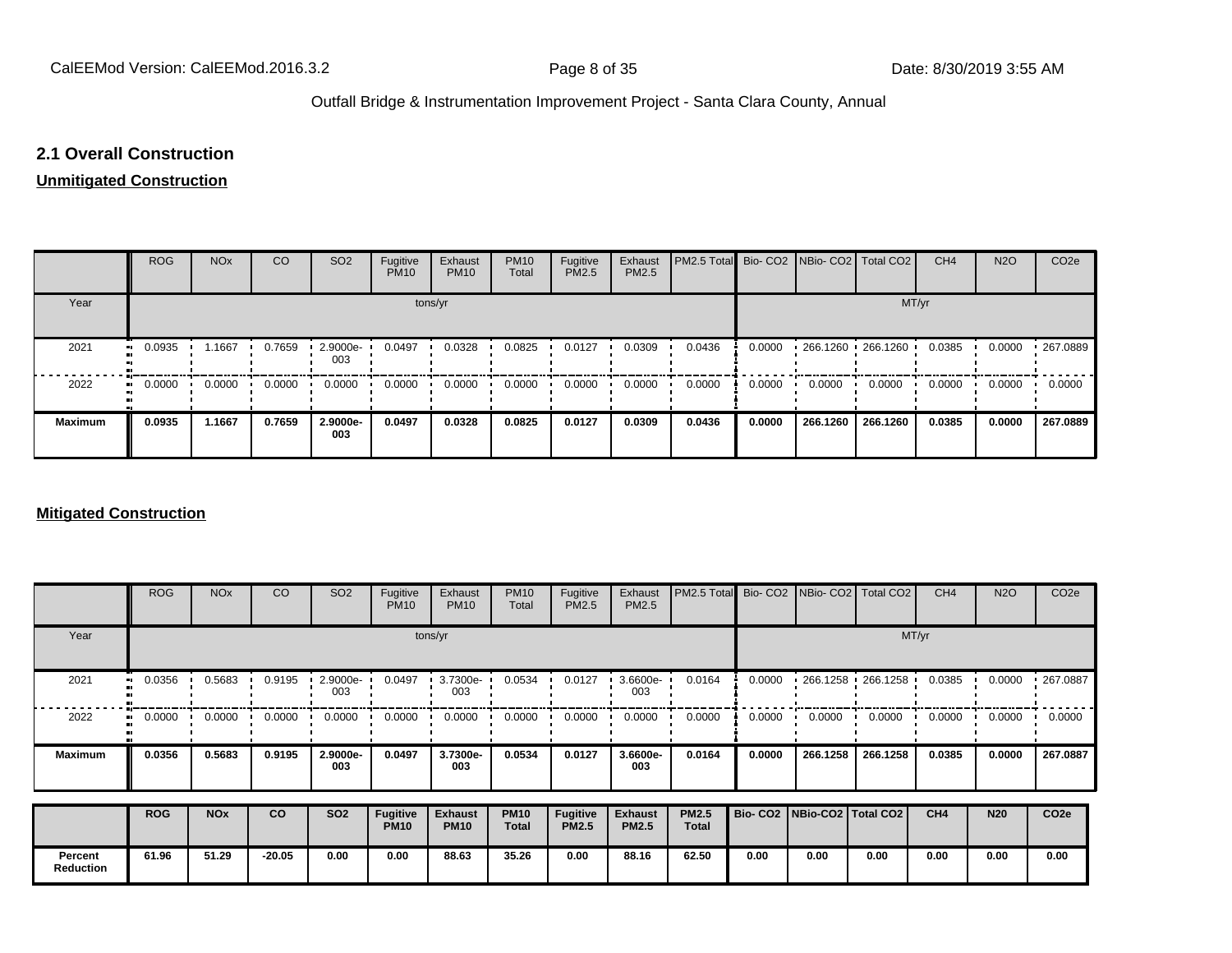| Quarter | <b>Start Date</b> | <b>End Date</b> | Maximum Unmitigated ROG + NOX (tons/quarter) | Maximum Mitigated ROG + NOX (tons/quarter) |
|---------|-------------------|-----------------|----------------------------------------------|--------------------------------------------|
|         | 6-1-2021          | 8-31-2021       | 0.6264                                       | 0.2321                                     |
|         | $9 - 1 - 2021$    | 11-30-2021      | 0.6260                                       | 0.3705                                     |
|         |                   | <b>Highest</b>  | 0.6264                                       | 0.3705                                     |

# **2.2 Overall Operational**

#### **Unmitigated Operational**

|              | <b>ROG</b>                     | <b>NO<sub>x</sub></b> | CO              | SO <sub>2</sub>          | Fugitive<br><b>PM10</b> | Exhaust<br><b>PM10</b> | <b>PM10</b><br>Total | Fugitive<br>PM2.5 | Exhaust<br>PM2.5   | PM2.5 Total     |        |                 | Bio- CO2   NBio- CO2   Total CO2 | CH <sub>4</sub> | <b>N2O</b>         | CO <sub>2e</sub> |  |
|--------------|--------------------------------|-----------------------|-----------------|--------------------------|-------------------------|------------------------|----------------------|-------------------|--------------------|-----------------|--------|-----------------|----------------------------------|-----------------|--------------------|------------------|--|
| Category     |                                | tons/yr               |                 |                          |                         |                        |                      |                   |                    |                 |        | MT/yr           |                                  |                 |                    |                  |  |
| Area         | $\blacksquare$ 4.4300e-<br>003 | 0.0000                | 1.0000e-<br>005 | 0.0000                   |                         | 0.0000                 | 0.0000               |                   | 0.0000             | 0.0000          | 0.0000 | 2.0000e-<br>005 | 2.0000e-<br>005                  | 0.0000          | 0.0000             | 2.0000e-<br>005  |  |
| Energy       | 1.4000e- •<br>004              | 1.2900e-<br>003       | 003             | 1.0900e- 1.0000e-<br>005 |                         | $1.0000e -$<br>004     | 1.0000e-<br>004      |                   | $1.0000e -$<br>004 | 1.0000e-<br>004 | 0.0000 | 2.5093          | 2.5093                           | 1.4000e-<br>004 | 5.0000e-<br>005    | 2.5270           |  |
| Mobile       | 0.0000                         | 0.0000                | 0.0000          | 0.0000                   | 0.0000                  | 0.0000                 | 0.0000               | 0.0000            | 0.0000             | 0.0000          | 0.0000 | 0.0000          | 0.0000                           | 0.0000          | 0.0000             | 0.0000           |  |
| Waste        |                                |                       |                 |                          |                         | 0.0000                 | 0.0000               |                   | 0.0000             | 0.0000          | 0.2517 | 0.0000          | 0.2517                           | 0.0149          | 0.0000             | 0.6236           |  |
| Water        |                                |                       |                 |                          |                         | 0.0000                 | 0.0000               |                   | 0.0000             | 0.0000          | 0.0734 | 0.1669          | 0.2402                           | 7.5500e-<br>003 | $1.8000e -$<br>004 | 0.4831           |  |
| <b>Total</b> | 4.5700e-<br>003                | 1.2900e-<br>003       | 1.1000e-<br>003 | 1.0000e-<br>005          | 0.0000                  | 1.0000e-<br>004        | 1.0000e-<br>004      | 0.0000            | 1.0000e-<br>004    | 1.0000e-<br>004 | 0.3251 | 2.6762          | 3.0012                           | 0.0226          | 2.3000e-<br>004    | 3.6337           |  |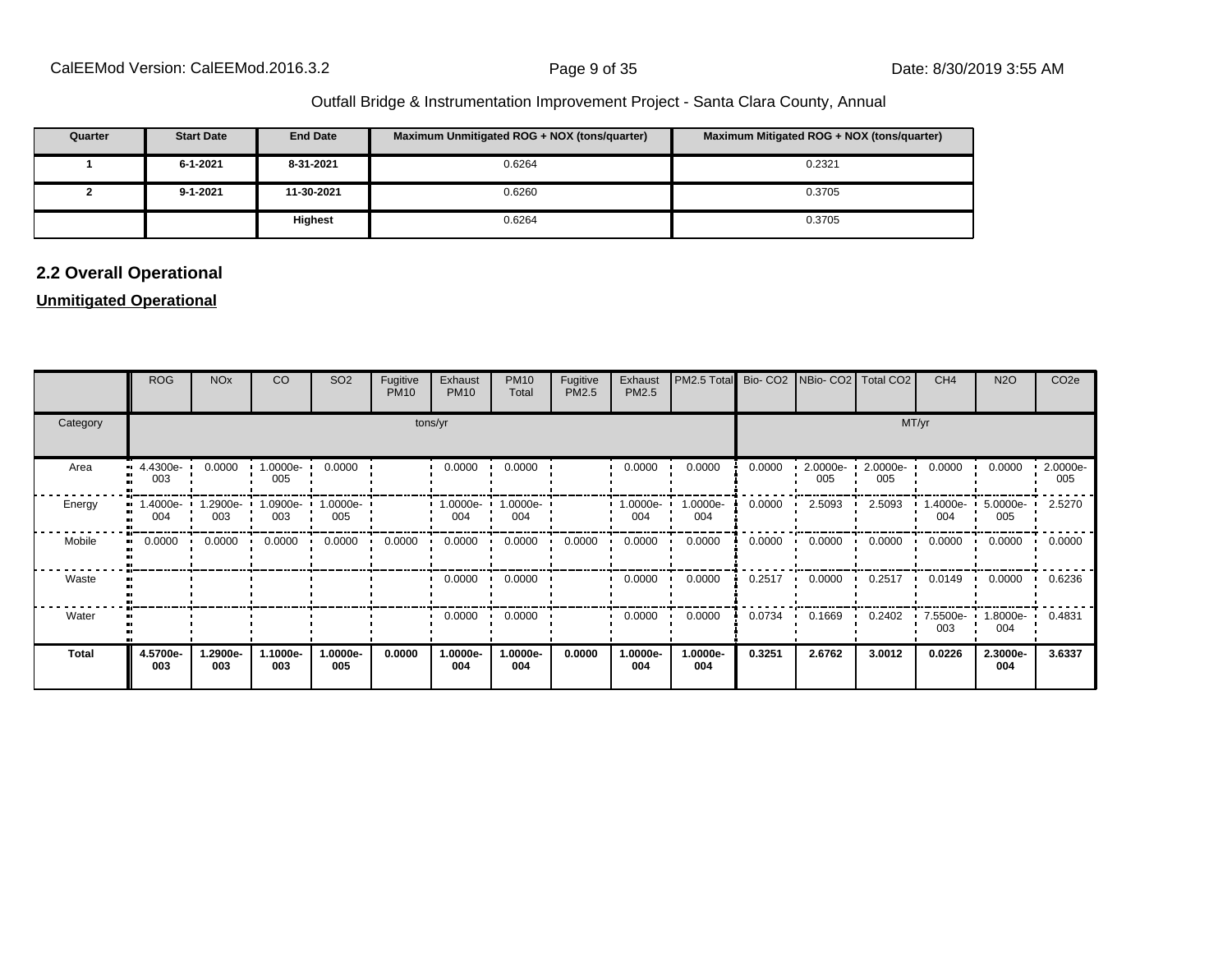#### **2.2 Overall Operational**

#### **Mitigated Operational**

|                             | <b>ROG</b>                     | <b>NO<sub>x</sub></b> |                       | <b>CO</b>       | SO <sub>2</sub>                                                              | Fugitive   | <b>PM10</b>             | Exhaust<br><b>PM10</b>  | <b>PM10</b><br>Total                     |                             | Fugitive<br><b>PM2.5</b> | Exhaust<br><b>PM2.5</b> |                                | PM2.5 Total                  | Bio-CO <sub>2</sub> |      |                  | INBio-CO2   Total CO2           |       | CH <sub>4</sub>         | <b>N2O</b>                      | CO <sub>2e</sub>        |                  |
|-----------------------------|--------------------------------|-----------------------|-----------------------|-----------------|------------------------------------------------------------------------------|------------|-------------------------|-------------------------|------------------------------------------|-----------------------------|--------------------------|-------------------------|--------------------------------|------------------------------|---------------------|------|------------------|---------------------------------|-------|-------------------------|---------------------------------|-------------------------|------------------|
| Category                    |                                |                       |                       |                 |                                                                              |            | tons/yr                 |                         |                                          |                             |                          |                         |                                |                              |                     |      |                  |                                 | MT/yr |                         |                                 |                         |                  |
| Area                        | $\blacksquare$ 4.4300e-<br>003 | 0.0000                |                       | 005             | $1.0000e - 0.0000$                                                           |            |                         | 0.0000                  | 0.0000                                   |                             |                          | 0.0000                  |                                | 0.0000                       | 0.0000              |      | 005              | 2.0000e- 2.0000e-<br>005        |       | 0.0000                  | 0.0000                          | $\cdot$ 2.0000e-<br>005 |                  |
| Energy                      | 004                            | 003                   |                       | 003             | 1.4000e- 1.2900e- 1.0900e- 1.0000e- 1<br>005                                 |            |                         | 004                     | $\cdot$ 1.0000e- $\cdot$ 1.0000e-<br>004 |                             |                          | $1.0000e-$<br>004       | 1.0000e-<br>004                |                              | 0.0000              |      | 2.5093           | 2.5093                          |       | 004                     | 1.4000e- 5.0000e- 2.5270<br>005 |                         |                  |
| Mobile                      | $\blacksquare$                 |                       |                       |                 | $0.0000$ $\cdot$ 0.0000 $\cdot$ 0.0000 $\cdot$ 0.0000 $\cdot$ 0.0000 $\cdot$ |            |                         |                         | $0.0000$ $\cdot$ 0.0000 $\cdot$          |                             | 0.0000                   | 0.0000                  |                                | 0.0000                       | 0.0000              |      |                  | $0.0000$ $\cdot$ 0.0000 $\cdot$ |       | 0.0000                  | 0.0000                          | 0.0000                  |                  |
| Waste                       |                                |                       |                       |                 |                                                                              |            |                         | $0.0000$ $\blacksquare$ | 0.0000                                   |                             |                          | 0.0000                  |                                | 0.0000                       | 0.2517              |      | $0.0000$ $\cdot$ | 0.2517                          |       | $0.0149$ $\blacksquare$ | $0.0000$ $\blacksquare$         | 0.6236                  |                  |
| Water                       |                                |                       |                       |                 |                                                                              |            |                         | 0.0000                  | 0.0000<br>$\cdot$                        |                             |                          | 0.0000                  |                                | 0.0000                       | 0.0734              |      | 0.1669           | 0.2402                          |       | 7.5500e-<br>003         | 1.8000e-<br>004                 | 0.4831                  |                  |
| <b>Total</b>                | 4.5700e-<br>003                | 1.2900e-<br>003       |                       | 1.1000e-<br>003 | 1.0000e-<br>005                                                              | 0.0000     |                         | 1.0000e-<br>004         | 1.0000e-<br>004                          |                             | 0.0000                   | 1.0000e-<br>004         | 004                            | 1.0000e-                     | 0.3251              |      | 2.6762           | 3.0012                          |       | 0.0226                  | 2.3000e-<br>004                 | 3.6337                  |                  |
|                             | <b>ROG</b>                     |                       | <b>NO<sub>x</sub></b> |                 | <b>CO</b>                                                                    | <b>SO2</b> | Fugitive<br><b>PM10</b> |                         | <b>Exhaust</b><br><b>PM10</b>            | <b>PM10</b><br><b>Total</b> | Fugitive<br><b>PM2.5</b> |                         | <b>Exhaust</b><br><b>PM2.5</b> | <b>PM2.5</b><br><b>Total</b> |                     |      |                  | Bio- CO2   NBio-CO2   Total CO2 |       | CH <sub>4</sub>         |                                 | <b>N20</b>              | CO <sub>2e</sub> |
| Percent<br><b>Reduction</b> | 0.00                           |                       | 0.00                  |                 | 0.00                                                                         | 0.00       | 0.00                    |                         | 0.00                                     | 0.00                        | 0.00                     |                         | 0.00                           | 0.00                         |                     | 0.00 | 0.00             |                                 | 0.00  | 0.00                    |                                 | 0.00                    | 0.00             |

# **3.0 Construction Detail**

**Construction Phase**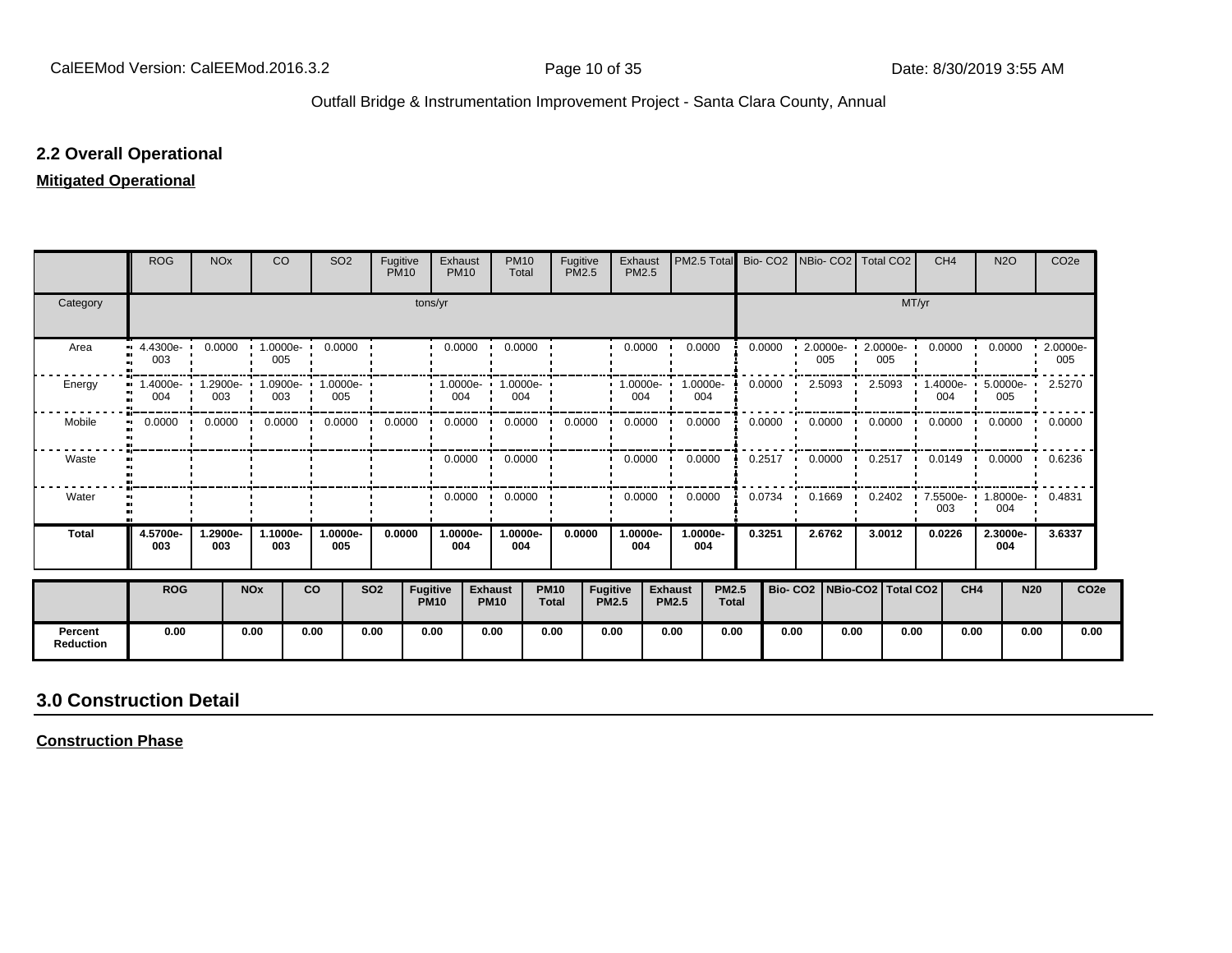| Phase<br>Number | <b>Phase Name</b>            | Phase Type                   | <b>Start Date</b> | End Date    | Num Days Num Days<br>Week |     | <b>Phase Description</b> |
|-----------------|------------------------------|------------------------------|-------------------|-------------|---------------------------|-----|--------------------------|
|                 | •Construction 1              | Site Preparation             | 6/1/2021          | !6/6/2021   |                           |     |                          |
|                 | ■Construction 2              | Site Preparation             | 6/7/2021          | !7/16/2021  |                           | 30! |                          |
|                 | Consytruction 3              | •Grading                     | 17/17/2021        | !11/30/2021 |                           | 97! |                          |
|                 | <b>Building Construction</b> | <b>Building Construction</b> | 16/25/2021        | !6/24/2021  |                           |     |                          |
|                 | • Paving                     | • Paving                     | 15/13/2022        | !5/12/2022  |                           |     |                          |
| 16              | Architectural Coating        | • Architectural Coating      | .6/8/2022         | .6/7/2022   |                           |     |                          |

#### **Acres of Grading (Site Preparation Phase): 0**

**Acres of Grading (Grading Phase): 0**

#### **Acres of Paving: 0**

**Residential Indoor: 0; Residential Outdoor: 0; Non-Residential Indoor: 0; Non-Residential Outdoor: 0; Striped Parking Area: 0 (Architectural Coating ±sqft)**

#### **OffRoad Equipment**

| <b>Phase Name</b>            | <b>Offroad Equipment Type</b>   | Amount | <b>Usage Hours</b> | <b>Horse Power</b> | Load Factor |
|------------------------------|---------------------------------|--------|--------------------|--------------------|-------------|
| <b>Architectural Coating</b> | • Air Compressors               |        | $0.00 -$           | 78'                | 0.48        |
| Paving                       | •Cement and Mortar Mixers       |        | $0.00 \cdot$       | ب و                | 0.56        |
| Construction 1               | <b>Concrete/Industrial Saws</b> |        | $4.00 -$           | 81 <sup>1</sup>    | 0.73        |
| Construction 1               | •Excavators                     |        | $0.00 -$           | 158                | 0.38        |
| <b>Building Construction</b> | •Cranes                         |        | $0.00 -$           | 231!               | 0.29        |
| <b>Building Construction</b> | •Forklifts                      |        | $0.00 -$           | 89                 | 0.20        |
| Consytruction 3              | •Excavators                     |        | $2.50 -$           | 158!               | 0.38        |
| Paving                       | •Pavers                         |        | 0.00 <sub>1</sub>  | 130'               | 0.42        |
| Paving                       | • Rollers                       |        | $0.00 -$           | 80'                | 0.38        |
| Construction 1               | <b>.</b> Rubber Tired Dozers    | ∩•     | $0.00 \cdot$       | 247:               | 0.40        |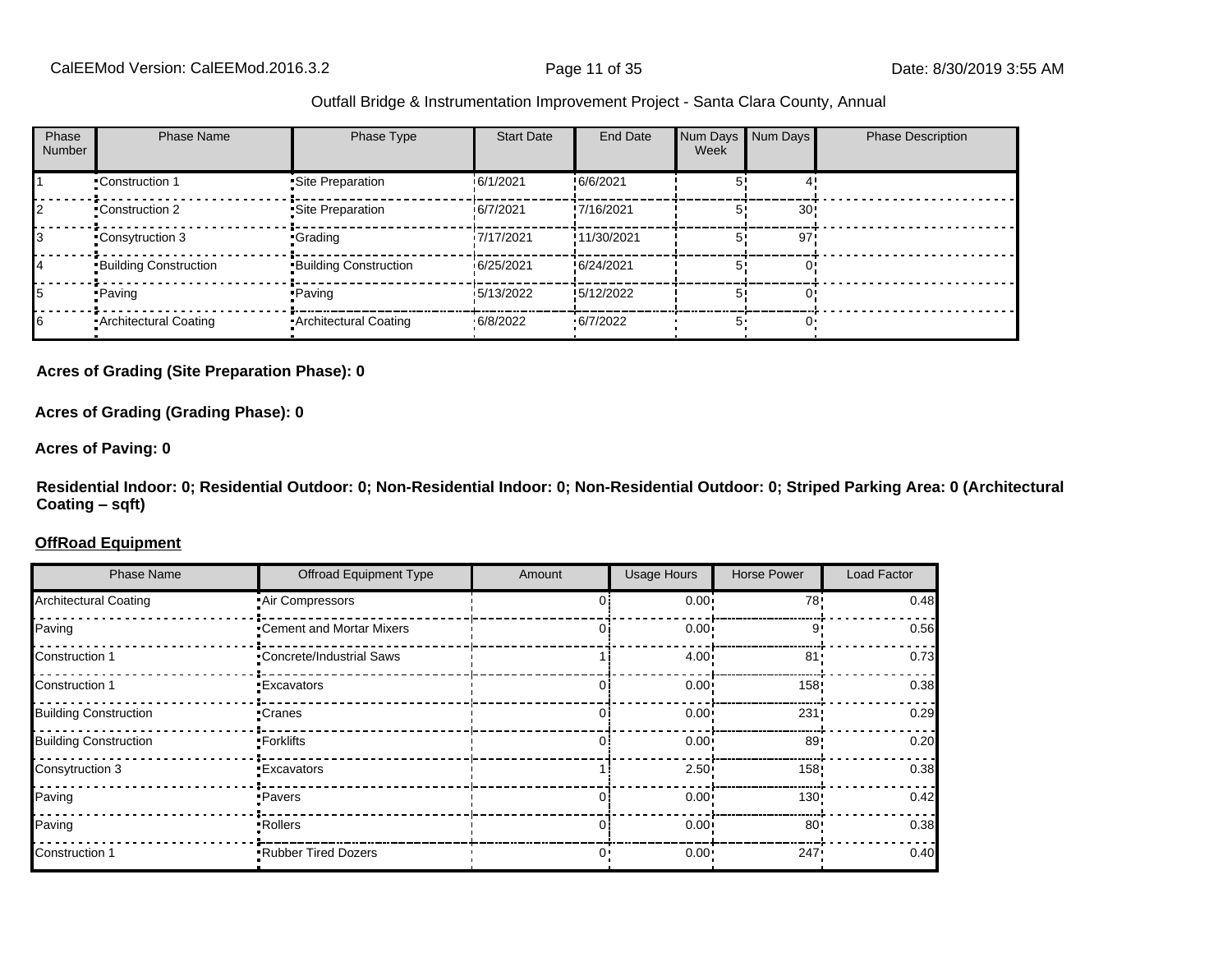|  |  | Outfall Bridge & Instrumentation Improvement Project - Santa Clara County, Annual |
|--|--|-----------------------------------------------------------------------------------|
|  |  |                                                                                   |

| Consytruction 3              | Rubber Tired Dozers            | $0^{\mathsf{i}}$ | 0.00 <sub>1</sub> | 247             | 0.40 |
|------------------------------|--------------------------------|------------------|-------------------|-----------------|------|
| <b>Building Construction</b> | Tractors/Loaders/Backhoes      | 0i               | 0.00              | 97 <sub>1</sub> | 0.37 |
| <b>Building Construction</b> | Generator Sets                 | $\overline{0}$   | 0.00              | 84:             | 0.74 |
| Consytruction 3              | .<br>Tractors/Loaders/Backhoes | 1                | 7.40              | 97              | 0.37 |
| Paving                       | Tractors/Loaders/Backhoes      | 0i               | 0.00 <sub>1</sub> | 97!             | 0.37 |
| Construction 2               | Tractors/Loaders/Backhoes      | 0i               | 0.00              | 97 <sub>1</sub> | 0.37 |
| Consytruction 3              | .<br>Graders                   | $\overline{0}$   | 0.00              | 187             | 0.41 |
| Paving                       | Paving Equipment               | $\overline{0}$   | 0.00              | 132             | 0.36 |
| Construction 2               | Rubber Tired Dozers            | 0.               | 0.00              | 247             | 0.40 |
| <b>Building Construction</b> | Welders                        | 0i               | 0.00              | 46              | 0.45 |
| Construction 1               | Tractors/Loaders/Backhoes      | 0                | 0.00              | 97              | 0.37 |
| Construction 1               | ·Rollers                       | $\mathbf{1}$     | 4.00              | 80              | 0.38 |
| Construction 1               | Generator Sets                 |                  | 8.00 <sub>1</sub> | 84 <sub>1</sub> | 0.74 |
| Construction '               | Off-Highway Trucks             | 1 i              | 4.00              | 402             | 0.38 |
| Construction 1               | Generator Sets                 | $\mathbf{1}$     | 4.00              | 84              | 0.74 |
| Construction 1               | Off-Highway Trucks             |                  | 6.00              | 402             | 0.38 |
| Construction 2               | Cranes                         | $\overline{2}$   | 1.30 <sup>1</sup> | 231             | 0.29 |
| Construction 2               | Other Construction Equipment   | 1 i              | 1.30              | 172             | 0.42 |
| Construction 2               | Forklifts                      |                  | 1.60              | 89              | 0.20 |
| Construction 2               | .<br>Welders                   | 3                | 2.70              | 46              | 0.45 |
| Construction 2               | Pumps                          |                  | 2.90 <sup>1</sup> | 84 <sub>1</sub> | 0.74 |
| Construction 2               | Cranes                         | 1 i              | 3.20              | 231             | 0.29 |
| Construction 2               | Bore/Drill Rigs                | 1 i              | 3.70              | 221             | 0.50 |
| Construction 2               | Off-Highway Trucks             |                  | 6.40              | 402             | 0.38 |
| Construction 2               | •Cranes                        |                  | 8.00 <sup>1</sup> | 231             | 0.29 |
| Consytruction 3              | Plate Compactors               | 1 i              | 3.30 <sup>1</sup> | 8               | 0.43 |
| Consytruction 3              | Off-Highway Trucks             | 1:               | 3.70 <sub>1</sub> | 402:            | 0.38 |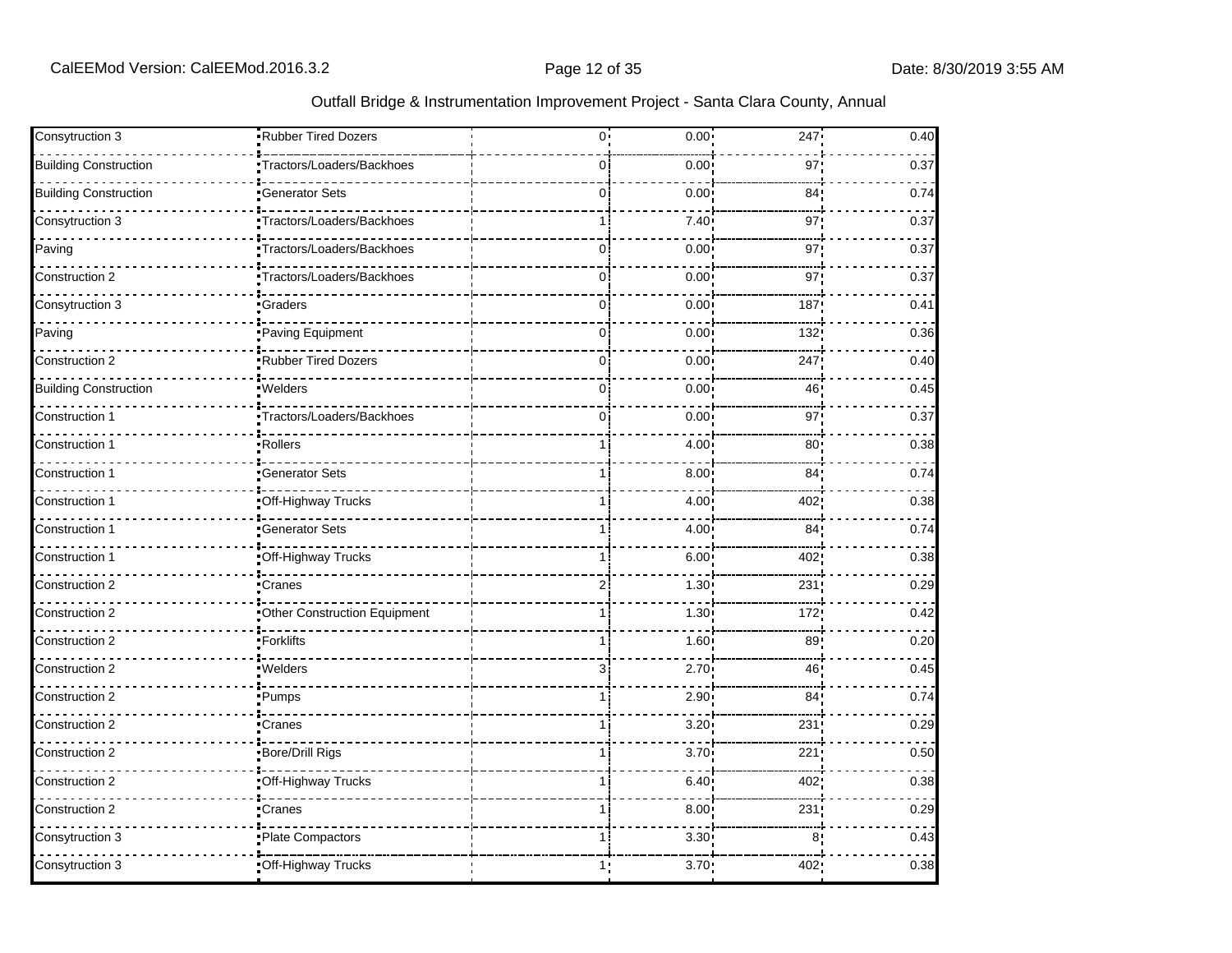| Consytruction 3              | 'Excavators | 4.10 | $158 -$ | u.ou |
|------------------------------|-------------|------|---------|------|
| Consytruction 3              | ∙Pumps      | 4.90 | 84      |      |
| <b>Architectural Coating</b> |             | 0.00 |         |      |

#### **Trips and VMT**

| <b>Phase Name</b>            | <b>Offroad Equipment</b><br>Count | <b>Worker Trip</b><br><b>Number</b> | Vendor Trip<br>Number | <b>Hauling Trip</b><br><b>Number</b> | <b>Worker Trip</b><br>Length | <b>Vendor Trip</b><br>Length | <b>Hauling Trip</b><br>Length | <b>Worker Vehicle</b><br>Class | Vendor         | Hauling<br>Vehicle Class Vehicle Class |
|------------------------------|-----------------------------------|-------------------------------------|-----------------------|--------------------------------------|------------------------------|------------------------------|-------------------------------|--------------------------------|----------------|----------------------------------------|
| Construction 1               | 61                                | 25.00                               | 0.00                  | $0.00 \cdot$                         | 10.80i                       | 7.30!                        |                               | 20.00 LD Mix                   | <b>HDT Mix</b> | !HHDT                                  |
| Construction 2               | 12i                               | 25.00                               | 0.00!                 | $0.00 \cdot$                         | 10.80                        | 7.30!                        |                               | 20.00 LD Mix                   | <b>HDT Mix</b> | !ННDТ                                  |
| Consytruction 3              | 61                                | 25.00                               | 0.00                  | $3,600.00 \cdot$                     | 10.80i                       | 7.30!                        |                               | 20.00 LD Mix                   | <b>HDT Mix</b> | !ННDТ                                  |
| <b>Building Construction</b> |                                   | $0.00 \cdot$                        | 0.00!                 | $0.00 \cdot$                         | 10.80i                       | 7.30!                        |                               | 20.00 LD Mix                   | <b>HDT Mix</b> | !HHDT                                  |
| Paving                       |                                   | $0.00 -$                            | 0.00!                 | $0.00 \cdot$                         | 10.80i                       | 7.30!                        |                               | 20.00 LD Mix                   | <b>HDT Mix</b> | !HHDT                                  |
| <b>Architectural Coating</b> |                                   | $0.00 -$                            | $0.00 -$              | $0.00 \cdot$                         | 10.80                        | $7.30 -$                     |                               | 20.00 LD Mix                   | <b>HDT Mix</b> | <b>HHDT</b>                            |

#### **3.1 Mitigation Measures Construction**

Use Cleaner Engines for Construction Equipment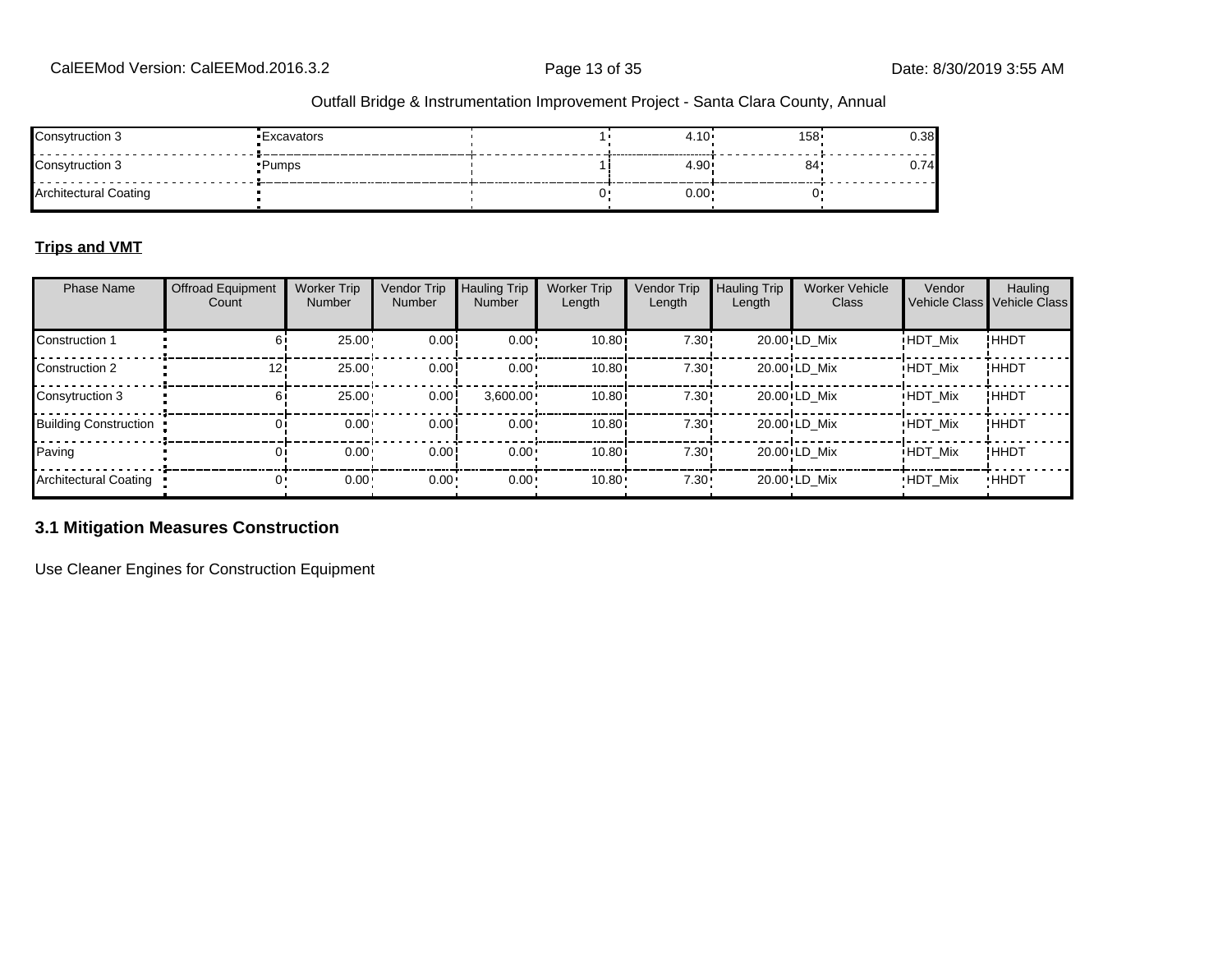#### **3.2 Construction 1 - 2021**

#### **Unmitigated Construction On-Site**

|                      | <b>ROG</b>                     | <b>NO<sub>x</sub></b> | CO     | SO <sub>2</sub>    | Fugitive<br><b>PM10</b> | Exhaust<br><b>PM10</b> | <b>PM10</b><br>Total | Fugitive<br>PM2.5 | Exhaust<br>PM2.5 | PM2.5 Total Bio- CO2 NBio- CO2 Total CO2 |        |        |        | CH <sub>4</sub> | <b>N2O</b> | CO <sub>2e</sub> |
|----------------------|--------------------------------|-----------------------|--------|--------------------|-------------------------|------------------------|----------------------|-------------------|------------------|------------------------------------------|--------|--------|--------|-----------------|------------|------------------|
| Category             |                                |                       |        |                    |                         | tons/yr                |                      |                   |                  |                                          |        |        | MT/yr  |                 |            |                  |
| <b>Fugitive Dust</b> |                                |                       |        |                    | 0.0000                  | 0.0000                 | 0.0000               | 0.0000            | 0.0000           | 0.0000                                   | 0.0000 | 0.0000 | 0.0000 | 0.0000          | 0.0000     | 0.0000           |
| Off-Road             | $\blacksquare$ 3.1700e-<br>003 | 0.0277                | 0.0256 | $6.0000e -$<br>005 |                         | 1.2800e-<br>003        | 1.2800e-<br>003      |                   | 1.2300e-<br>003  | 1.2300e-<br>003                          | 0.0000 | 5.3750 | 5.3750 | 1.1300e-<br>003 | 0.0000     | 5.4034           |
| <b>Total</b>         | 3.1700e-<br>003                | 0.0277                | 0.0256 | 6.0000e-<br>005    | 0.0000                  | 1.2800e-<br>003        | 1.2800e-<br>003      | 0.0000            | 1.2300e-<br>003  | 1.2300e-<br>003                          | 0.0000 | 5.3750 | 5.3750 | 1.1300e-<br>003 | 0.0000     | 5.4034           |

#### **Unmitigated Construction Off-Site**

|              | <b>ROG</b>      | <b>NO<sub>x</sub></b> | CO              | SO <sub>2</sub> | Fugitive<br><b>PM10</b> | Exhaust<br><b>PM10</b> | <b>PM10</b><br>Total | Fugitive<br><b>PM2.5</b> | Exhaust<br>PM2.5 | PM2.5 Total Bio- CO2 NBio- CO2 Total CO2 |        |        |        | CH <sub>4</sub> | <b>N2O</b> | CO <sub>2e</sub> |
|--------------|-----------------|-----------------------|-----------------|-----------------|-------------------------|------------------------|----------------------|--------------------------|------------------|------------------------------------------|--------|--------|--------|-----------------|------------|------------------|
| Category     |                 |                       |                 |                 |                         | tons/yr                |                      |                          |                  |                                          |        |        |        | MT/yr           |            |                  |
| Hauling      | 0.0000          | 0.0000                | 0.0000          | 0.0000          | 0.0000                  | 0.0000                 | 0.0000               | 0.0000                   | 0.0000           | 0.0000                                   | 0.0000 | 0.0000 | 0.0000 | 0.0000          | 0.0000     | 0.0000           |
| Vendor       | 0.0000          | 0.0000                | 0.0000          | 0.0000          | 0.0000                  | 0.0000                 | 0.0000               | 0.0000                   | 0.0000           | 0.0000                                   | 0.0000 | 0.0000 | 0.0000 | 0.0000          | 0.0000     | 0.0000           |
| Worker       | 1.5000e-<br>004 | 1.1000e- +<br>004     | .1400e-<br>003  | 0.0000          | 4.0000e-<br>004         | 0.0000                 | 4.0000e-<br>004      | $.1000e-$<br>004         | 0.0000           | 1.1000e-<br>004                          | 0.0000 | 0.3283 | 0.3283 | 1.0000e-<br>005 | 0.0000     | 0.3285           |
| <b>Total</b> | 1.5000e-<br>004 | 1.1000e-<br>004       | 1.1400e-<br>003 | 0.0000          | 4.0000e-<br>004         | 0.0000                 | 4.0000e-<br>004      | 1.1000e-<br>004          | 0.0000           | 1.1000e-<br>004                          | 0.0000 | 0.3283 | 0.3283 | 1.0000e-<br>005 | 0.0000     | 0.3285           |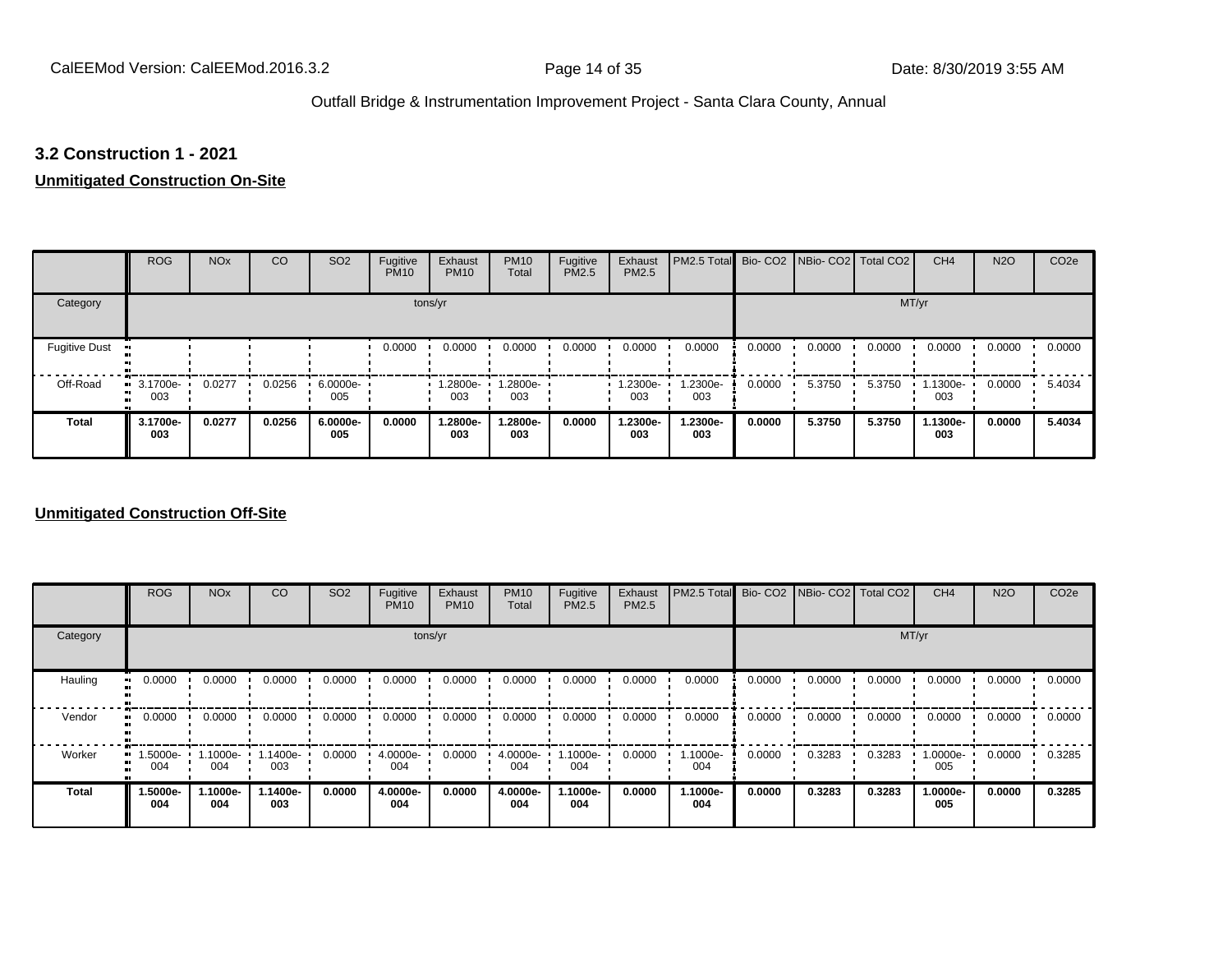#### **3.2 Construction 1 - 2021**

#### **Mitigated Construction On-Site**

|                      | <b>ROG</b>                     | <b>NO<sub>x</sub></b> | CO     | SO <sub>2</sub> | Fugitive<br><b>PM10</b> | Exhaust<br><b>PM10</b> | <b>PM10</b><br>Total | Fugitive<br><b>PM2.5</b> | Exhaust<br>PM2.5 | PM2.5 Total Bio- CO2 NBio- CO2 Total CO2 |        |        |        | CH <sub>4</sub> | <b>N2O</b> | CO <sub>2e</sub> |
|----------------------|--------------------------------|-----------------------|--------|-----------------|-------------------------|------------------------|----------------------|--------------------------|------------------|------------------------------------------|--------|--------|--------|-----------------|------------|------------------|
| Category             |                                |                       |        |                 | tons/yr                 |                        |                      |                          |                  |                                          |        |        | MT/yr  |                 |            |                  |
| <b>Fugitive Dust</b> |                                |                       |        |                 | 0.0000                  | 0.0000                 | 0.0000               | 0.0000                   | 0.0000           | 0.0000                                   | 0.0000 | 0.0000 | 0.0000 | 0.0000          | 0.0000     | 0.0000           |
| Off-Road             | $\blacksquare$ 7.0000e-<br>004 | 3.0200e-<br>003       | 0.0329 | 6.0000e-<br>005 |                         | 9.0000e-<br>005        | 9.0000e-<br>005      |                          | 9.0000e-<br>005  | 9.0000e-<br>005                          | 0.0000 | 5.3750 | 5.3750 | 1.1300e-<br>003 | 0.0000     | 5.4034           |
| <b>Total</b>         | 7.0000e-<br>004                | 3.0200e-<br>003       | 0.0329 | 6.0000e-<br>005 | 0.0000                  | $9.0000e-$<br>005      | 9.0000e-<br>005      | 0.0000                   | 9.0000e-<br>005  | $9.0000e-$<br>005                        | 0.0000 | 5.3750 | 5.3750 | 1.1300e-<br>003 | 0.0000     | 5.4034           |

#### **Mitigated Construction Off-Site**

|              | <b>ROG</b>      | <b>NO<sub>x</sub></b> | CO              | SO <sub>2</sub> | Fugitive<br><b>PM10</b> | Exhaust<br><b>PM10</b> | <b>PM10</b><br>Total | Fugitive<br><b>PM2.5</b> | Exhaust<br>PM2.5 | PM2.5 Total Bio- CO2 NBio- CO2 Total CO2 |        |        |        | CH <sub>4</sub> | <b>N2O</b> | CO <sub>2e</sub> |
|--------------|-----------------|-----------------------|-----------------|-----------------|-------------------------|------------------------|----------------------|--------------------------|------------------|------------------------------------------|--------|--------|--------|-----------------|------------|------------------|
| Category     |                 |                       |                 |                 | tons/yr                 |                        |                      |                          |                  |                                          |        |        | MT/yr  |                 |            |                  |
| Hauling      | 0.0000          | 0.0000                | 0.0000          | 0.0000          | 0.0000                  | 0.0000                 | 0.0000               | 0.0000                   | 0.0000           | 0.0000                                   | 0.0000 | 0.0000 | 0.0000 | 0.0000          | 0.0000     | 0.0000           |
| Vendor       | 0.0000          | 0.0000                | 0.0000          | 0.0000          | 0.0000                  | 0.0000                 | 0.0000               | 0.0000                   | 0.0000           | 0.0000                                   | 0.0000 | 0.0000 | 0.0000 | 0.0000          | 0.0000     | 0.0000           |
| Worker<br>œ  | 1.5000e-<br>004 | 1.1000e-<br>004       | .1400e-<br>003  | 0.0000          | 4.0000e-<br>004         | 0.0000                 | 4.0000e-<br>004      | 1.1000e-<br>004          | 0.0000           | 1.1000e-<br>004                          | 0.0000 | 0.3283 | 0.3283 | 1.0000e-<br>005 | 0.0000     | 0.3285           |
| <b>Total</b> | 1.5000e-<br>004 | 1.1000e-<br>004       | 1.1400e-<br>003 | 0.0000          | 4.0000e-<br>004         | 0.0000                 | 4.0000e-<br>004      | 1.1000e-<br>004          | 0.0000           | 1.1000e-<br>004                          | 0.0000 | 0.3283 | 0.3283 | 1.0000e-<br>005 | 0.0000     | 0.3285           |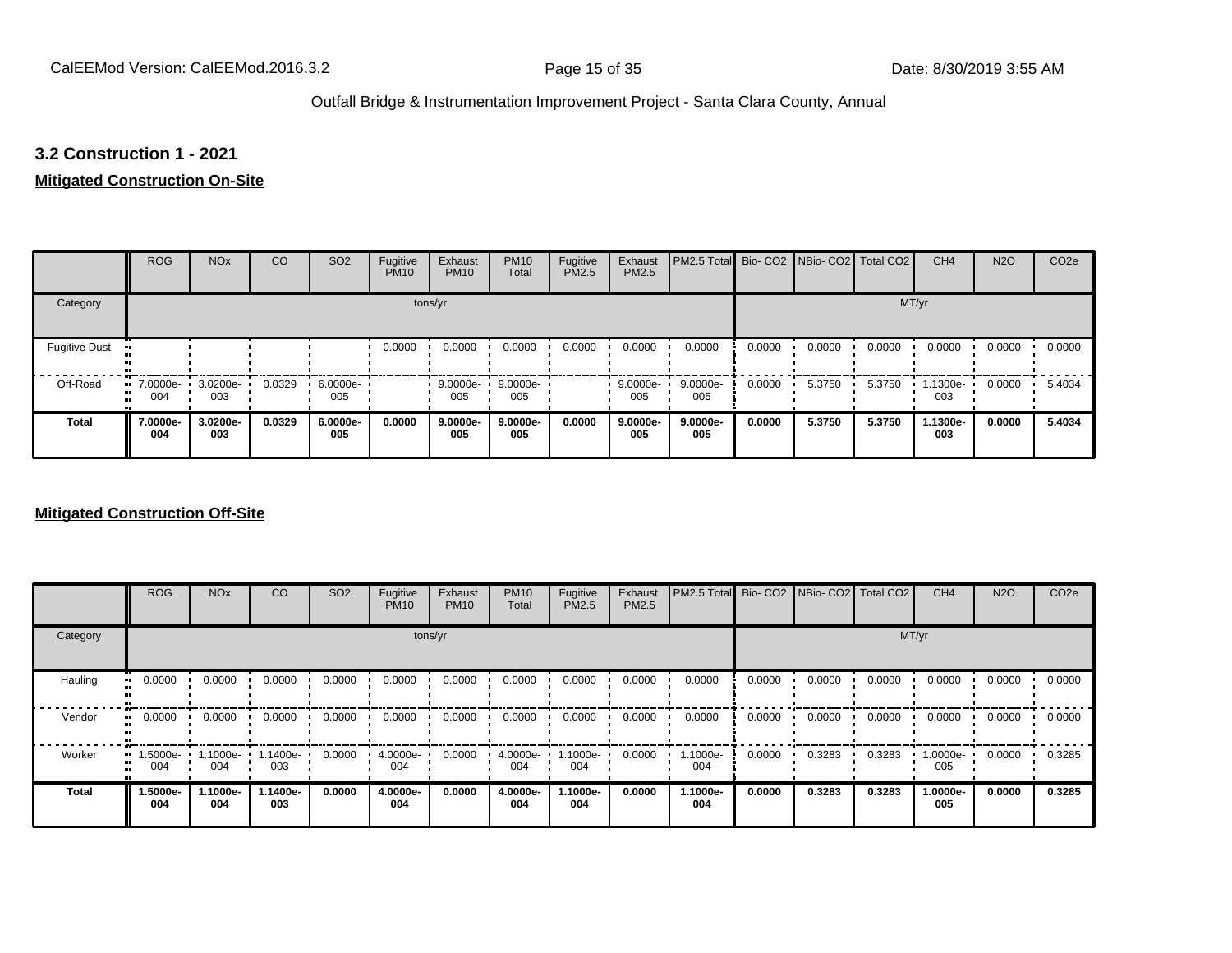#### **3.3 Construction 2 - 2021**

#### **Unmitigated Construction On-Site**

|                      | <b>ROG</b>   | <b>NO<sub>x</sub></b> | CO     | SO <sub>2</sub> | Fugitive<br><b>PM10</b> | Exhaust<br><b>PM10</b> | <b>PM10</b><br>Total | Fugitive<br><b>PM2.5</b> | Exhaust<br>PM2.5 | PM2.5 Total Bio- CO2 NBio- CO2 Total CO2 |        |         |         | CH <sub>4</sub> | <b>N2O</b> | CO <sub>2e</sub> |
|----------------------|--------------|-----------------------|--------|-----------------|-------------------------|------------------------|----------------------|--------------------------|------------------|------------------------------------------|--------|---------|---------|-----------------|------------|------------------|
| Category             |              |                       |        |                 | tons/yr                 |                        |                      |                          |                  |                                          |        |         | MT/yr   |                 |            |                  |
| <b>Fugitive Dust</b> |              |                       |        |                 | 2.0400e-<br>003         | 0.0000                 | 2.0400e-<br>003      | 3.1000e-<br>004          | 0.0000           | 3.1000e-<br>004                          | 0.0000 | 0.0000  | 0.0000  | 0.0000          | 0.0000     | 0.0000           |
| Off-Road             | 0.0278<br>ш. | 0.2637                | 0.1686 | 4.7000e-<br>004 |                         | 0.0109                 | 0.0109               |                          | 0.0102           | 0.0102                                   | 0.0000 | 40.4321 | 40.4321 | 0.0117          | 0.0000     | 40.7246          |
| <b>Total</b>         | 0.0278       | 0.2637                | 0.1686 | 4.7000e-<br>004 | 2.0400e-<br>003         | 0.0109                 | 0.0130               | 3.1000e-<br>004          | 0.0102           | 0.0105                                   | 0.0000 | 40.4321 | 40.4321 | 0.0117          | 0.0000     | 40.7246          |

#### **Unmitigated Construction Off-Site**

|              | <b>ROG</b>      | <b>NO<sub>x</sub></b> | CO              | SO <sub>2</sub>    | Fugitive<br><b>PM10</b> | Exhaust<br><b>PM10</b> | <b>PM10</b><br>Total | Fugitive<br><b>PM2.5</b> | Exhaust<br>PM2.5 | PM2.5 Total Bio- CO2 NBio- CO2 Total CO2 |        |        |        | CH <sub>4</sub> | <b>N2O</b> | CO <sub>2e</sub> |
|--------------|-----------------|-----------------------|-----------------|--------------------|-------------------------|------------------------|----------------------|--------------------------|------------------|------------------------------------------|--------|--------|--------|-----------------|------------|------------------|
| Category     |                 |                       |                 |                    |                         | tons/yr                |                      |                          |                  |                                          |        |        | MT/yr  |                 |            |                  |
| Hauling      | 0.0000          | 0.0000                | 0.0000          | 0.0000             | 0.0000                  | 0.0000                 | 0.0000               | 0.0000                   | 0.0000           | 0.0000                                   | 0.0000 | 0.0000 | 0.0000 | 0.0000          | 0.0000     | 0.0000           |
| Vendor       | 0.0000          | 0.0000                | 0.0000          | 0.0000             | 0.0000                  | 0.0000                 | 0.0000               | 0.0000                   | 0.0000           | 0.0000                                   | 0.0000 | 0.0000 | 0.0000 | 0.0000          | 0.0000     | 0.0000           |
| Worker       | 1.1600e-<br>003 | $8.0000e -$<br>004    | 8.5800e-<br>003 | $3.0000e -$<br>005 | 2.9700e-<br>003         | 2.0000e-<br>005        | 2.9900e-<br>003      | 7.9000e-<br>004          | 2.0000e-<br>005  | 8.1000e-<br>004                          | 0.0000 | 2.4620 | 2.4620 | 6.0000e-<br>005 | 0.0000     | 2.4634           |
| <b>Total</b> | 1.1600e-<br>003 | 8.0000e-<br>004       | 8.5800e-<br>003 | 3.0000e-<br>005    | 2.9700e-<br>003         | 2.0000e-<br>005        | 2.9900e-<br>003      | 7.9000e-<br>004          | 2.0000e-<br>005  | 8.1000e-<br>004                          | 0.0000 | 2.4620 | 2.4620 | 6.0000e-<br>005 | 0.0000     | 2.4634           |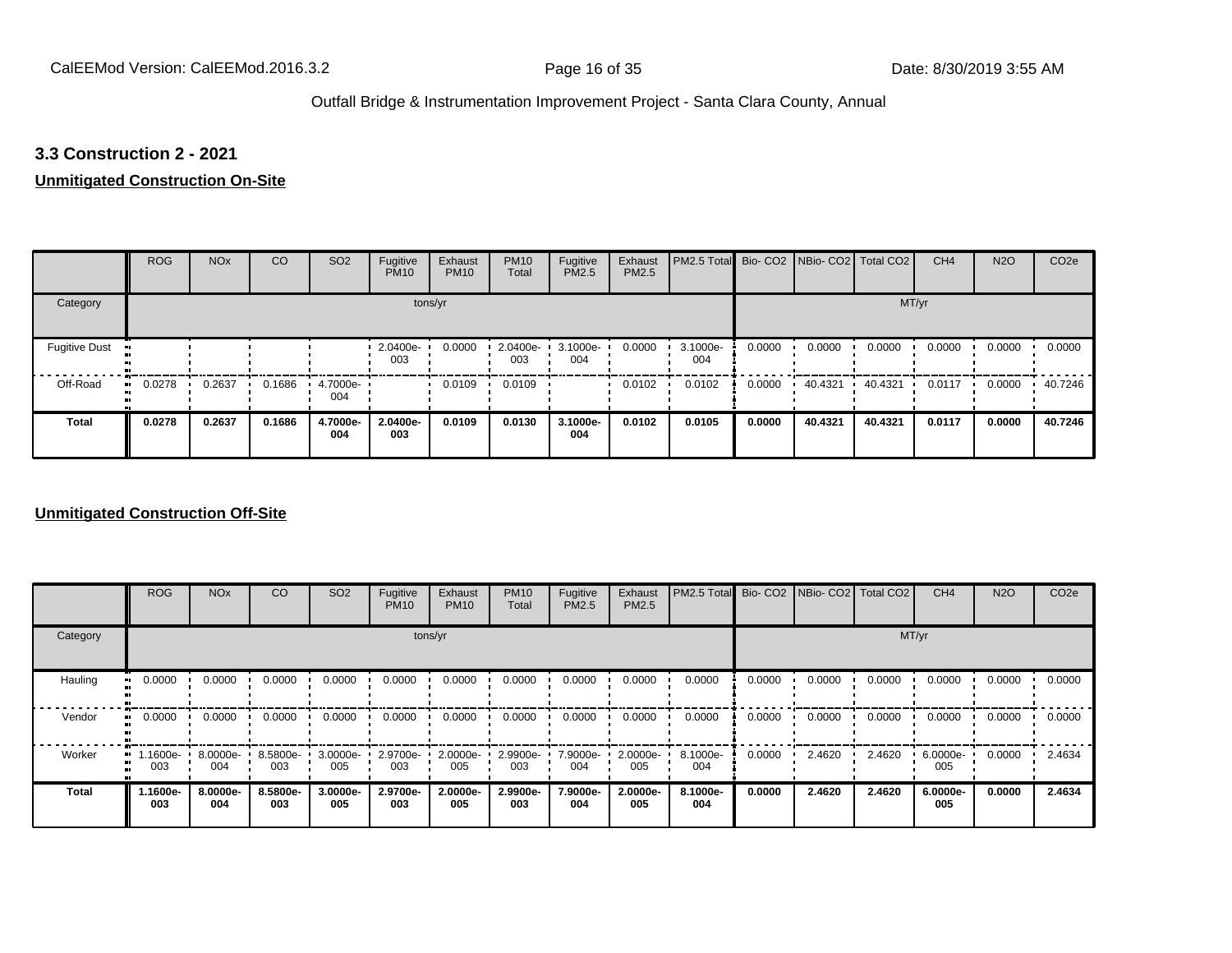#### **3.3 Construction 2 - 2021**

#### **Mitigated Construction On-Site**

|                      | <b>ROG</b>                   | <b>NO<sub>x</sub></b> | CO     | SO <sub>2</sub> | Fugitive<br><b>PM10</b> | Exhaust<br><b>PM10</b> | <b>PM10</b><br>Total | Fugitive<br>PM2.5 | Exhaust<br>PM2.5 | PM2.5 Total Bio- CO2 NBio- CO2 Total CO2 |        |         |         | CH <sub>4</sub> | <b>N2O</b> | CO <sub>2e</sub> |
|----------------------|------------------------------|-----------------------|--------|-----------------|-------------------------|------------------------|----------------------|-------------------|------------------|------------------------------------------|--------|---------|---------|-----------------|------------|------------------|
| Category             |                              |                       |        |                 | tons/yr                 |                        |                      |                   |                  |                                          |        |         | MT/yr   |                 |            |                  |
| <b>Fugitive Dust</b> |                              |                       |        |                 | 2.0400e-<br>003         | 0.0000                 | 2.0400e-<br>003      | 3.1000e-<br>004   | 0.0000           | 3.1000e-<br>004                          | 0.0000 | 0.0000  | 0.0000  | 0.0000          | 0.0000     | 0.0000           |
| Off-Road<br>         | 5.8500e-<br>$\bullet$<br>003 | 0.0377                | 0.2279 | 4.7000e-<br>004 |                         | $-7.4000e-$<br>004     | 7.4000e-<br>004      |                   | 7.4000e-<br>004  | 7.4000e-<br>004                          | 0.0000 | 40.4321 | 40.4321 | 0.0117          | 0.0000     | 40.7245          |
| <b>Total</b>         | 5.8500e-<br>003              | 0.0377                | 0.2279 | 4.7000e-<br>004 | 2.0400e-<br>003         | 7.4000e-<br>004        | 2.7800e-<br>003      | 3.1000e-<br>004   | 7.4000e-<br>004  | 1.0500e-<br>003                          | 0.0000 | 40.4321 | 40.4321 | 0.0117          | 0.0000     | 40.7245          |

#### **Mitigated Construction Off-Site**

|                     | <b>ROG</b>      | <b>NO<sub>x</sub></b> | CO              | SO <sub>2</sub> | Fugitive<br><b>PM10</b> | Exhaust<br><b>PM10</b> | <b>PM10</b><br>Total | Fugitive<br><b>PM2.5</b> | Exhaust<br>PM2.5 | PM2.5<br>Total  |        | Bio- CO2   NBio- CO2   Total CO2 |        | CH <sub>4</sub> | <b>N2O</b> | CO <sub>2e</sub> |
|---------------------|-----------------|-----------------------|-----------------|-----------------|-------------------------|------------------------|----------------------|--------------------------|------------------|-----------------|--------|----------------------------------|--------|-----------------|------------|------------------|
| Category            |                 |                       |                 |                 | tons/yr                 |                        |                      |                          |                  |                 |        |                                  | MT/yr  |                 |            |                  |
| Hauling<br>81       | 0.0000          | 0.0000                | 0.0000          | 0.0000          | 0.0000                  | 0.0000                 | 0.0000               | 0.0000                   | 0.0000           | 0.0000          | 0.0000 | 0.0000                           | 0.0000 | 0.0000          | 0.0000     | 0.0000           |
| Vendor<br>$\bullet$ | 0.0000          | 0.0000                | 0.0000          | 0.0000          | 0.0000                  | 0.0000                 | 0.0000               | 0.0000                   | 0.0000           | 0.0000          | 0.0000 | 0.0000                           | 0.0000 | 0.0000          | 0.0000     | 0.0000           |
| Worker<br>$\bullet$ | -1600e.<br>003  | 8.0000e-<br>004       | 8.5800e-<br>003 | 3.0000e-<br>005 | 2.9700e-<br>003         | 2.0000e-<br>005        | 2.9900e-<br>003      | 7.9000e-<br>004          | 2.0000e-<br>005  | 8.1000e-<br>004 | 0.0000 | 2.4620                           | 2.4620 | 6.0000e-<br>005 | 0.0000     | 2.4634           |
| <b>Total</b>        | 1.1600e-<br>003 | 8.0000e-<br>004       | 8.5800e-<br>003 | 3.0000e-<br>005 | 2.9700e-<br>003         | 2.0000e-<br>005        | 2.9900e-<br>003      | 7.9000e-<br>004          | 2.0000e-<br>005  | 8.1000e-<br>004 | 0.0000 | 2.4620                           | 2.4620 | 6.0000e-<br>005 | 0.0000     | 2.4634           |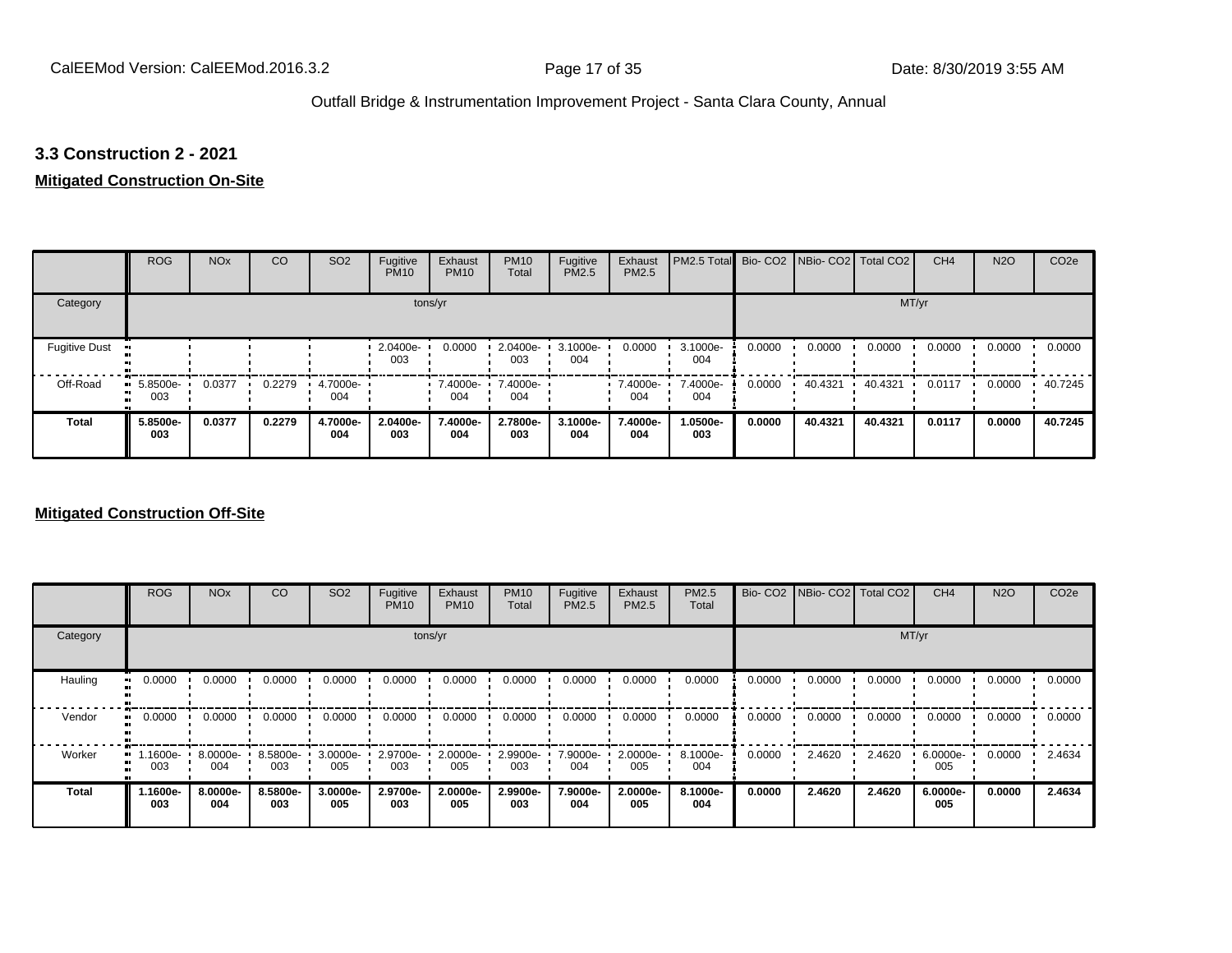#### **3.4 Consytruction 3 - 2021**

#### **Unmitigated Construction On-Site**

|                      | <b>ROG</b>   | <b>NO<sub>x</sub></b> | CO     | SO <sub>2</sub> | Fugitive<br><b>PM10</b> | Exhaust<br><b>PM10</b> | <b>PM10</b><br>Total | Fugitive<br><b>PM2.5</b> | Exhaust<br>PM2.5 | PM2.5 Total Bio- CO2 NBio- CO2 Total CO2 |        |         |         | CH <sub>4</sub> | <b>N2O</b> | CO <sub>2e</sub> |
|----------------------|--------------|-----------------------|--------|-----------------|-------------------------|------------------------|----------------------|--------------------------|------------------|------------------------------------------|--------|---------|---------|-----------------|------------|------------------|
| Category             |              |                       |        |                 | tons/yr                 |                        |                      |                          |                  |                                          |        |         | MT/yr   |                 |            |                  |
| <b>Fugitive Dust</b> |              |                       |        |                 | 4.1600e-<br>003         | 0.0000                 | 4.1600e-<br>003      | 5.4000e-<br>004          | 0.0000           | 5.4000e-<br>004                          | 0.0000 | 0.0000  | 0.0000  | 0.0000          | 0.0000     | 0.0000           |
| Off-Road             | 0.0434<br>ш. | 0.3905                | 0.4293 | 8.5000e-<br>004 |                         | 0.0190                 | 0.0190               |                          | 0.0180           | 0.0180                                   | 0.0000 | 74.0221 | 74.0221 | 0.0193          | 0.0000     | 74.5043          |
| <b>Total</b>         | 0.0434       | 0.3905                | 0.4293 | 8.5000e-<br>004 | 4.1600e-<br>003         | 0.0190                 | 0.0232               | 5.4000e-<br>004          | 0.0180           | 0.0185                                   | 0.0000 | 74.0221 | 74.0221 | 0.0193          | 0.0000     | 74.5043          |

#### **Unmitigated Construction Off-Site**

|              | <b>ROG</b>      | <b>NO<sub>x</sub></b> | CO     | SO <sub>2</sub> | Fugitive<br><b>PM10</b> | Exhaust<br><b>PM10</b> | <b>PM10</b><br>Total | Fugitive<br><b>PM2.5</b> | Exhaust<br>PM2.5 | PM2.5 Total Bio- CO2 NBio- CO2 Total CO2 |        |          |                   | CH <sub>4</sub> | <b>N2O</b> | CO <sub>2e</sub> |
|--------------|-----------------|-----------------------|--------|-----------------|-------------------------|------------------------|----------------------|--------------------------|------------------|------------------------------------------|--------|----------|-------------------|-----------------|------------|------------------|
| Category     |                 |                       |        |                 |                         | tons/yr                |                      |                          |                  |                                          |        |          |                   | MT/yr           |            |                  |
| Hauling      | 0.0141          | 0.4814                | 0.1049 | -.4000e<br>003  | 0.0305                  | 1.5000e-<br>003        | 0.0320               | 8.3900e-<br>003          | 1.4400e-<br>003  | 9.8300e-<br>003                          | 0.0000 |          | 135.5459 135.5459 | 6.1500e-<br>003 | 0.0000     | .135.6997        |
| Vendor       | 0.0000          | 0.0000                | 0.0000 | 0.0000          | 0.0000                  | 0.0000                 | 0.0000               | 0.0000                   | 0.0000           | 0.0000                                   | 0.0000 | 0.0000   | 0.0000            | 0.0000          | 0.0000     | 0.0000           |
| Worker       | 3.7400e-<br>003 | 2.5900e-<br>003       | 0.0277 | 9.0000e-<br>005 | 9.6200e-<br>003         | 6.0000e-<br>005        | $9.6800e -$<br>003   | 2.5600e-<br>003          | 6.0000e-<br>005  | 2.6100e-<br>003                          | 0.0000 | 7.9606   | 7.9606            | 1.8000e-<br>004 | 0.0000     | 7.9651           |
| <b>Total</b> | 0.0179          | 0.4840                | 0.1326 | 1.4900e-<br>003 | 0.0401                  | 1.5600e-<br>003        | 0.0417               | 0.0110                   | 1.5000e-<br>003  | 0.0124                                   | 0.0000 | 143.5065 | 143.5065          | 6.3300e-<br>003 | 0.0000     | 143.6648         |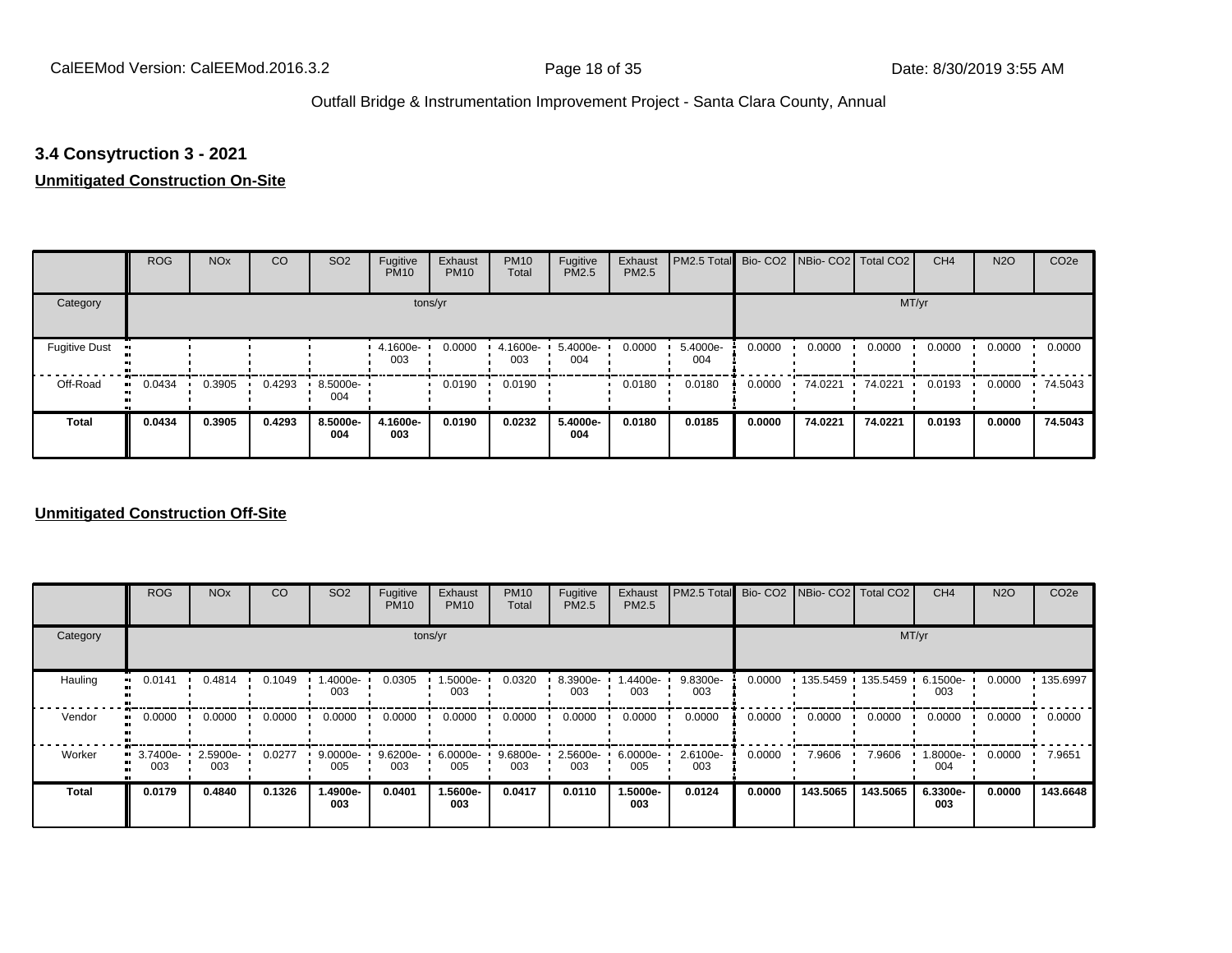# **3.4 Consytruction 3 - 2021**

#### **Mitigated Construction On-Site**

|                      | <b>ROG</b>      | <b>NO<sub>x</sub></b> | CO     | SO <sub>2</sub> | Fugitive<br><b>PM10</b> | Exhaust<br><b>PM10</b> | <b>PM10</b><br>Total | Fugitive<br>PM2.5 | Exhaust<br>PM2.5 | PM2.5 Total Bio- CO2 NBio- CO2 Total CO2 |        |         |         | CH <sub>4</sub> | <b>N2O</b> | CO <sub>2e</sub> |
|----------------------|-----------------|-----------------------|--------|-----------------|-------------------------|------------------------|----------------------|-------------------|------------------|------------------------------------------|--------|---------|---------|-----------------|------------|------------------|
| Category             |                 |                       |        |                 |                         | tons/yr                |                      |                   |                  |                                          |        |         | MT/yr   |                 |            |                  |
| <b>Fugitive Dust</b> |                 |                       |        |                 | 4.1600e-<br>003         | 0.0000                 | 4.1600e-<br>003      | 5.4000e-<br>004   | 0.0000           | 5.4000e-<br>004                          | 0.0000 | 0.0000  | 0.0000  | 0.0000          | 0.0000     | 0.0000           |
| Off-Road             | 9.8500e-<br>003 | 0.0427                | 0.5165 | 8.5000e-<br>004 |                         | 1.3100e-<br>003        | 1.3100e-<br>003      |                   | 1.3100e-<br>003  | 1.3100e-<br>003                          | 0.0000 | 74.0220 | 74.0220 | 0.0193          | 0.0000     | 74.5042          |
| <b>Total</b>         | 9.8500e-<br>003 | 0.0427                | 0.5165 | 8.5000e-<br>004 | 4.1600e-<br>003         | 1.3100e-<br>003        | 5.4700e-<br>003      | 5.4000e-<br>004   | 1.3100e-<br>003  | 1.8500e-<br>003                          | 0.0000 | 74.0220 | 74.0220 | 0.0193          | 0.0000     | 74.5042          |

#### **Mitigated Construction Off-Site**

|              | <b>ROG</b>                   | <b>NO<sub>x</sub></b> | CO     | SO <sub>2</sub> | Fugitive<br><b>PM10</b> | Exhaust<br><b>PM10</b> | <b>PM10</b><br>Total | Fugitive<br><b>PM2.5</b> | Exhaust<br>PM2.5 | PM2.5 Total Bio- CO2 NBio- CO2 Total CO2 |        |          |          | CH <sub>4</sub> | <b>N2O</b> | CO <sub>2e</sub> |
|--------------|------------------------------|-----------------------|--------|-----------------|-------------------------|------------------------|----------------------|--------------------------|------------------|------------------------------------------|--------|----------|----------|-----------------|------------|------------------|
| Category     |                              |                       |        |                 | tons/yr                 |                        |                      |                          |                  |                                          |        |          | MT/yr    |                 |            |                  |
| Hauling<br>œ | 0.0141                       | 0.4814                | 0.1049 | .4000e-<br>003  | 0.0305                  | -5000e-<br>003         | 0.0320               | 8.3900e-<br>003          | -.4400e<br>003   | 9.8300e-<br>003                          | 0.0000 | 135.5459 | 135.5459 | 6.1500e-<br>003 | 0.0000     | .135.6997        |
| Vendor       | 0.0000                       | 0.0000                | 0.0000 | 0.0000          | 0.0000                  | 0.0000                 | 0.0000               | 0.0000                   | 0.0000           | 0.0000                                   | 0.0000 | 0.0000   | 0.0000   | 0.0000          | 0.0000     | 0.0000           |
| Worker       | 3.7400e-<br>$\bullet$<br>003 | 2.5900e-<br>003       | 0.0277 | 9.0000e-<br>005 | 9.6200e-<br>003         | 6.0000e-<br>005        | 9.6800e-<br>003      | 2.5600e-<br>003          | 6.0000e-<br>005  | 2.6100e-<br>003                          | 0.0000 | 7.9606   | 7.9606   | 1.8000e-<br>004 | 0.0000     | 7.9651           |
| <b>Total</b> | 0.0179                       | 0.4840                | 0.1326 | -.4900e<br>003  | 0.0401                  | 1.5600e-<br>003        | 0.0417               | 0.0110                   | -5000e.<br>003   | 0.0124                                   | 0.0000 | 143.5065 | 143.5065 | 6.3300e-<br>003 | 0.0000     | 143.6648         |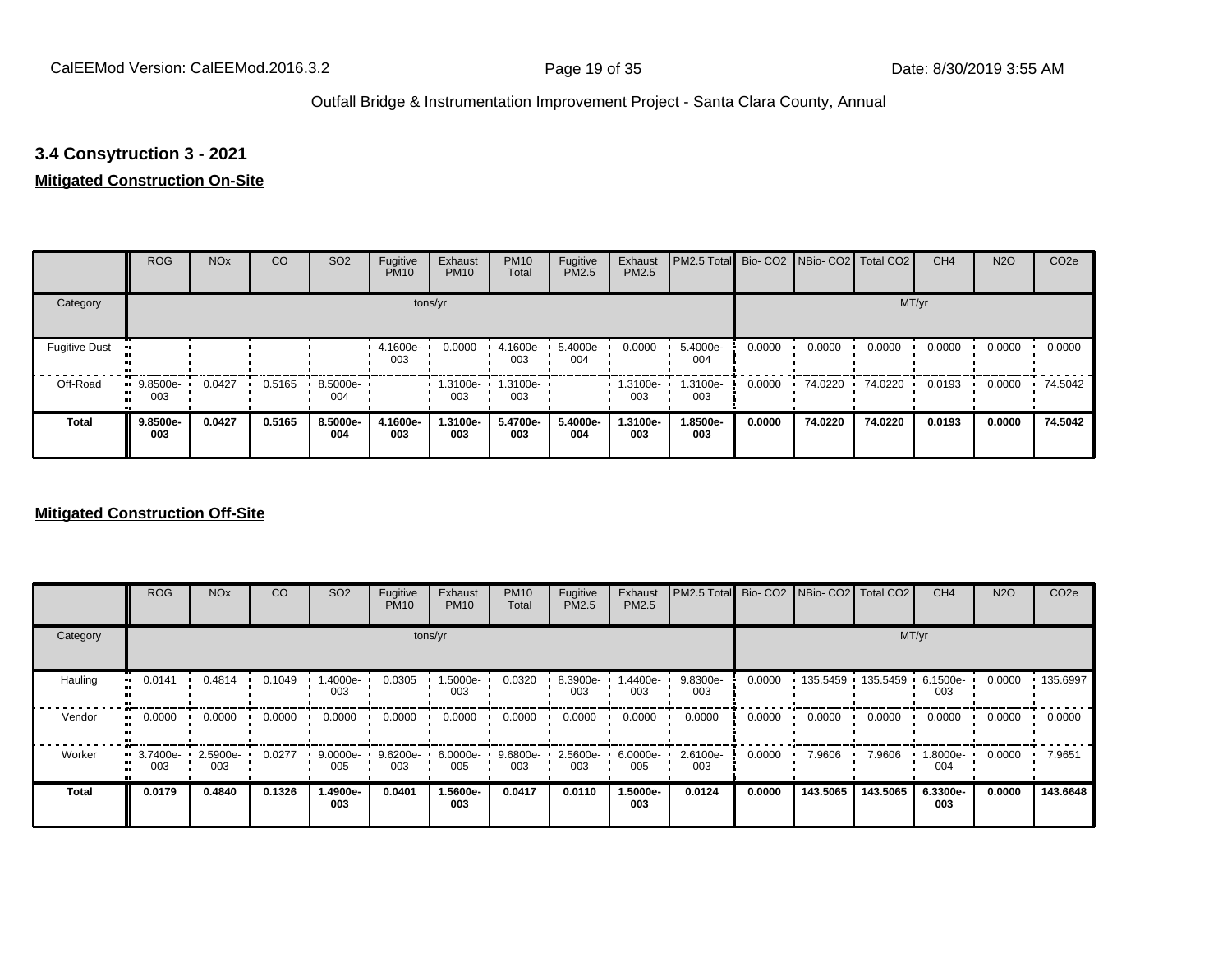# **3.5 Building Construction - 2021**

#### **Unmitigated Construction On-Site**

|              | <b>ROG</b> | <b>NO<sub>x</sub></b> | CO     | SO <sub>2</sub> | Fugitive<br><b>PM10</b> | Exhaust<br><b>PM10</b> | <b>PM10</b><br>Total | Fugitive<br><b>PM2.5</b> | Exhaust<br>PM2.5 | <b>PM2.5</b><br>Total |        | Bio- CO2 NBio- CO2 Total CO2 |        | CH <sub>4</sub> | <b>N2O</b> | CO <sub>2e</sub> |
|--------------|------------|-----------------------|--------|-----------------|-------------------------|------------------------|----------------------|--------------------------|------------------|-----------------------|--------|------------------------------|--------|-----------------|------------|------------------|
| Category     |            |                       |        |                 |                         | tons/yr                |                      |                          |                  |                       |        |                              | MT/yr  |                 |            |                  |
| Off-Road     | 0.0000     | 0.0000                | 0.0000 | 0.0000          | 0.0000                  | 0.0000                 | 0.0000               | 0.0000                   | 0.0000           | 0.0000                | 0.0000 | 0.0000                       | 0.0000 | 0.0000          | 0.0000     | 0.0000           |
| <b>Total</b> | 0.0000     | 0.0000                | 0.0000 | 0.0000          | 0.0000                  | 0.0000                 | 0.0000               | 0.0000                   | 0.0000           | 0.0000                | 0.0000 | 0.0000                       | 0.0000 | 0.0000          | 0.0000     | 0.0000           |

#### **Unmitigated Construction Off-Site**

|                        | <b>ROG</b>               | <b>NO<sub>x</sub></b> | CO     | SO <sub>2</sub> | Fugitive<br><b>PM10</b> | Exhaust<br><b>PM10</b> | <b>PM10</b><br>Total | Fugitive<br><b>PM2.5</b> | Exhaust<br>PM2.5 | PM2.5<br>Total |        |        | Bio- CO2   NBio- CO2   Total CO2 | CH <sub>4</sub> | <b>N2O</b> | CO <sub>2e</sub> |
|------------------------|--------------------------|-----------------------|--------|-----------------|-------------------------|------------------------|----------------------|--------------------------|------------------|----------------|--------|--------|----------------------------------|-----------------|------------|------------------|
| Category               |                          |                       |        |                 | tons/yr                 |                        |                      |                          |                  |                |        |        | MT/yr                            |                 |            |                  |
| Hauling                | 0.0000<br>$\blacksquare$ | 0.0000                | 0.0000 | 0.0000          | 0.0000                  | 0.0000                 | 0.0000               | 0.0000                   | 0.0000           | 0.0000         | 0.0000 | 0.0000 | 0.0000                           | 0.0000          | 0.0000     | 0.0000           |
| Vendor<br>$\mathbf{u}$ | 0.0000                   | 0.0000                | 0.0000 | 0.0000          | 0.0000                  | 0.0000                 | 0.0000               | 0.0000                   | 0.0000           | 0.0000         | 0.0000 | 0.0000 | 0.0000                           | 0.0000          | 0.0000     | 0.0000           |
| Worker                 | 0.0000<br>$\bullet$      | 0.0000                | 0.0000 | 0.0000          | 0.0000                  | 0.0000                 | 0.0000               | 0.0000                   | 0.0000           | 0.0000         | 0.0000 | 0.0000 | 0.0000                           | 0.0000          | 0.0000     | 0.0000           |
| <b>Total</b>           | 0.0000                   | 0.0000                | 0.0000 | 0.0000          | 0.0000                  | 0.0000                 | 0.0000               | 0.0000                   | 0.0000           | 0.0000         | 0.0000 | 0.0000 | 0.0000                           | 0.0000          | 0.0000     | 0.0000           |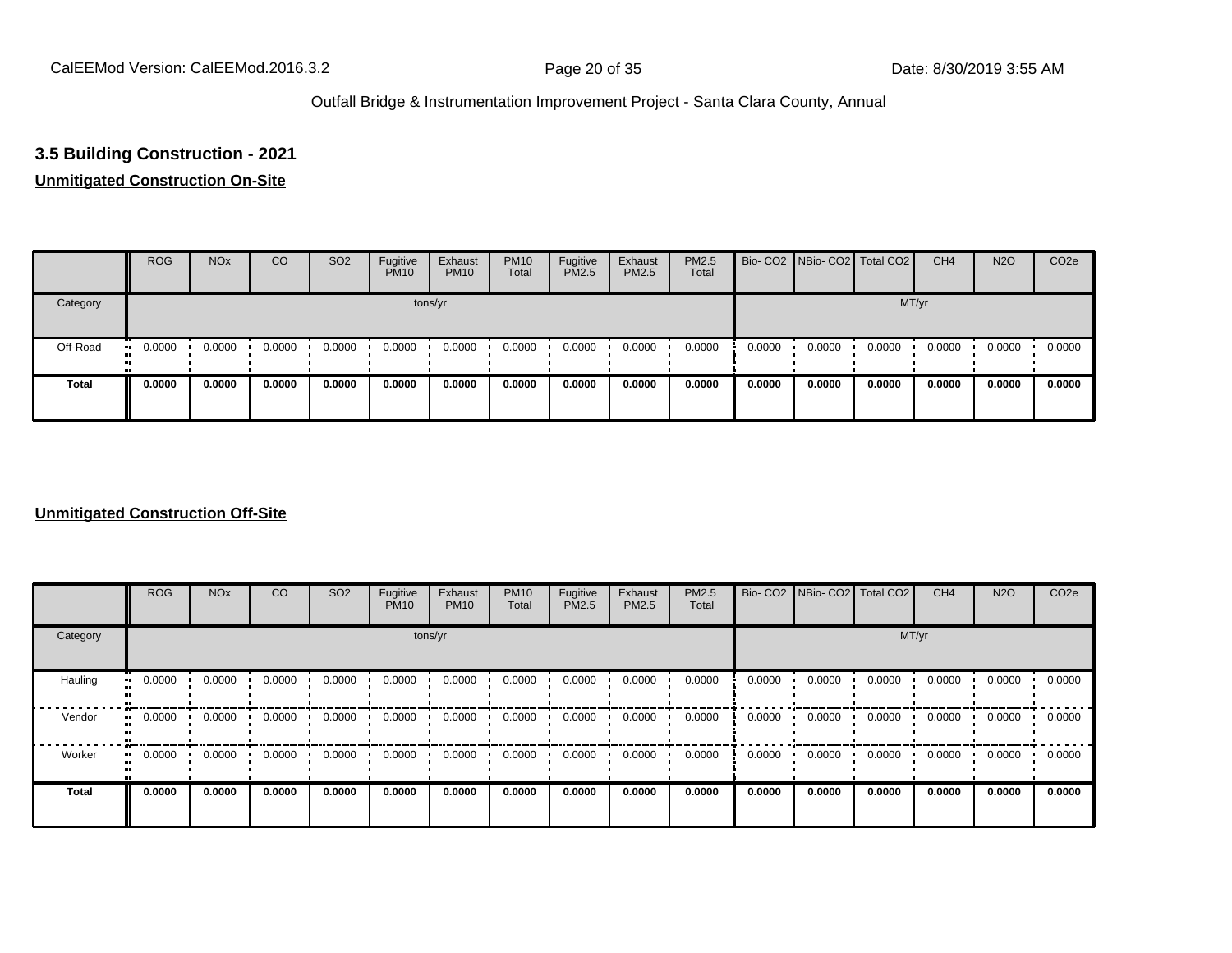# **3.5 Building Construction - 2021**

# **Mitigated Construction On-Site**

|              | <b>ROG</b>          | <b>NO<sub>x</sub></b> | CO     | SO <sub>2</sub> | Fugitive<br><b>PM10</b> | Exhaust<br><b>PM10</b> | <b>PM10</b><br>Total | Fugitive<br><b>PM2.5</b> | Exhaust<br>PM2.5 | <b>PM2.5 Total</b> Bio- CO2 NBio- CO2 Total CO2 |        |        |        | CH <sub>4</sub> | <b>N2O</b> | CO <sub>2e</sub> |
|--------------|---------------------|-----------------------|--------|-----------------|-------------------------|------------------------|----------------------|--------------------------|------------------|-------------------------------------------------|--------|--------|--------|-----------------|------------|------------------|
| Category     |                     |                       |        |                 |                         | tons/yr                |                      |                          |                  |                                                 |        |        | MT/yr  |                 |            |                  |
| Off-Road     | 0.0000<br>$\bullet$ | 0.0000                | 0.0000 | 0.0000          | 0.0000                  | 0.0000                 | 0.0000               | 0.0000                   | 0.0000           | 0.0000                                          | 0.0000 | 0.0000 | 0.0000 | 0.0000          | 0.0000     | 0.0000           |
| <b>Total</b> | 0.0000              | 0.0000                | 0.0000 | 0.0000          | 0.0000                  | 0.0000                 | 0.0000               | 0.0000                   | 0.0000           | 0.0000                                          | 0.0000 | 0.0000 | 0.0000 | 0.0000          | 0.0000     | 0.0000           |

#### **Mitigated Construction Off-Site**

|                          | <b>ROG</b>          | <b>NO<sub>x</sub></b> | CO     | SO <sub>2</sub> | Fugitive<br><b>PM10</b> | Exhaust<br><b>PM10</b> | <b>PM10</b><br>Total | Fugitive<br><b>PM2.5</b> | Exhaust<br>PM2.5 | PM2.5 Total Bio- CO2 NBio- CO2 Total CO2 |        |        |        | CH <sub>4</sub> | <b>N2O</b> | CO <sub>2e</sub> |
|--------------------------|---------------------|-----------------------|--------|-----------------|-------------------------|------------------------|----------------------|--------------------------|------------------|------------------------------------------|--------|--------|--------|-----------------|------------|------------------|
| Category                 |                     |                       |        |                 | tons/yr                 |                        |                      |                          |                  |                                          |        |        | MT/yr  |                 |            |                  |
| Hauling<br>$\bullet$     | 0.0000              | 0.0000                | 0.0000 | 0.0000          | 0.0000                  | 0.0000                 | 0.0000               | 0.0000                   | 0.0000           | 0.0000                                   | 0.0000 | 0.0000 | 0.0000 | 0.0000          | 0.0000     | 0.0000           |
| Vendor<br>$\blacksquare$ | 0.0000              | 0.0000                | 0.0000 | 0.0000          | 0.0000                  | 0.0000                 | 0.0000               | 0.0000                   | 0.0000           | 0.0000                                   | 0.0000 | 0.0000 | 0.0000 | 0.0000          | 0.0000     | 0.0000           |
| Worker                   | 0.0000<br>$\bullet$ | 0.0000                | 0.0000 | 0.0000          | 0.0000                  | 0.0000                 | 0.0000               | 0.0000                   | 0.0000           | 0.0000                                   | 0.0000 | 0.0000 | 0.0000 | 0.0000          | 0.0000     | 0.0000           |
| <b>Total</b>             | 0.0000              | 0.0000                | 0.0000 | 0.0000          | 0.0000                  | 0.0000                 | 0.0000               | 0.0000                   | 0.0000           | 0.0000                                   | 0.0000 | 0.0000 | 0.0000 | 0.0000          | 0.0000     | 0.0000           |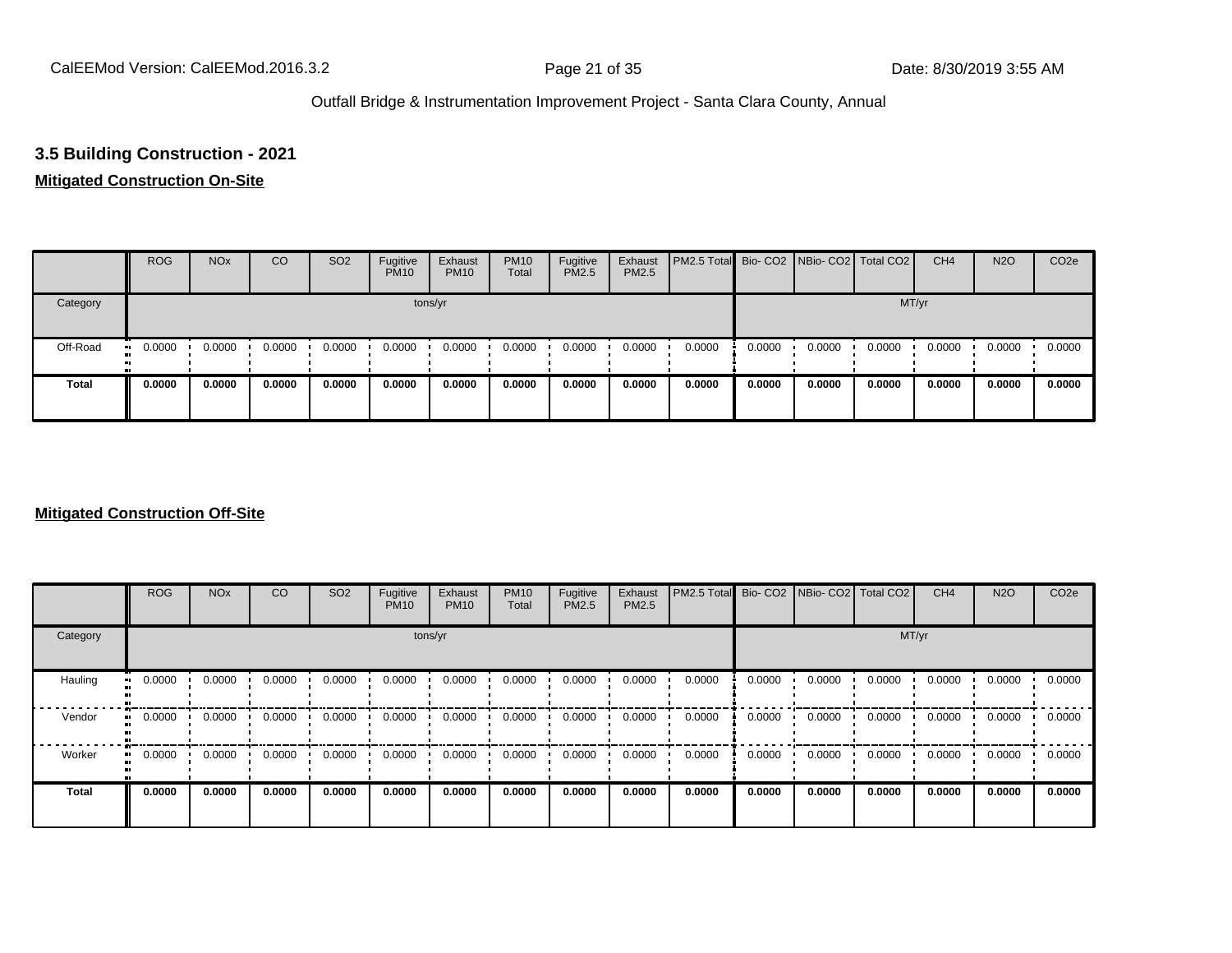#### **3.6 Paving - 2022**

**Unmitigated Construction On-Site**

|              | <b>ROG</b>                 | <b>NO<sub>x</sub></b> | CO     | SO <sub>2</sub> | Fugitive<br><b>PM10</b> | Exhaust<br><b>PM10</b> | <b>PM10</b><br>Total | Fugitive<br><b>PM2.5</b> | Exhaust<br><b>PM2.5</b> | PM2.5 Total Bio- CO2 NBio- CO2 Total CO2 |        |        |        | CH <sub>4</sub> | <b>N2O</b> | CO <sub>2e</sub> |
|--------------|----------------------------|-----------------------|--------|-----------------|-------------------------|------------------------|----------------------|--------------------------|-------------------------|------------------------------------------|--------|--------|--------|-----------------|------------|------------------|
| Category     |                            |                       |        |                 |                         | tons/yr                |                      |                          |                         |                                          |        |        | MT/yr  |                 |            |                  |
| Off-Road     | 0.0000<br>$\blacksquare$   | 0.0000                | 0.0000 | 0.0000          | 0.0000                  | 0.0000                 | 0.0000               | 0.0000                   | 0.0000                  | 0.0000                                   | 0.0000 | 0.0000 | 0.0000 | 0.0000          | 0.0000     | 0.0000           |
| Paving       | 0.0000<br>$\bullet\bullet$ | 0.0000                | 0.0000 | 0.0000          | 0.0000                  | 0.0000                 | 0.0000               | 0.0000                   | 0.0000                  | 0.0000                                   | 0.0000 | 0.0000 | 0.0000 | 0.0000          | 0.0000     | 0.0000           |
| <b>Total</b> | 0.0000                     | 0.0000                | 0.0000 | 0.0000          | 0.0000                  | 0.0000                 | 0.0000               | 0.0000                   | 0.0000                  | 0.0000                                   | 0.0000 | 0.0000 | 0.0000 | 0.0000          | 0.0000     | 0.0000           |

#### **Unmitigated Construction Off-Site**

|                           | <b>ROG</b>          | <b>NO<sub>x</sub></b> | CO     | SO <sub>2</sub> | Fugitive<br><b>PM10</b> | Exhaust<br><b>PM10</b> | <b>PM10</b><br>Total | Fugitive<br><b>PM2.5</b> | Exhaust<br>PM2.5 | PM2.5 Total Bio- CO2 NBio- CO2 Total CO2 |        |        |        | CH <sub>4</sub> | <b>N2O</b> | CO <sub>2e</sub> |
|---------------------------|---------------------|-----------------------|--------|-----------------|-------------------------|------------------------|----------------------|--------------------------|------------------|------------------------------------------|--------|--------|--------|-----------------|------------|------------------|
| Category                  |                     |                       |        |                 | tons/yr                 |                        |                      |                          |                  |                                          |        |        | MT/yr  |                 |            |                  |
| Hauling<br>$\blacksquare$ | 0.0000              | 0.0000                | 0.0000 | 0.0000          | 0.0000                  | 0.0000                 | 0.0000               | 0.0000                   | 0.0000           | 0.0000                                   | 0.0000 | 0.0000 | 0.0000 | 0.0000          | 0.0000     | 0.0000           |
| Vendor<br>$\mathbf{u}$    | 0.0000              | 0.0000                | 0.0000 | 0.0000          | 0.0000                  | 0.0000                 | 0.0000               | 0.0000                   | 0.0000           | 0.0000                                   | 0.0000 | 0.0000 | 0.0000 | 0.0000          | 0.0000     | 0.0000           |
| Worker                    | 0.0000<br>$\bullet$ | 0.0000                | 0.0000 | 0.0000          | 0.0000                  | 0.0000                 | 0.0000               | 0.0000                   | 0.0000           | 0.0000                                   | 0.0000 | 0.0000 | 0.0000 | 0.0000          | 0.0000     | 0.0000           |
| <b>Total</b>              | 0.0000              | 0.0000                | 0.0000 | 0.0000          | 0.0000                  | 0.0000                 | 0.0000               | 0.0000                   | 0.0000           | 0.0000                                   | 0.0000 | 0.0000 | 0.0000 | 0.0000          | 0.0000     | 0.0000           |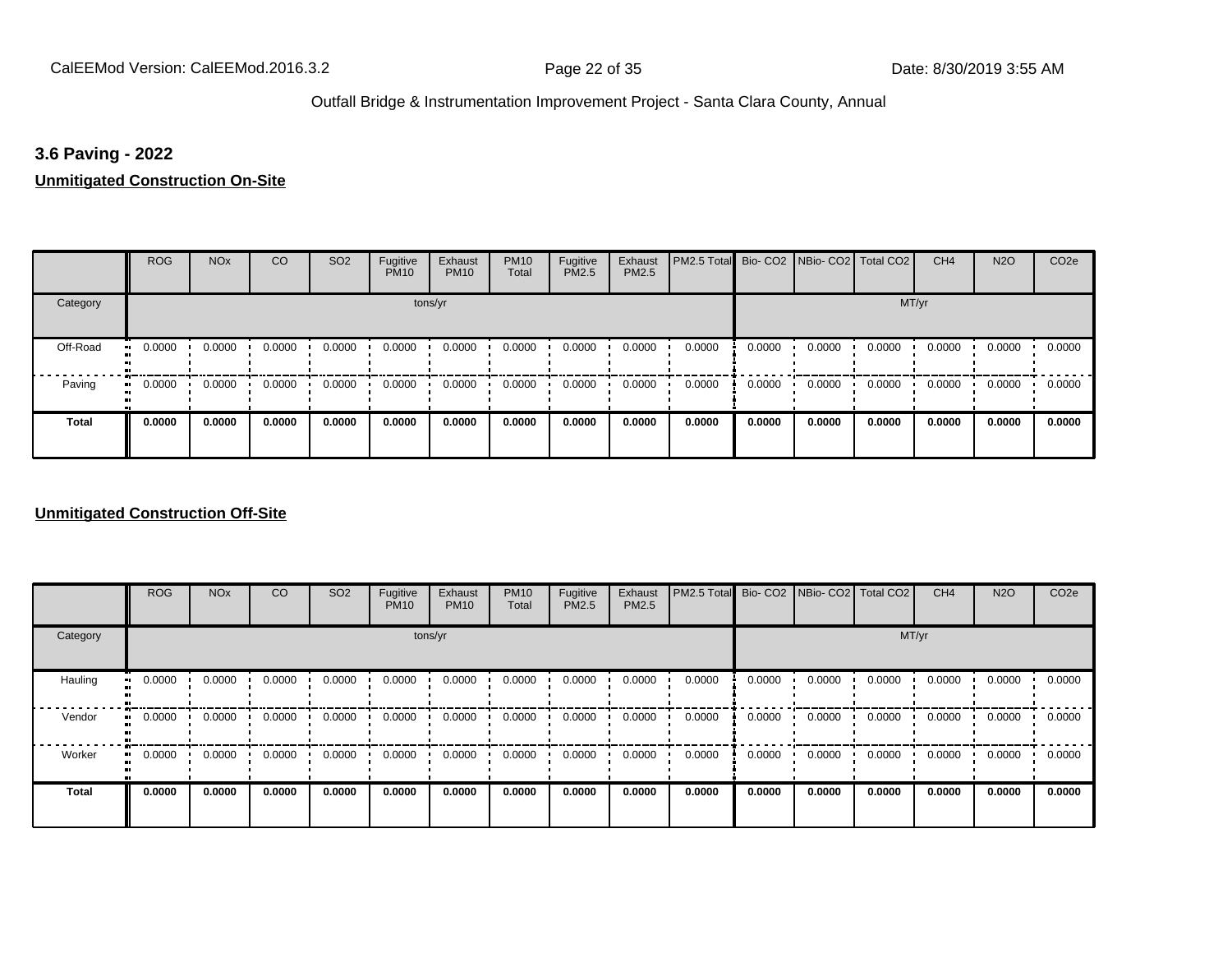#### **3.6 Paving - 2022**

**Mitigated Construction On-Site**

|              | <b>ROG</b>          | <b>NO<sub>x</sub></b> | CO     | SO <sub>2</sub> | Fugitive<br><b>PM10</b> | Exhaust<br><b>PM10</b> | <b>PM10</b><br>Total | Fugitive<br>PM2.5 | Exhaust<br>PM2.5 | PM2.5 Total Bio- CO2 NBio- CO2 Total CO2 |        |        |        | CH <sub>4</sub> | <b>N2O</b> | CO <sub>2e</sub> |
|--------------|---------------------|-----------------------|--------|-----------------|-------------------------|------------------------|----------------------|-------------------|------------------|------------------------------------------|--------|--------|--------|-----------------|------------|------------------|
| Category     |                     |                       |        |                 | tons/yr                 |                        |                      |                   |                  |                                          |        |        | MT/yr  |                 |            |                  |
| Off-Road     | 0.0000<br>$\bullet$ | 0.0000                | 0.0000 | 0.0000          | 0.0000                  | 0.0000                 | 0.0000               | 0.0000            | 0.0000           | 0.0000                                   | 0.0000 | 0.0000 | 0.0000 | 0.0000          | 0.0000     | 0.0000           |
| Paving       | 0.0000<br>ш.        | 0.0000                | 0.0000 | 0.0000          | 0.0000                  | 0.0000                 | 0.0000               | 0.0000            | 0.0000           | 0.0000                                   | 0.0000 | 0.0000 | 0.0000 | 0.0000          | 0.0000     | 0.0000           |
| <b>Total</b> | 0.0000              | 0.0000                | 0.0000 | 0.0000          | 0.0000                  | 0.0000                 | 0.0000               | 0.0000            | 0.0000           | 0.0000                                   | 0.0000 | 0.0000 | 0.0000 | 0.0000          | 0.0000     | 0.0000           |

#### **Mitigated Construction Off-Site**

|                            | <b>ROG</b> | <b>NO<sub>x</sub></b> | CO     | SO <sub>2</sub> | Fugitive<br><b>PM10</b> | Exhaust<br><b>PM10</b> | <b>PM10</b><br>Total | Fugitive<br><b>PM2.5</b> | Exhaust<br>PM2.5 | PM2.5 Total |        | Bio- CO2   NBio- CO2   Total CO2 |        | CH <sub>4</sub> | <b>N2O</b> | CO <sub>2e</sub> |
|----------------------------|------------|-----------------------|--------|-----------------|-------------------------|------------------------|----------------------|--------------------------|------------------|-------------|--------|----------------------------------|--------|-----------------|------------|------------------|
| Category                   |            |                       |        |                 | tons/yr                 |                        |                      |                          |                  |             |        |                                  | MT/yr  |                 |            |                  |
| Hauling<br>$\bullet$       | 0.0000     | 0.0000                | 0.0000 | 0.0000          | 0.0000                  | 0.0000                 | 0.0000               | 0.0000                   | 0.0000           | 0.0000      | 0.0000 | 0.0000                           | 0.0000 | 0.0000          | 0.0000     | 0.0000           |
| Vendor<br>$\bullet\bullet$ | 0.0000     | 0.0000                | 0.0000 | 0.0000          | 0.0000                  | 0.0000                 | 0.0000               | 0.0000                   | 0.0000           | 0.0000      | 0.0000 | 0.0000                           | 0.0000 | 0.0000          | 0.0000     | 0.0000           |
| Worker<br>$\bullet\bullet$ | 0.0000     | 0.0000                | 0.0000 | 0.0000          | 0.0000                  | 0.0000                 | 0.0000               | 0.0000                   | 0.0000           | 0.0000      | 0.0000 | 0.0000                           | 0.0000 | 0.0000          | 0.0000     | 0.0000           |
| <b>Total</b>               | 0.0000     | 0.0000                | 0.0000 | 0.0000          | 0.0000                  | 0.0000                 | 0.0000               | 0.0000                   | 0.0000           | 0.0000      | 0.0000 | 0.0000                           | 0.0000 | 0.0000          | 0.0000     | 0.0000           |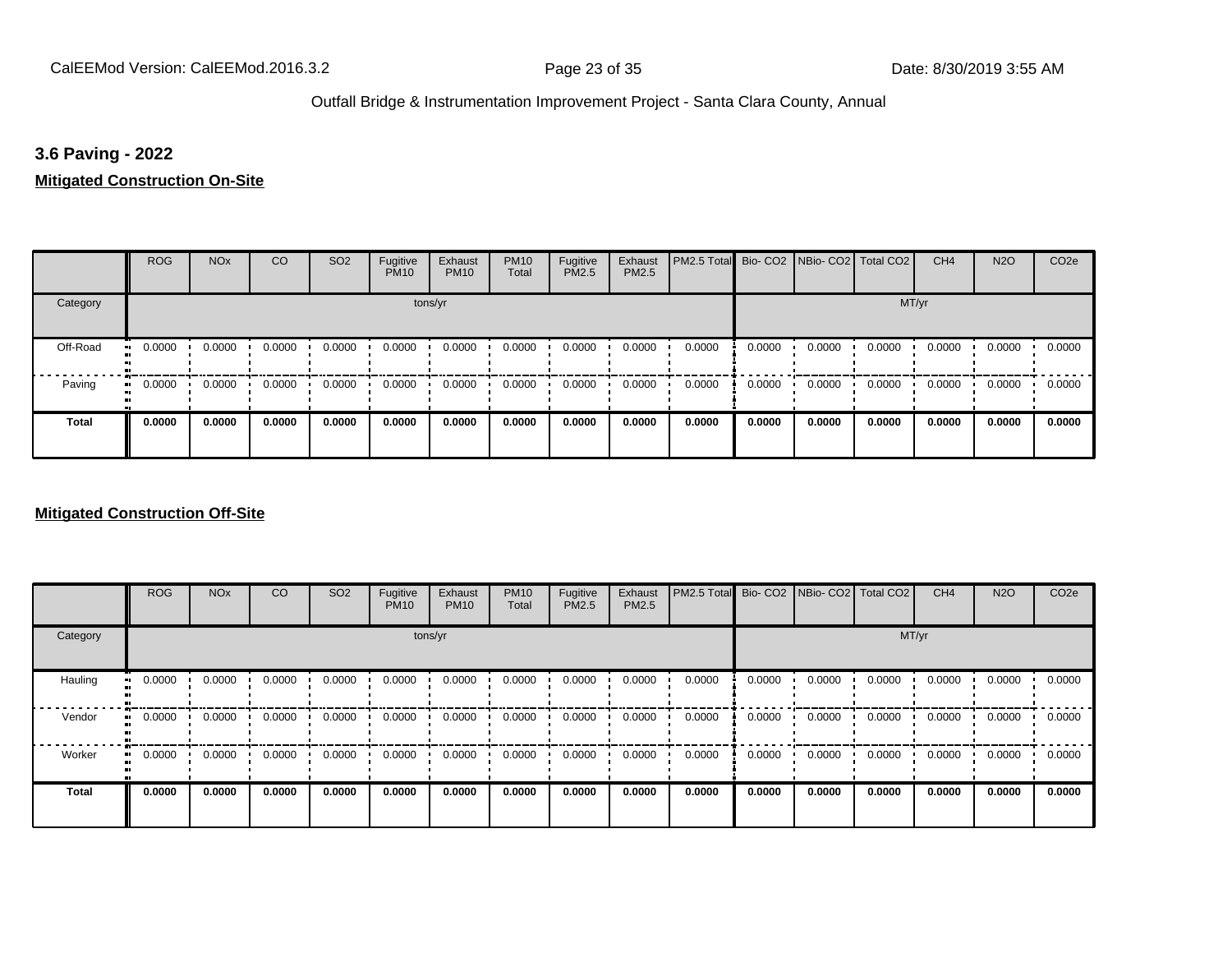# **3.7 Architectural Coating - 2022**

#### **Unmitigated Construction On-Site**

|                 | <b>ROG</b>   | <b>NO<sub>x</sub></b> | CO     | SO <sub>2</sub> | Fugitive<br><b>PM10</b> | Exhaust<br><b>PM10</b> | <b>PM10</b><br>Total | Fugitive<br><b>PM2.5</b> | Exhaust<br>PM2.5 | PM2.5 Total Bio- CO2 NBio- CO2   Total CO2 |        |        |        | CH <sub>4</sub> | <b>N2O</b> | CO <sub>2e</sub> |
|-----------------|--------------|-----------------------|--------|-----------------|-------------------------|------------------------|----------------------|--------------------------|------------------|--------------------------------------------|--------|--------|--------|-----------------|------------|------------------|
| Category        |              |                       |        |                 | tons/yr                 |                        |                      |                          |                  |                                            |        |        | MT/yr  |                 |            |                  |
| Archit. Coating | 0.0000       | 0.0000                | 0.0000 | 0.0000          | 0.0000                  | 0.0000                 | 0.0000               | 0.0000                   | 0.0000           | 0.0000                                     | 0.0000 | 0.0000 | 0.0000 | 0.0000          | 0.0000     | 0.0000           |
| Off-Road        | 0.0000<br>ш. | 0.0000                | 0.0000 | 0.0000          | 0.0000                  | 0.0000                 | 0.0000               | 0.0000                   | 0.0000           | 0.0000                                     | 0.0000 | 0.0000 | 0.0000 | 0.0000          | 0.0000     | 0.0000           |
| <b>Total</b>    | 0.0000       | 0.0000                | 0.0000 | 0.0000          | 0.0000                  | 0.0000                 | 0.0000               | 0.0000                   | 0.0000           | 0.0000                                     | 0.0000 | 0.0000 | 0.0000 | 0.0000          | 0.0000     | 0.0000           |

#### **Unmitigated Construction Off-Site**

|                           | <b>ROG</b>          | <b>NO<sub>x</sub></b> | CO     | SO <sub>2</sub> | Fugitive<br><b>PM10</b> | Exhaust<br><b>PM10</b> | <b>PM10</b><br>Total | Fugitive<br><b>PM2.5</b> | Exhaust<br>PM2.5 | PM2.5 Total Bio- CO2 NBio- CO2 Total CO2 |        |        |        | CH <sub>4</sub> | <b>N2O</b> | CO <sub>2e</sub> |
|---------------------------|---------------------|-----------------------|--------|-----------------|-------------------------|------------------------|----------------------|--------------------------|------------------|------------------------------------------|--------|--------|--------|-----------------|------------|------------------|
| Category                  |                     |                       |        |                 | tons/yr                 |                        |                      |                          |                  |                                          |        |        | MT/yr  |                 |            |                  |
| Hauling<br>$\blacksquare$ | 0.0000              | 0.0000                | 0.0000 | 0.0000          | 0.0000                  | 0.0000                 | 0.0000               | 0.0000                   | 0.0000           | 0.0000                                   | 0.0000 | 0.0000 | 0.0000 | 0.0000          | 0.0000     | 0.0000           |
| Vendor<br>$\mathbf{u}$    | 0.0000              | 0.0000                | 0.0000 | 0.0000          | 0.0000                  | 0.0000                 | 0.0000               | 0.0000                   | 0.0000           | 0.0000                                   | 0.0000 | 0.0000 | 0.0000 | 0.0000          | 0.0000     | 0.0000           |
| Worker                    | 0.0000<br>$\bullet$ | 0.0000                | 0.0000 | 0.0000          | 0.0000                  | 0.0000                 | 0.0000               | 0.0000                   | 0.0000           | 0.0000                                   | 0.0000 | 0.0000 | 0.0000 | 0.0000          | 0.0000     | 0.0000           |
| <b>Total</b>              | 0.0000              | 0.0000                | 0.0000 | 0.0000          | 0.0000                  | 0.0000                 | 0.0000               | 0.0000                   | 0.0000           | 0.0000                                   | 0.0000 | 0.0000 | 0.0000 | 0.0000          | 0.0000     | 0.0000           |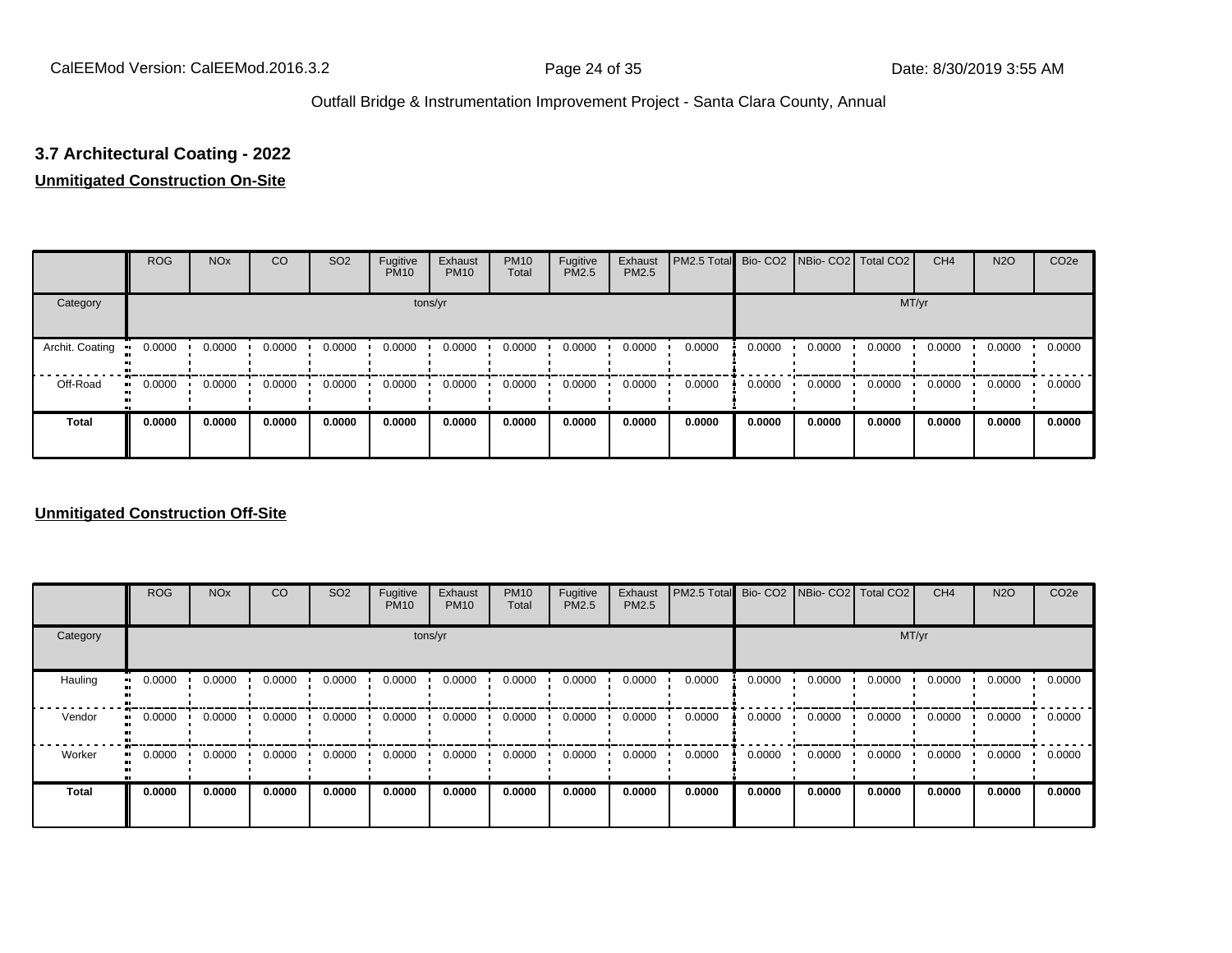# **3.7 Architectural Coating - 2022**

#### **Mitigated Construction On-Site**

|                 | <b>ROG</b> | <b>NO<sub>x</sub></b> | CO     | SO <sub>2</sub> | Fugitive<br><b>PM10</b> | Exhaust<br><b>PM10</b> | <b>PM10</b><br>Total | Fugitive<br><b>PM2.5</b> | Exhaust<br>PM2.5 | PM2.5 Total Bio- CO2 NBio- CO2   Total CO2 |        |        |        | CH <sub>4</sub> | <b>N2O</b> | CO <sub>2e</sub> |
|-----------------|------------|-----------------------|--------|-----------------|-------------------------|------------------------|----------------------|--------------------------|------------------|--------------------------------------------|--------|--------|--------|-----------------|------------|------------------|
| Category        |            |                       |        |                 |                         | tons/yr                |                      |                          |                  |                                            |        |        | MT/yr  |                 |            |                  |
| Archit. Coating | 0.0000     | 0.0000                | 0.0000 | 0.0000          | 0.0000                  | 0.0000                 | 0.0000               | 0.0000                   | 0.0000           | 0.0000                                     | 0.0000 | 0.0000 | 0.0000 | 0.0000          | 0.0000     | 0.0000           |
| Off-Road        | 0.0000     | 0.0000                | 0.0000 | 0.0000          | 0.0000                  | 0.0000                 | 0.0000               | 0.0000                   | 0.0000           | 0.0000                                     | 0.0000 | 0.0000 | 0.0000 | 0.0000          | 0.0000     | 0.0000           |
| <b>Total</b>    | 0.0000     | 0.0000                | 0.0000 | 0.0000          | 0.0000                  | 0.0000                 | 0.0000               | 0.0000                   | 0.0000           | 0.0000                                     | 0.0000 | 0.0000 | 0.0000 | 0.0000          | 0.0000     | 0.0000           |

#### **Mitigated Construction Off-Site**

|                        | <b>ROG</b>          | <b>NO<sub>x</sub></b> | CO     | SO <sub>2</sub> | Fugitive<br><b>PM10</b> | Exhaust<br><b>PM10</b> | <b>PM10</b><br>Total | Fugitive<br><b>PM2.5</b> | Exhaust<br>PM2.5 | PM2.5 Total Bio- CO2 NBio- CO2 Total CO2 |        |        |        | CH <sub>4</sub> | <b>N2O</b> | CO <sub>2e</sub> |
|------------------------|---------------------|-----------------------|--------|-----------------|-------------------------|------------------------|----------------------|--------------------------|------------------|------------------------------------------|--------|--------|--------|-----------------|------------|------------------|
| Category               |                     |                       |        |                 | tons/yr                 |                        |                      |                          |                  |                                          |        |        | MT/yr  |                 |            |                  |
| Hauling                | 0.0000<br>$\bullet$ | 0.0000                | 0.0000 | 0.0000          | 0.0000                  | 0.0000                 | 0.0000               | 0.0000                   | 0.0000           | 0.0000                                   | 0.0000 | 0.0000 | 0.0000 | 0.0000          | 0.0000     | 0.0000           |
| Vendor<br>$\mathbf{u}$ | 0.0000              | 0.0000                | 0.0000 | 0.0000          | 0.0000                  | 0.0000                 | 0.0000               | 0.0000                   | 0.0000           | 0.0000                                   | 0.0000 | 0.0000 | 0.0000 | 0.0000          | 0.0000     | 0.0000           |
| Worker                 | 0.0000<br>$\bullet$ | 0.0000                | 0.0000 | 0.0000          | 0.0000                  | 0.0000                 | 0.0000               | 0.0000                   | 0.0000           | 0.0000                                   | 0.0000 | 0.0000 | 0.0000 | 0.0000          | 0.0000     | 0.0000           |
| <b>Total</b>           | 0.0000              | 0.0000                | 0.0000 | 0.0000          | 0.0000                  | 0.0000                 | 0.0000               | 0.0000                   | 0.0000           | 0.0000                                   | 0.0000 | 0.0000 | 0.0000 | 0.0000          | 0.0000     | 0.0000           |

# **4.0 Operational Detail - Mobile**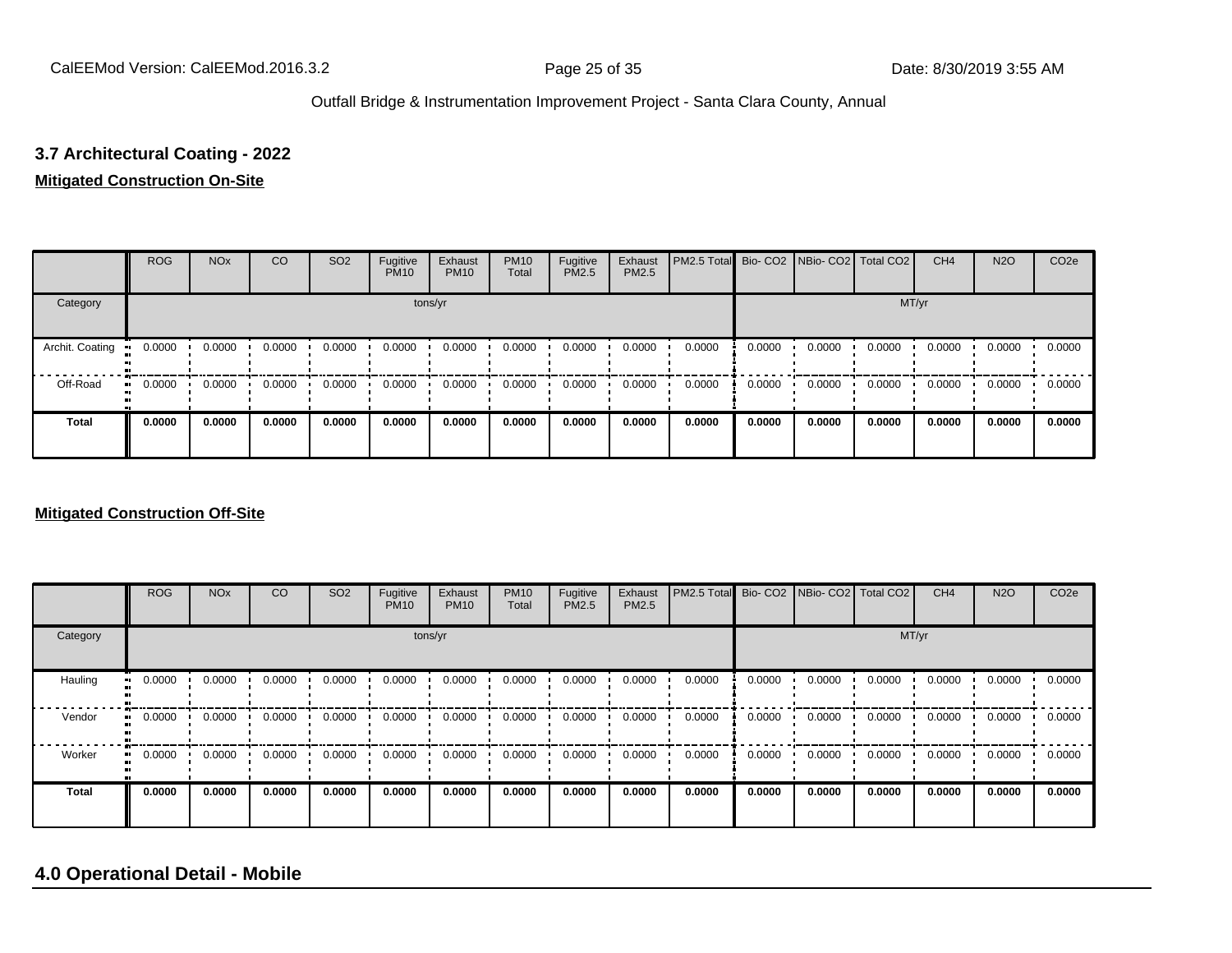#### **4.1 Mitigation Measures Mobile**

|             | <b>ROG</b> | <b>NO<sub>x</sub></b> | CO     | SO <sub>2</sub> | Fugitive<br><b>PM10</b> | Exhaust<br><b>PM10</b> | <b>PM10</b><br>Total | Fugitive<br><b>PM2.5</b> | Exhaust<br>PM2.5 | <b>PM2.5 Total</b> Bio- CO2 NBio- CO2   Total CO2 |        |        |        | CH <sub>4</sub> | <b>N2O</b> | CO <sub>2e</sub> |
|-------------|------------|-----------------------|--------|-----------------|-------------------------|------------------------|----------------------|--------------------------|------------------|---------------------------------------------------|--------|--------|--------|-----------------|------------|------------------|
| Category    |            |                       |        |                 | tons/yr                 |                        |                      |                          |                  |                                                   |        |        | MT/yr  |                 |            |                  |
| Mitigated   | 0.0000     | 0.0000                | 0.0000 | 0.0000          | 0.0000                  | 0.0000                 | 0.0000               | 0.0000                   | 0.0000           | 0.0000                                            | 0.0000 | 0.0000 | 0.0000 | 0.0000          | 0.0000     | 0.0000           |
| Unmitigated | 0.0000     | 0.0000                | 0.0000 | 0.0000          | 0.0000                  | 0.0000                 | 0.0000               | 0.0000                   | 0.0000           | 0.0000                                            | 0.0000 | 0.0000 | 0.0000 | 0.0000          | 0.0000     | 0.0000           |

#### **4.2 Trip Summary Information**

|                        |         | <b>Average Daily Trip Rate</b> |        | Unmitigated       | Mitigated         |
|------------------------|---------|--------------------------------|--------|-------------------|-------------------|
| Land Use               | Weekday | Saturday                       | Sunday | <b>Annual VMT</b> | <b>Annual VMT</b> |
| General Light Industry | 0.00    | 0.00                           | 0.00   |                   |                   |
| Total                  | 0.00    | 0.00                           | 0.00   |                   |                   |

# **4.3 Trip Type Information**

|                        |            | <b>Miles</b> |                                                                |       | Trip % |       |         | Trip Purpose %  |         |
|------------------------|------------|--------------|----------------------------------------------------------------|-------|--------|-------|---------|-----------------|---------|
| Land Use               | H-W or C-W |              | H-S or C-C │ H-O or C-NW ┃H-W or C-W┃ H-S or C-C ┃ H-O or C-NW |       |        |       | Primary | <b>Diverted</b> | Pass-by |
| General Light Industry | 9.50       | 7.30         | 7.30                                                           | 59.00 | 28.00  | 13.00 | 92      |                 |         |

#### **4.4 Fleet Mix**

| Land Use               | LDA      | LDT <sup>1</sup> | LDT <sub>2</sub> | <b>MDV</b> | LHD <sub>1</sub> | LHD <sub>2</sub> | MHD      | HHD      | OBUS     | UBUS     | <b>MCY</b> | <b>SBUS</b> | MH       |
|------------------------|----------|------------------|------------------|------------|------------------|------------------|----------|----------|----------|----------|------------|-------------|----------|
| General Light Industry | 0.610498 | 0.036775         | J.183084         | 0.106123   | 0.014413         | 0.005007         | 0.012610 | 0.021118 | 0.002144 | 0.001548 | 0.005312   | 0.000627    | 0.000740 |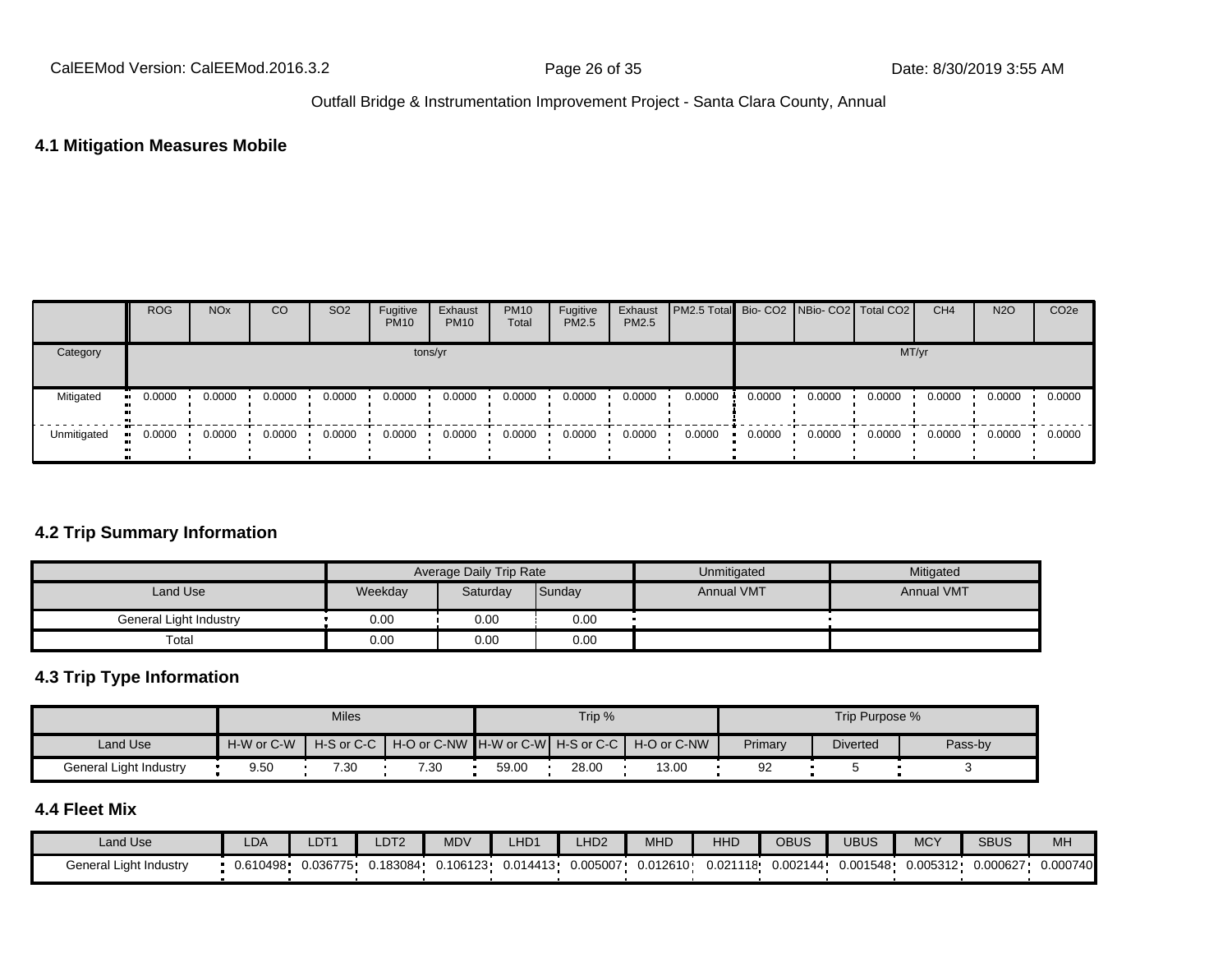# **5.0 Energy Detail**

Historical Energy Use: N

# **5.1 Mitigation Measures Energy**

|                                  | <b>ROG</b>      | <b>NO<sub>x</sub></b> | CO              | SO <sub>2</sub>    | Fugitive<br><b>PM10</b> | Exhaust<br><b>PM10</b> | <b>PM10</b><br>Total | Fugitive<br>PM2.5 | Exhaust<br>PM2.5 | PM2.5 Total Bio- CO2 NBio- CO2 Total CO2 |        |        |        | CH <sub>4</sub> | <b>N2O</b>      | CO <sub>2e</sub> |
|----------------------------------|-----------------|-----------------------|-----------------|--------------------|-------------------------|------------------------|----------------------|-------------------|------------------|------------------------------------------|--------|--------|--------|-----------------|-----------------|------------------|
| Category                         |                 |                       |                 |                    |                         | tons/yr                |                      |                   |                  |                                          |        |        |        | MT/yr           |                 |                  |
| Electricity<br>Mitigated         |                 |                       |                 |                    |                         | 0.0000                 | 0.0000               |                   | 0.0000           | 0.0000                                   | 0.0000 | 1.1015 | 1.1015 | 1.1000e-<br>004 | 2.0000e-<br>005 | 1.1109           |
| Electricity<br>Unmitigated       |                 |                       |                 |                    |                         | 0.0000                 | 0.0000               |                   | 0.0000           | 0.0000                                   | 0.0000 | 1.1015 | 1.1015 | 1.1000e-<br>004 | 2.0000e-<br>005 | 1.1109           |
| <b>NaturalGas</b><br>Mitigated   | 1.4000e-<br>004 | -2900e.<br>003        | 1.0900e-<br>003 | $1.0000e -$<br>005 |                         | 1.0000e-<br>004        | 1.0000e-<br>004      |                   | 1.0000e-<br>004  | 1.0000e-<br>004                          | 0.0000 | 1.4077 | 1.4077 | 3.0000e-<br>005 | 3.0000e-<br>005 | 1.4161           |
| <b>NaturalGas</b><br>Unmitigated | 1.4000e-<br>004 | -900e-1.<br>003       | 1.0900e-<br>003 | $1.0000e -$<br>005 |                         | 1.0000e-<br>004        | 1.0000e-<br>004      |                   | 1.0000e-<br>004  | 1.0000e-<br>004                          | 0.0000 | 1.4077 | 1.4077 | 3.0000e-<br>005 | 3.0000e-<br>005 | 1.4161           |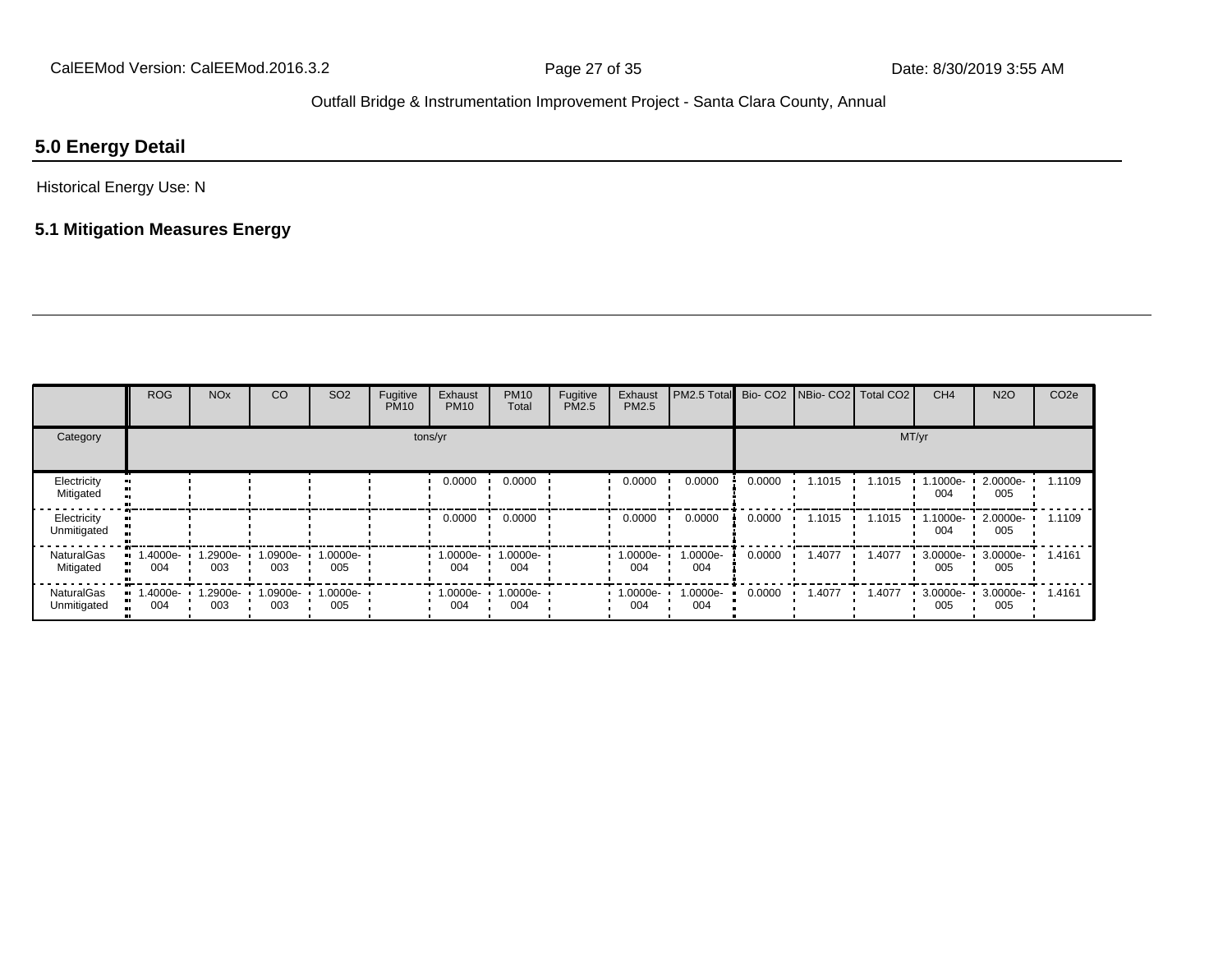# **5.2 Energy by Land Use - NaturalGas**

#### **Unmitigated**

|                           | NaturalGa<br>s Use | <b>ROG</b>      | <b>NO<sub>x</sub></b> | CO              | SO <sub>2</sub> | Fugitive<br><b>PM10</b> | Exhaust<br><b>PM10</b> | <b>PM10</b><br>Total | Fugitive<br>PM2.5 | Exhaust<br><b>PM2.5</b> | PM2.5 Total Bio- CO2 NBio- CO2 Total CO2 |        |        |        | CH <sub>4</sub> | <b>N2O</b>      | CO <sub>2e</sub> |
|---------------------------|--------------------|-----------------|-----------------------|-----------------|-----------------|-------------------------|------------------------|----------------------|-------------------|-------------------------|------------------------------------------|--------|--------|--------|-----------------|-----------------|------------------|
| Land Use                  | kBTU/yr            |                 |                       |                 |                 |                         | tons/yr                |                      |                   |                         |                                          |        |        | MT/yr  |                 |                 |                  |
| General Light<br>Industry | 26380              | 1.4000e-<br>004 | 1.2900e-<br>003       | 1.0900e-<br>003 | 1.0000e-<br>005 |                         | 1.0000e-<br>004        | 1.0000e-<br>004      |                   | 1.0000e-<br>004         | -.0000e<br>004                           | 0.0000 | 1.4077 | 1.4077 | 3.0000e-<br>005 | 3.0000e-<br>005 | 1.4161           |
| <b>Total</b>              |                    | 1.4000e-<br>004 | .2900e-<br>003        | 1.0900e-<br>003 | 1.0000e-<br>005 |                         | 1.0000e-<br>004        | 1.0000e-<br>004      |                   | 1.0000e-<br>004         | -.0000e<br>004                           | 0.0000 | 1.4077 | 1.4077 | 3.0000e-<br>005 | 3.0000e-<br>005 | 1.4161           |

#### **Mitigated**

|                           | NaturalGa<br>s Use | <b>ROG</b>      | <b>NO<sub>x</sub></b> | <b>CO</b>       | SO <sub>2</sub>          | Fugitive<br><b>PM10</b> | Exhaust<br><b>PM10</b>           | <b>PM10</b><br>Total | Fugitive<br><b>PM2.5</b> | Exhaust<br>PM2.5 | <b>PM2.5 Total</b> Bio- CO2 NBio- CO2   Total CO2 |        |        |        | CH <sub>4</sub> | <b>N2O</b>      | CO <sub>2e</sub> |
|---------------------------|--------------------|-----------------|-----------------------|-----------------|--------------------------|-------------------------|----------------------------------|----------------------|--------------------------|------------------|---------------------------------------------------|--------|--------|--------|-----------------|-----------------|------------------|
| Land Use                  | kBTU/yr            |                 |                       |                 |                          |                         | tons/yr                          |                      |                          |                  |                                                   |        |        | MT/yr  |                 |                 |                  |
| General Light<br>Industry | 26380              | 1.4000e-<br>004 | 1.2900e-<br>003       | 003             | 1.0900e- 1.0000e-<br>005 |                         | $\cdot$ 1.0000e- 1.0000e-<br>004 | 004                  |                          | 1.0000e-<br>004  | 1.0000e-<br>004                                   | 0.0000 | .4077  | 1.4077 | 3.0000e-<br>005 | 3.0000e-<br>005 | 1.4161           |
| Total                     |                    | 1.4000e-<br>004 | 1.2900e-<br>003       | 1.0900e-<br>003 | 1.0000e-<br>005          |                         | 1.0000e-<br>004                  | 1.0000e-<br>004      |                          | 1.0000e-<br>004  | $.0000e-$<br>004                                  | 0.0000 | 1.4077 | 1.4077 | 3.0000e-<br>005 | 3.0000e-<br>005 | 1.4161           |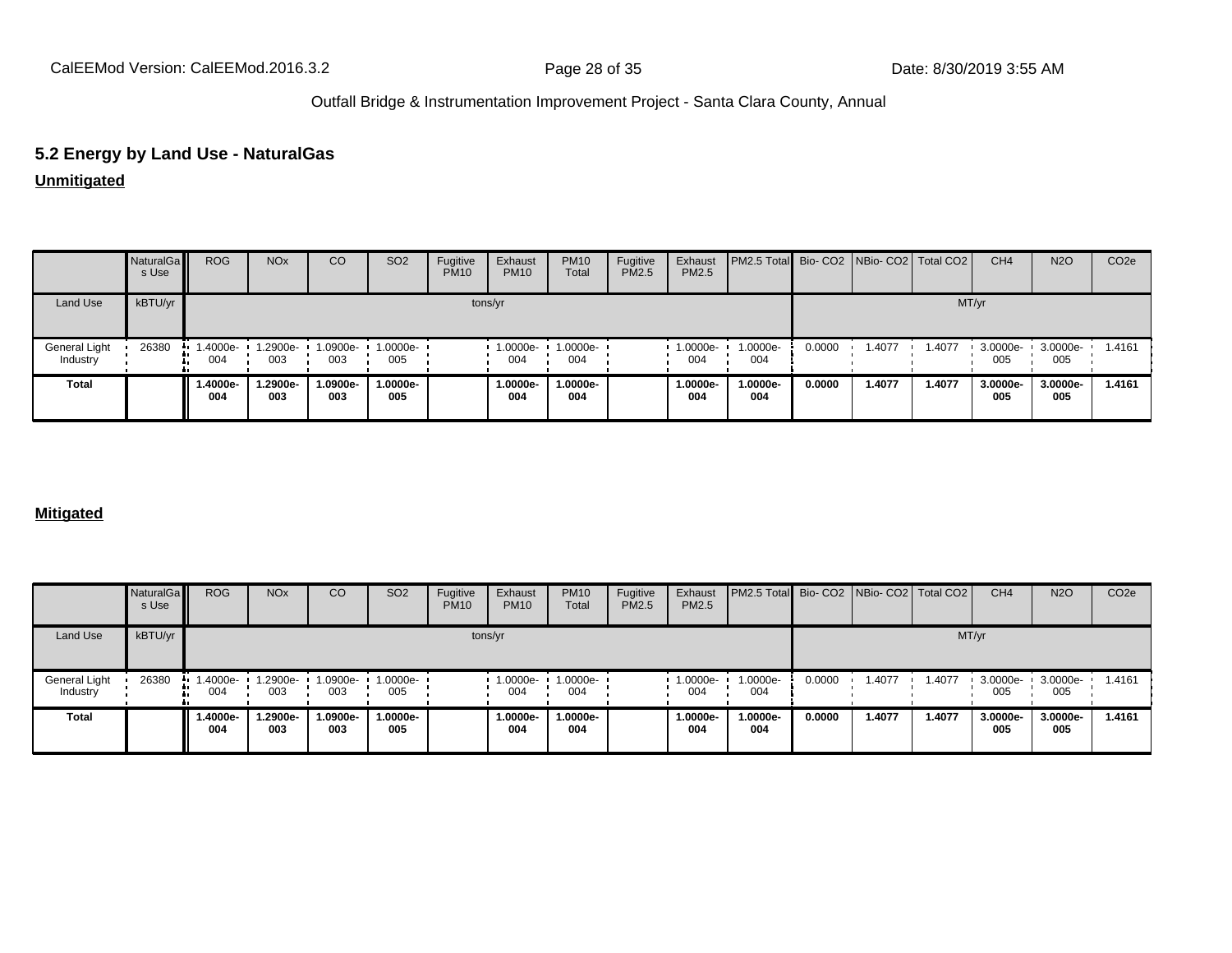# **5.3 Energy by Land Use - Electricity**

# **Unmitigated**

|                           | Electricity<br><b>Use</b> | Total CO <sub>2</sub> | CH <sub>4</sub> | <b>N2O</b>      | CO <sub>2e</sub> |
|---------------------------|---------------------------|-----------------------|-----------------|-----------------|------------------|
| Land Use                  | kWh/yr                    |                       | MT/yr           |                 |                  |
| General Light<br>Industry | 8260                      | 1.1015<br>۰.          | 1.1000e-<br>004 | 2.0000e-<br>005 | 1.1109           |
| <b>Total</b>              |                           | 1.1015                | 1.1000e-<br>004 | 2.0000e-<br>005 | 1.1109           |

#### **Mitigated**

|                           | Electricity<br><b>Use</b> | Total CO <sub>2</sub> | CH <sub>4</sub> | <b>N2O</b>         | CO <sub>2e</sub> |
|---------------------------|---------------------------|-----------------------|-----------------|--------------------|------------------|
| <b>Land Use</b>           | kWh/yr                    |                       | MT/yr           |                    |                  |
| General Light<br>Industry | 8260<br>ı.<br>۰.          | 1.1015<br>٠.<br>٠     | 1.1000e-<br>004 | $2.0000e -$<br>005 | 1.1109           |
| <b>Total</b>              |                           | 1.1015                | 1.1000e-<br>004 | 2.0000e-<br>005    | 1.1109           |

# **6.0 Area Detail**

**6.1 Mitigation Measures Area**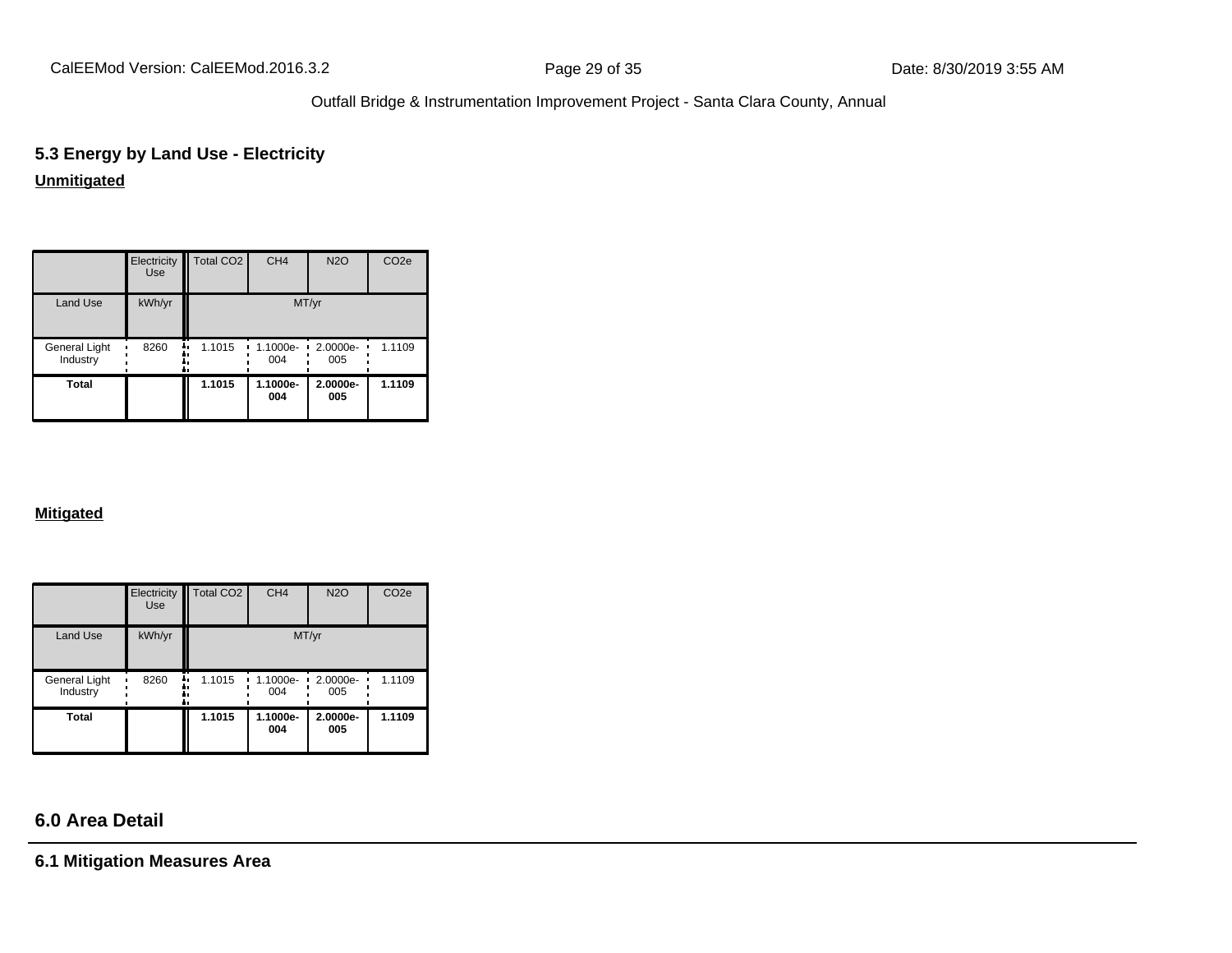|             | <b>ROG</b>                     | <b>NO<sub>x</sub></b> | <sub>CO</sub>      | SO <sub>2</sub> | Fugitive<br><b>PM10</b> | Exhaust<br><b>PM10</b> | <b>PM10</b><br>Total | Fugitive<br>PM2.5 | Exhaust<br>PM2.5 | PM2.5 Total Bio- CO2   NBio- CO2   Total CO2 |        |                                 |                 | CH <sub>4</sub> | <b>N2O</b> | CO <sub>2e</sub>   |
|-------------|--------------------------------|-----------------------|--------------------|-----------------|-------------------------|------------------------|----------------------|-------------------|------------------|----------------------------------------------|--------|---------------------------------|-----------------|-----------------|------------|--------------------|
| Category    |                                |                       |                    |                 | tons/yr                 |                        |                      |                   |                  |                                              |        |                                 |                 | MT/yr           |            |                    |
| Mitigated   | $\blacksquare$ 4.4300e-<br>003 | 0.0000                | $1.0000e -$<br>005 | 0.0000          |                         | 0.0000                 | 0.0000               |                   | 0.0000           | 0.0000                                       | 0.0000 | $\cdot$ 2.0000e- $\cdot$<br>005 | 2.0000e-<br>005 | 0.0000          | 0.0000     | 2.0000e-<br>005    |
| Unmitigated | $-4.4300e-$<br>003             | 0.0000                | $1.0000e -$<br>005 | 0.0000          |                         | 0.0000                 | 0.0000               |                   | 0.0000           | 0.0000                                       | 0.0000 | $\cdot$ 2.0000e- $\cdot$<br>005 | 2.0000e-<br>005 | 0.0000          | 0.0000     | $-2.0000e-$<br>005 |

# **6.2 Area by SubCategory**

**Unmitigated**

|                          | <b>ROG</b>                     | <b>NO<sub>x</sub></b> | CO              | SO <sub>2</sub> | Fugitive<br><b>PM10</b> | Exhaust<br><b>PM10</b> | <b>PM10</b><br>Total | Fugitive<br><b>PM2.5</b> | Exhaust<br>PM2.5 | PM2.5 Total Bio- CO2 NBio- CO2 Total CO2 |        |                 |                 | CH <sub>4</sub> | <b>N2O</b> | CO <sub>2</sub> e |
|--------------------------|--------------------------------|-----------------------|-----------------|-----------------|-------------------------|------------------------|----------------------|--------------------------|------------------|------------------------------------------|--------|-----------------|-----------------|-----------------|------------|-------------------|
| SubCategory              | tons/yr                        |                       |                 |                 |                         | MT/yr                  |                      |                          |                  |                                          |        |                 |                 |                 |            |                   |
| Architectural<br>Coating | 5.2000e-<br><br><br>004        |                       |                 |                 |                         | 0.0000                 | 0.0000               |                          | 0.0000           | 0.0000                                   | 0.0000 | 0.0000          | 0.0000          | 0.0000          | 0.0000     | 0.0000            |
| Consumer<br>Products     | $\blacksquare$ 3.9100e-<br>003 |                       |                 |                 |                         | 0.0000                 | 0.0000               |                          | 0.0000           | 0.0000                                   | 0.0000 | 0.0000          | 0.0000          | 0.0000          | 0.0000     | 0.0000            |
| Landscaping              | 0.0000<br>$\mathbf{u}$         | 0.0000                | 1.0000e-<br>005 | 0.0000          |                         | 0.0000                 | 0.0000               |                          | 0.0000           | 0.0000                                   | 0.0000 | 2.0000e-<br>005 | 2.0000e-<br>005 | 0.0000          | 0.0000     | 2.0000e-<br>005   |
| <b>Total</b>             | 4.4300e-<br>003                | 0.0000                | 1.0000e-<br>005 | 0.0000          |                         | 0.0000                 | 0.0000               |                          | 0.0000           | 0.0000                                   | 0.0000 | 2.0000e-<br>005 | 2.0000e-<br>005 | 0.0000          | 0.0000     | 2.0000e-<br>005   |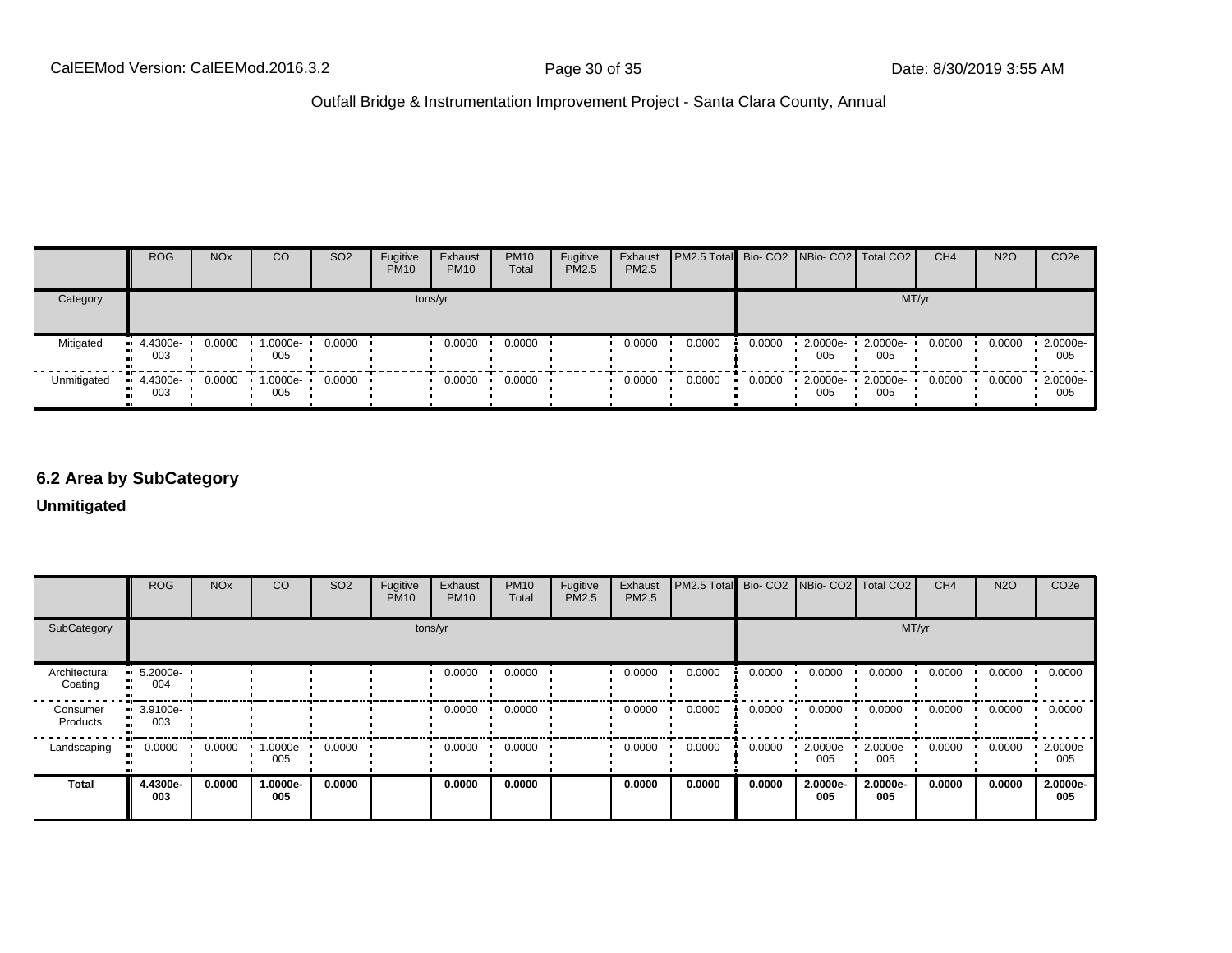#### **6.2 Area by SubCategory**

**Mitigated**

|                          | <b>ROG</b>                         | <b>NO<sub>x</sub></b> | CO              | SO <sub>2</sub> | Fugitive<br><b>PM10</b> | Exhaust<br><b>PM10</b> | <b>PM10</b><br>Total | Fugitive<br>PM2.5 | Exhaust<br><b>PM2.5</b> | PM2.5 Total Bio- CO2 NBio- CO2 Total CO2 |        |                 |                 | CH <sub>4</sub> | <b>N2O</b> | CO <sub>2e</sub> |
|--------------------------|------------------------------------|-----------------------|-----------------|-----------------|-------------------------|------------------------|----------------------|-------------------|-------------------------|------------------------------------------|--------|-----------------|-----------------|-----------------|------------|------------------|
| SubCategory              | tons/yr                            |                       |                 |                 |                         |                        |                      | MT/yr             |                         |                                          |        |                 |                 |                 |            |                  |
| Architectural<br>Coating | $\blacksquare$ 5.2000e-<br><br>004 |                       |                 |                 |                         | 0.0000                 | 0.0000               |                   | 0.0000                  | 0.0000                                   | 0.0000 | 0.0000          | 0.0000          | 0.0000          | 0.0000     | 0.0000           |
| Consumer<br>Products     | $-3.9100e-$<br>003                 |                       |                 |                 |                         | 0.0000                 | 0.0000               |                   | 0.0000                  | 0.0000                                   | 0.0000 | 0.0000          | 0.0000          | 0.0000          | 0.0000     | 0.0000           |
| Landscaping              | 0.0000                             | 0.0000                | 1.0000e-<br>005 | 0.0000          |                         | 0.0000                 | 0.0000               |                   | 0.0000                  | 0.0000                                   | 0.0000 | 2.0000e-<br>005 | 2.0000e-<br>005 | 0.0000          | 0.0000     | 2.0000e-<br>005  |
| Total                    | 4.4300e-<br>003                    | 0.0000                | 1.0000e-<br>005 | 0.0000          |                         | 0.0000                 | 0.0000               |                   | 0.0000                  | 0.0000                                   | 0.0000 | 2.0000e-<br>005 | 2.0000e-<br>005 | 0.0000          | 0.0000     | 2.0000e-<br>005  |

# **7.0 Water Detail**

**7.1 Mitigation Measures Water**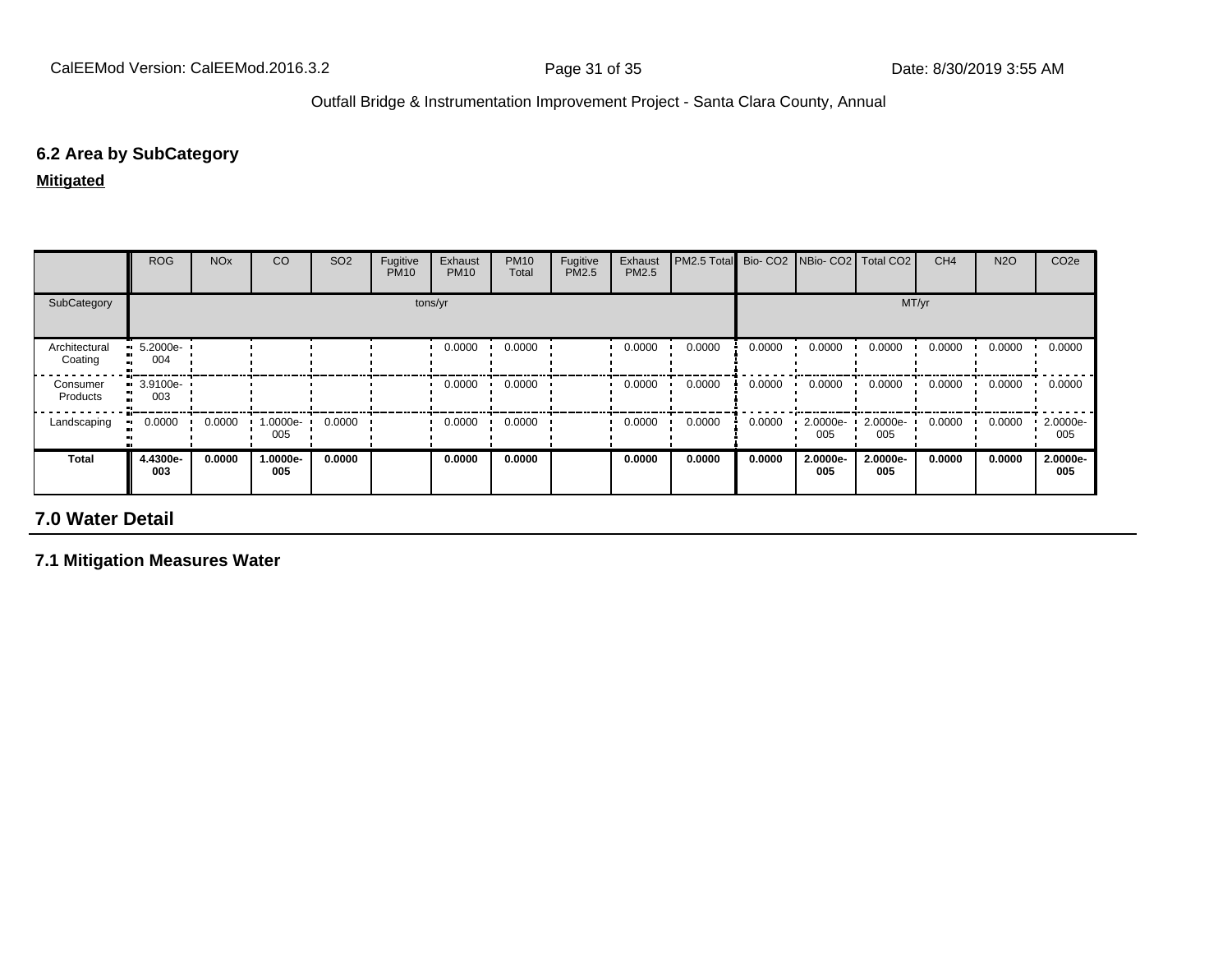|             | <b>Total CO2</b>          | CH <sub>4</sub> | <b>N2O</b>      | CO <sub>2e</sub> |
|-------------|---------------------------|-----------------|-----------------|------------------|
| Category    |                           |                 | MT/yr           |                  |
| Mitigated   | 0.2402<br>.,<br><br><br>о | 7.5500e-<br>003 | 1.8000e-<br>004 | 0.4831           |
| Unmitigated | 0.2402<br><br><br><br>    | 7.5500e-<br>003 | 1.8000e-<br>004 | 0.4831           |

#### **7.2 Water by Land Use**

**Unmitigated**

|                           | door Use | Indoor/Out Total CO2 | CH <sub>4</sub>   | <b>N2O</b>      | CO <sub>2e</sub> |
|---------------------------|----------|----------------------|-------------------|-----------------|------------------|
| <b>Land Use</b>           | Mgal     |                      |                   | MT/yr           |                  |
| General Light<br>Industry | 0.23125/ | 0.2402<br>۰.         | 7.5500e- ·<br>003 | 1.8000e-<br>004 | 0.4831           |
| Total                     |          | 0.2402               | 7.5500e-<br>003   | 1.8000e-<br>004 | 0.4831           |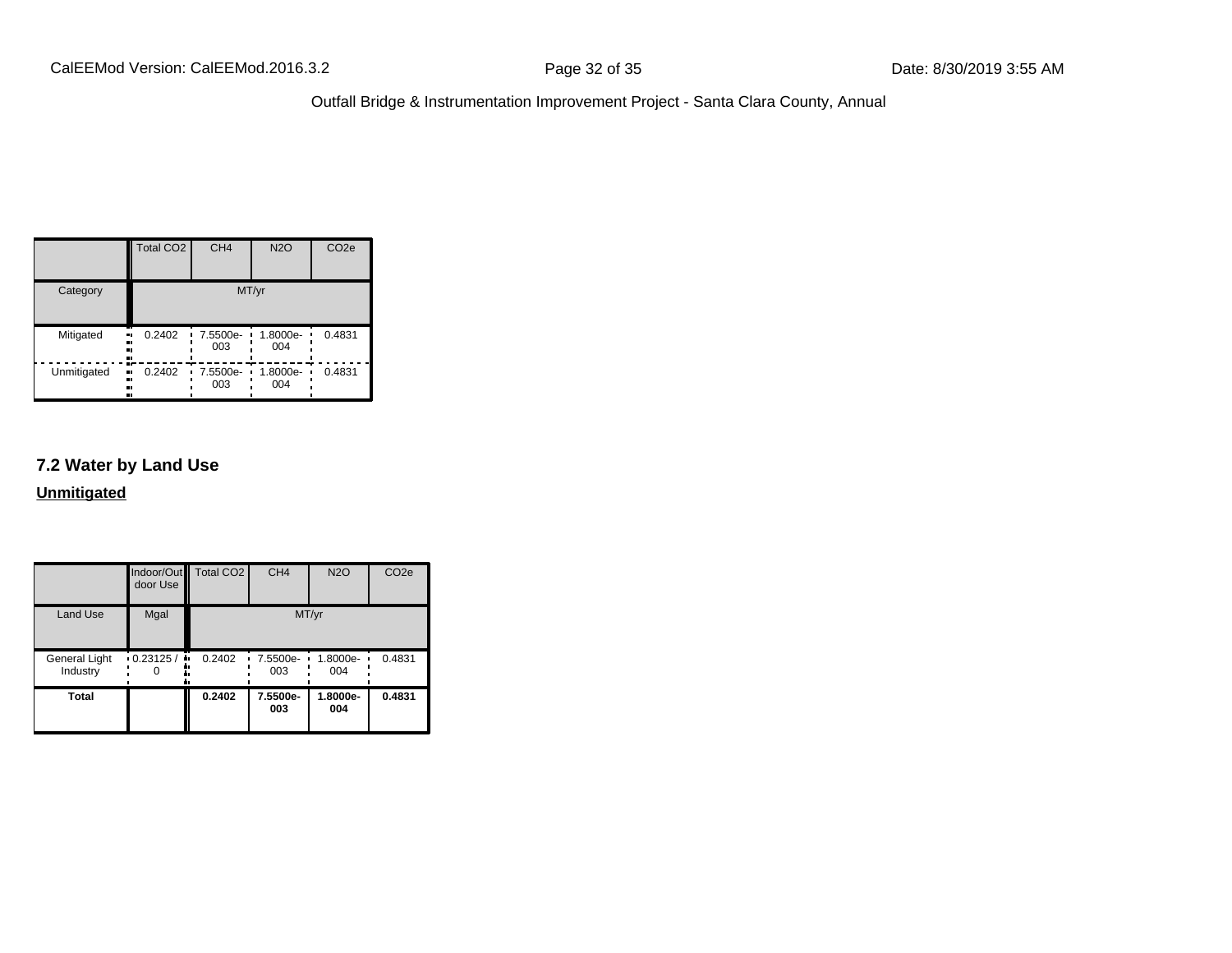#### **7.2 Water by Land Use**

#### **Mitigated**

|                           | door Use                  | Indoor/Out Total CO2 | CH <sub>4</sub>         | <b>N2O</b>      | CO <sub>2e</sub> |
|---------------------------|---------------------------|----------------------|-------------------------|-----------------|------------------|
| <b>Land Use</b>           | Mgal                      |                      |                         | MT/yr           |                  |
| General Light<br>Industry | $\cdot$ 0.23125 / $\cdot$ | 0.2402               | $\cdot$ 7.5500e-<br>003 | 1.8000e-<br>004 | 0.4831           |
| Total                     |                           | 0.2402               | 7.5500e-<br>003         | 1.8000e-<br>004 | 0.4831           |

# **8.0 Waste Detail**

#### **8.1 Mitigation Measures Waste**

#### **Category/Year**

|             | <b>Total CO2</b>             | CH <sub>4</sub> | <b>N2O</b> | CO <sub>2e</sub> |  |  |
|-------------|------------------------------|-----------------|------------|------------------|--|--|
|             | MT/yr                        |                 |            |                  |  |  |
| Mitigated   | 0.2517<br>.,<br><br>n<br>    | 0.0149          | 0.0000     | 0.6236           |  |  |
| Unmitigated | m<br>0.2517<br><br><br>ш<br> | 0.0149          | 0.0000     | 0.6236           |  |  |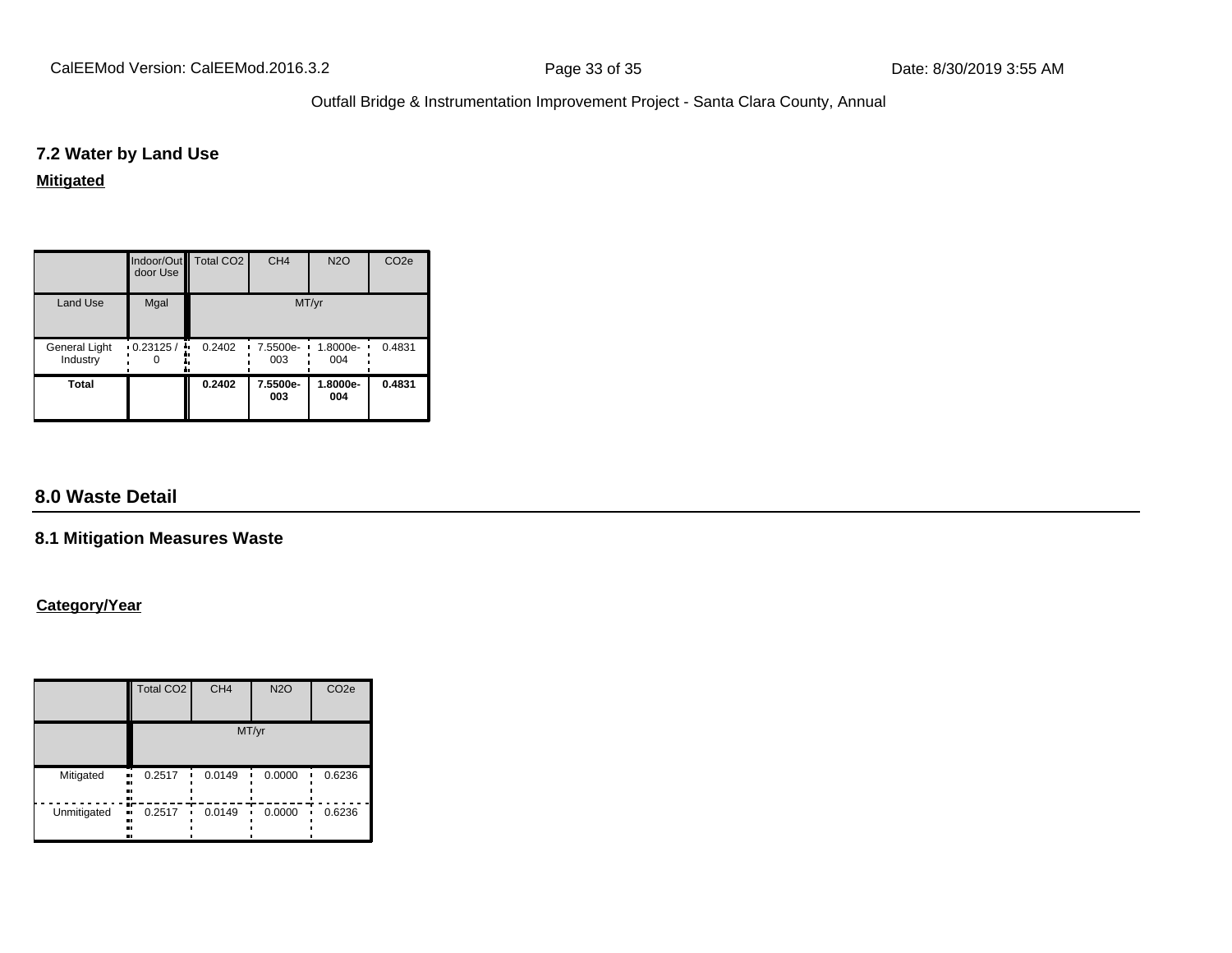# **8.2 Waste by Land Use**

# **Unmitigated**

|                           | Waste<br>Disposed | Total CO <sub>2</sub> | CH <sub>4</sub> | <b>N2O</b> | CO <sub>2e</sub> |
|---------------------------|-------------------|-----------------------|-----------------|------------|------------------|
| <b>Land Use</b>           | tons              |                       | MT/yr           |            |                  |
| General Light<br>Industry | 1.24              | 0.2517<br>            | 0.0149          | 0.0000     | 0.6236           |
| <b>Total</b>              |                   | 0.2517                | 0.0149          | 0.0000     | 0.6236           |

#### **Mitigated**

|                           | Waste<br>Disposed | Total CO <sub>2</sub> | CH <sub>4</sub> | <b>N2O</b> | CO <sub>2e</sub> |
|---------------------------|-------------------|-----------------------|-----------------|------------|------------------|
| <b>Land Use</b>           | tons              |                       | MT/yr           |            |                  |
| General Light<br>Industry | 1.24<br>٠.        | 0.2517<br>٠           | 0.0149          | 0.0000     | 0.6236           |
| <b>Total</b>              |                   | 0.2517                | 0.0149          | 0.0000     | 0.6236           |

# **9.0 Operational Offroad**

| Equipment Type | Number | Hours/Day | Days/Year | Horse Power | <b>Load Factor</b> | Fuel Type |
|----------------|--------|-----------|-----------|-------------|--------------------|-----------|